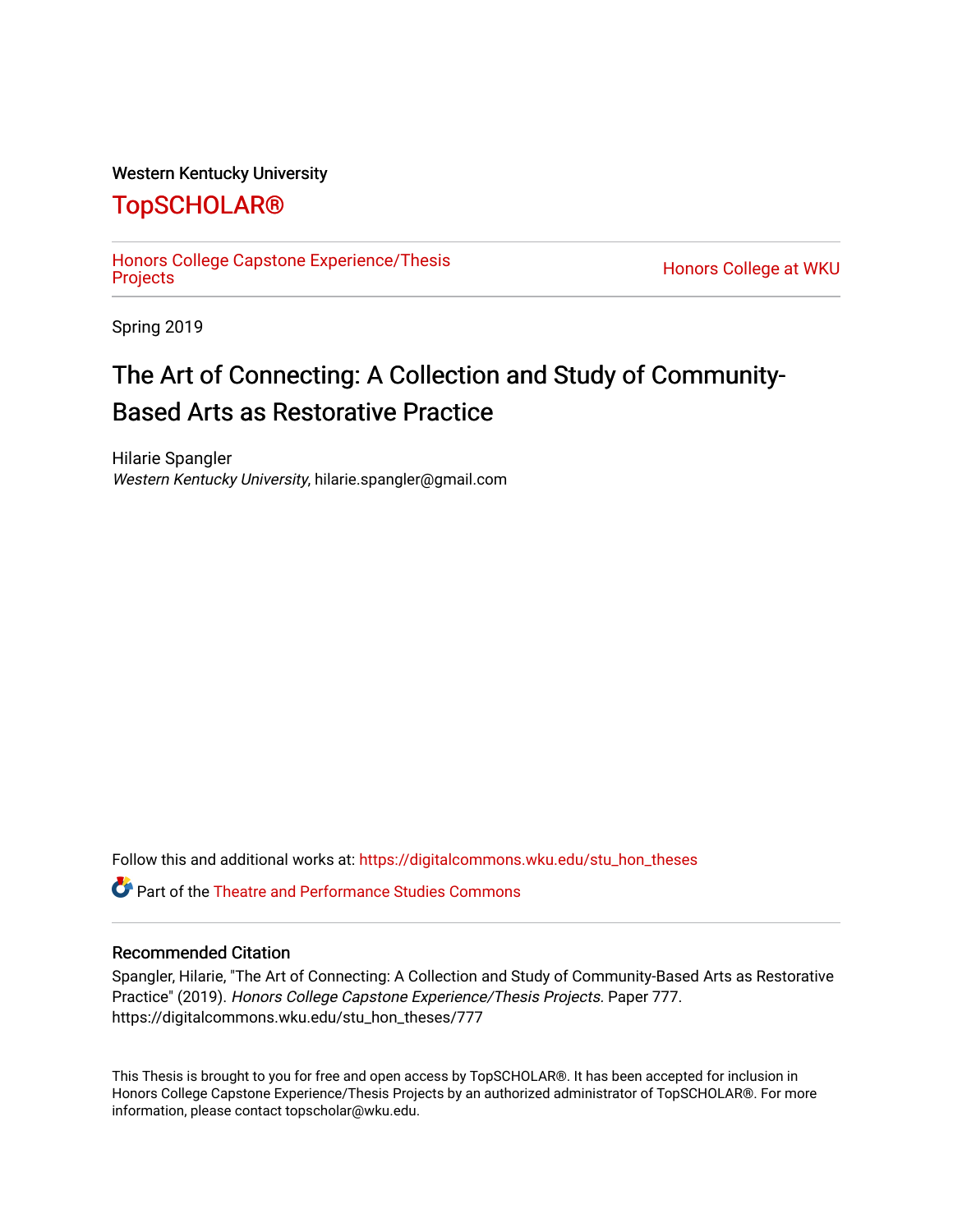# THE ART OF CONNECTING: A COLLECTION AND STUDY OF COMMUNITY-BASED ARTS AS RESTORATIVE PRACTICE

A Capstone Experience/Thesis Project

Presented in Partial Fulfillment of the Requirements for

Dual Degree Bachelor of Arts and Bachelor of Science with

Honors College Graduate Distinction at Western Kentucky University

By

Hilarie Rose Spangler

\* \* \* \* \*

Western Kentucky University 2019

CE/T Committee:

Professor Dr. Elizabeth Gish, Advisor

Instructor Carol Jordan

Advisor Honors College

Approved by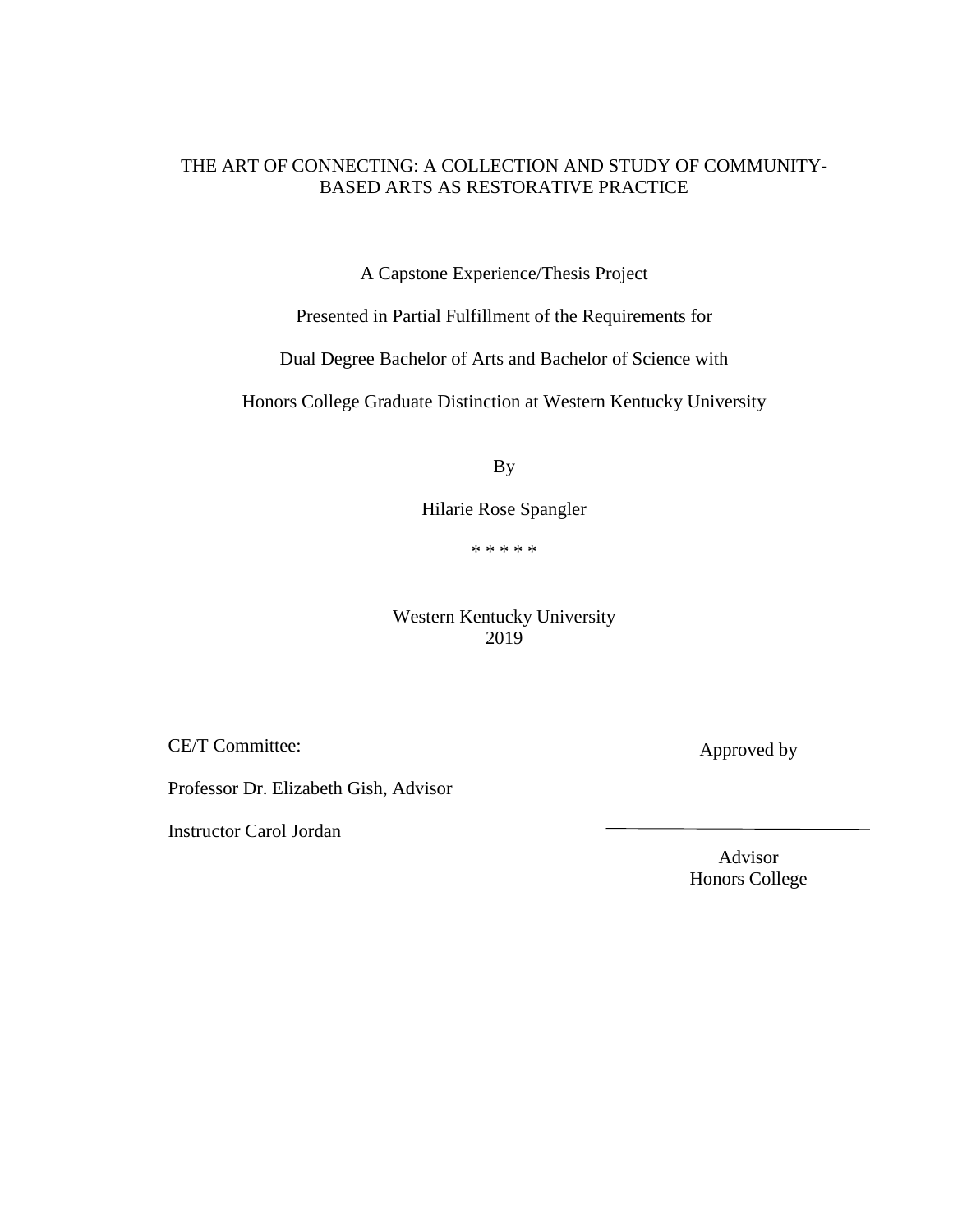Copyright by Hilarie Rose Spangler 2019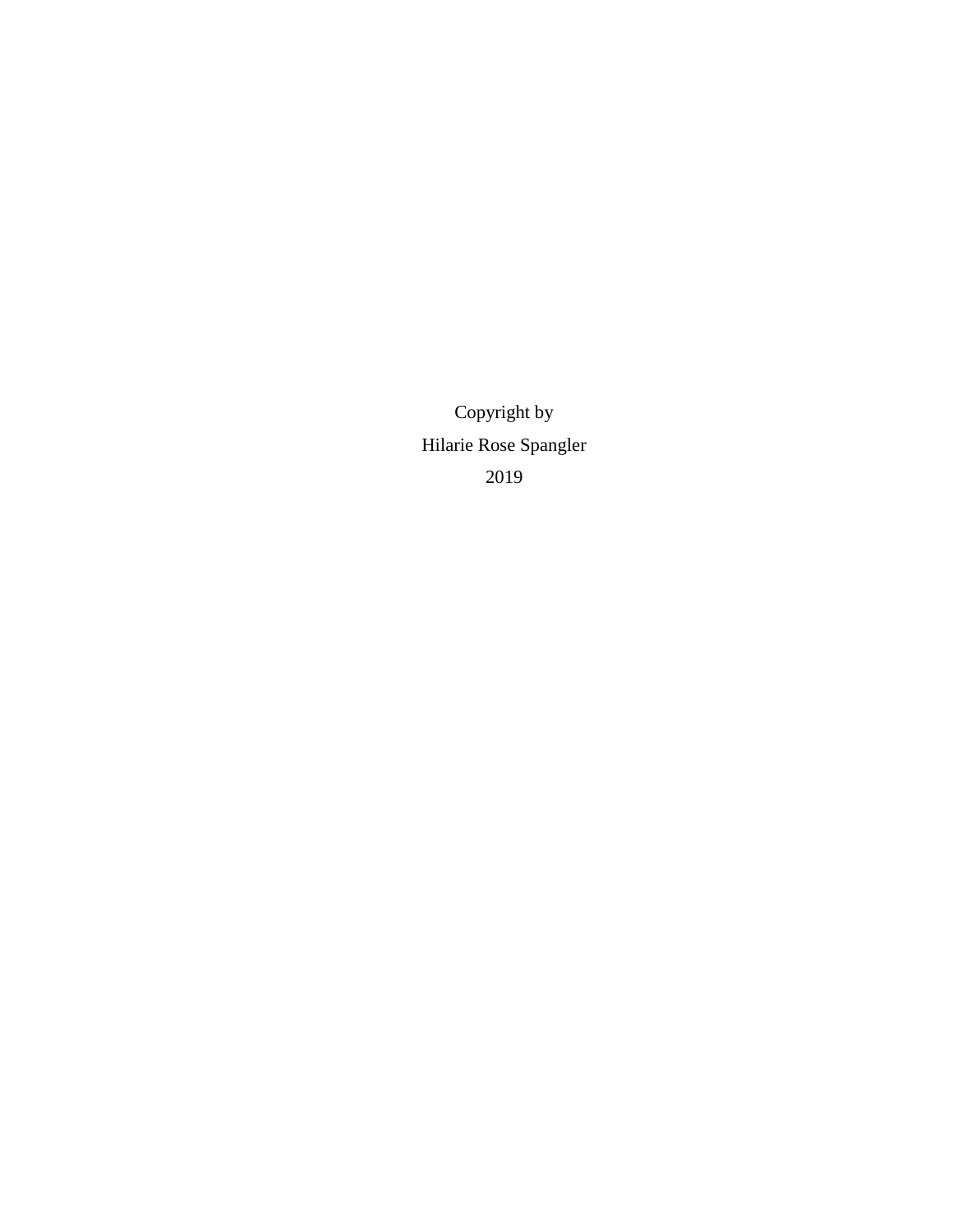To the movers and shakers, storytellers, unheard and unseen. You have the power in your communities, and you are allowed to and encouraged to embrace it. Thank you for for establishing the art of connecting.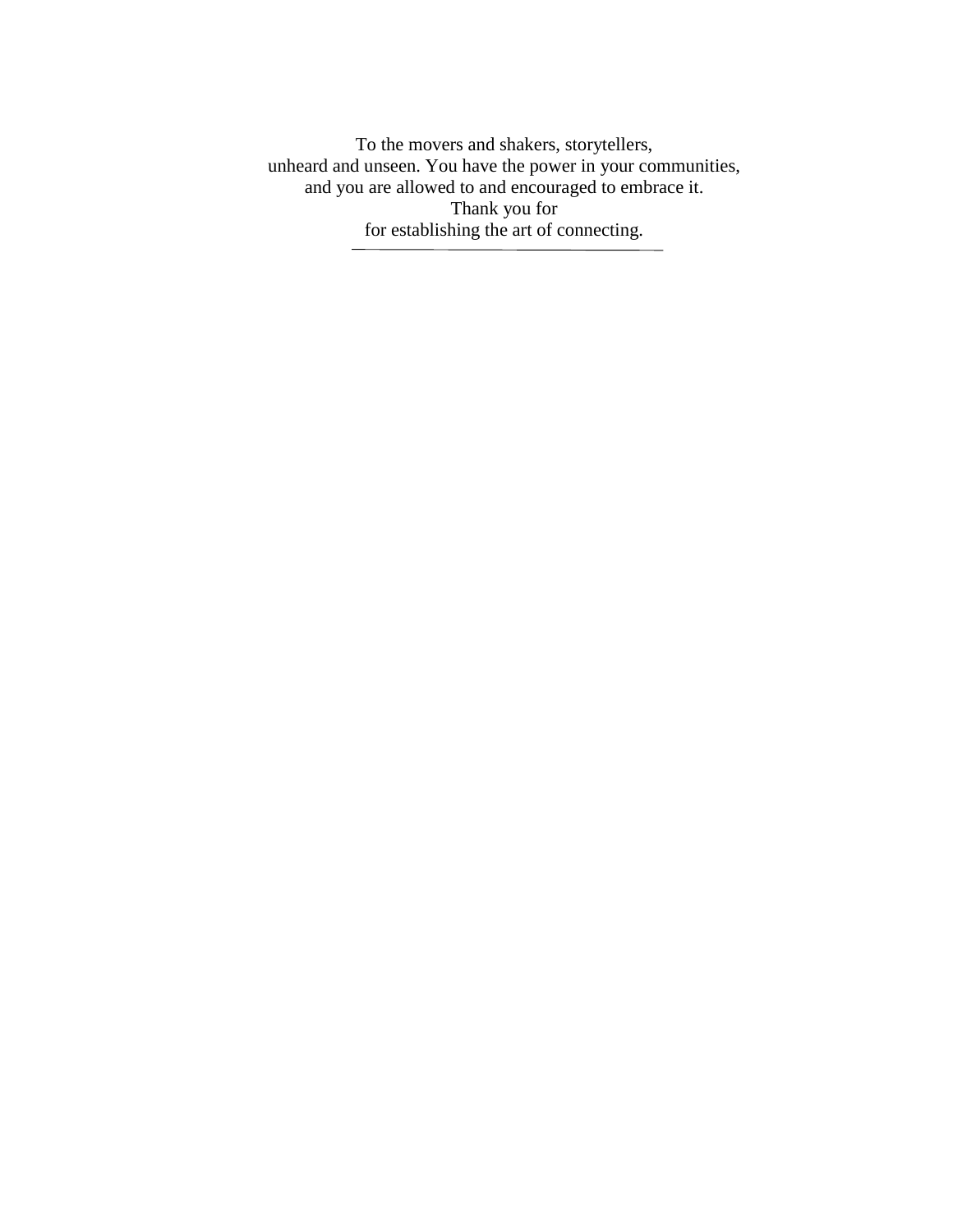### ACKNOWLEDGEMENTS

This thesis has been the driving force of most of my work over the last four years and has existed to connect me with some of the most brilliant, kind and empathetic collaborators one could imagine. I can't even begin to know how to provide all of the people deserving of thanks for their support of me and this project, but I will begin with a thank you to everyone who has listened to me, closely and with an open heart to the contents of my heart and this work.

To begin, thank you to Amy Brooks, my co-artistic director, fellow mover and shaker, friend. You have believed in me since the day that I wandered into the Roadside office. You saw me for what I could be and the work that I could do and you have been rooting for me ever since. This thesis would not be without you, your words and ideas fill these pages just as much as mine do and I'm honored and humbled at the opportunity to create alongside you.

To Elizabeth and Carol, thank you both for being the best advisors I could have had on this project. It has been a crazy four years and both of you have stood by me through every semester that I overcommitted myself, every struggle to figure out what I wanted, every major or minor change, through it all. You both have believed so hard in what I could imagine at Western Kentucky University and I would not be where I am without the two of you. Carol, thank you for being in the inaugural cohort of Crossing Roots, I can't begin to explain how much it meant to have you there. Elizabeth, thank you for opening my ideas to another world in Citizen and Self, without your class and your guidance, my career would not have gone in this director. I have many more things to say to both of you, but I will leave it at, thank you for everything.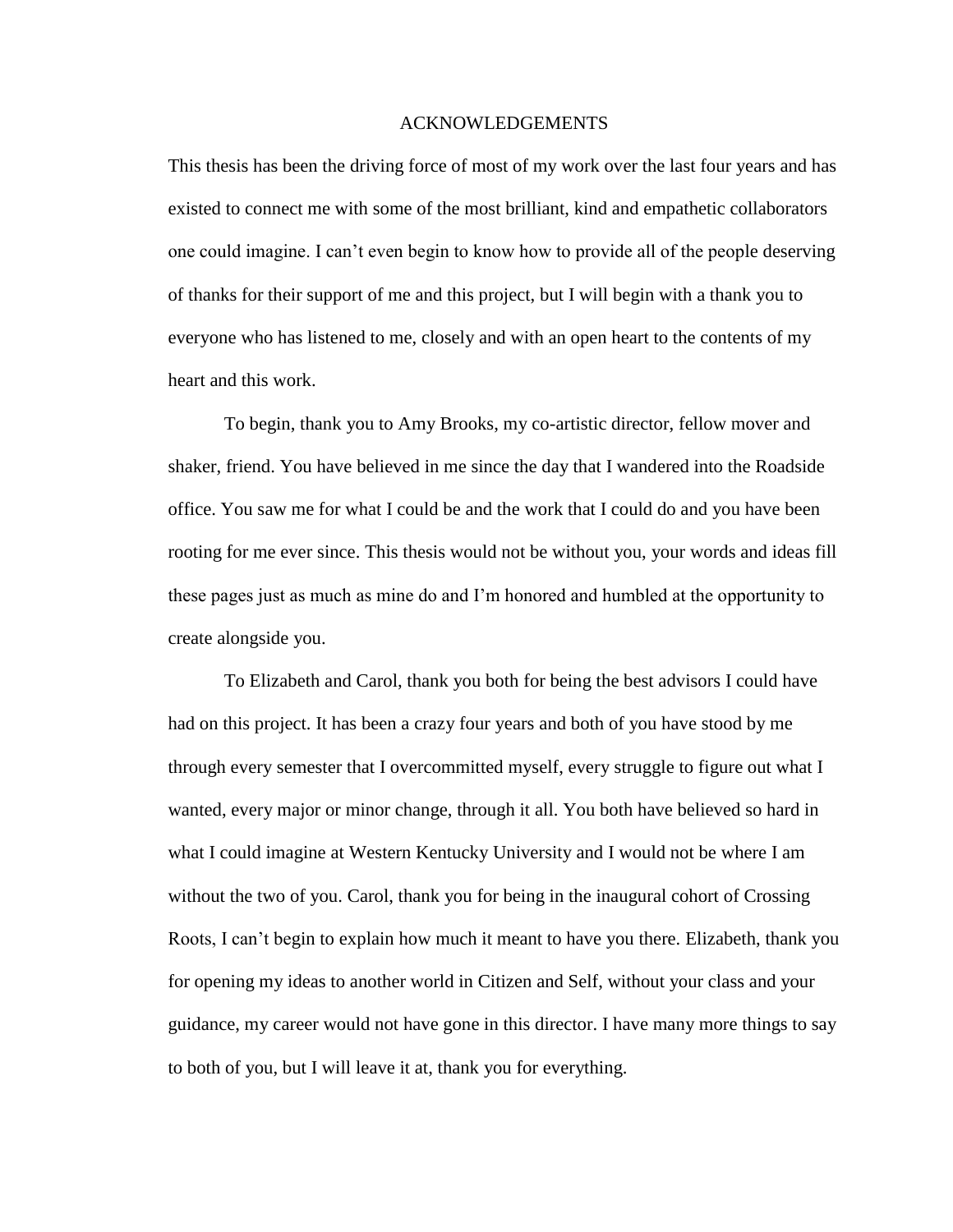To my other mentors, Liz Weir, Jennifer Brennan-Hondorp, and Annette Lucyx, you each have shown me the power of storytelling, music and art as it creates connectivity and provided me with deep appreciation for the art of travel and connections beyond the borders. You both have taught me so much and I look to you, now, as female mentors and role models.

To my family and friends, I would be lost without you. You have supported me and given me life in many different ways. To my parents, thank you for helping me along the way and for supporting me as I move into these crazy next endeavors. Thanks for always being there to help me as I fell down and also, thanks for giving me life, literally. Thank you, Hannah for being both a sister and a best friend and guide as I do life. Thanks for being a shoulder to cry on.

To my best friends, I love you. You support me in more ways than I can count. Thank you for making and being beside me through everything. I have many more words to say, but I love you and believe so hard in you.

To the Honors College, Study Abroad Office, Office of Study Away, Potter College of Arts and Letters, Office of Scholar Development, FUSE, and Dr. Lopes. You each **made** this happen. Thank you for believing in this project enough to fund it through the Honors Development Grant, FUSE grant, Lifetime Experience Grant, CET Excellence Grant, Student Travel Fund, Diversity Abroad Grant, and the National Student Exchange program. For each of these opportunities I am eternally grateful and so humbled that they would be bestowed upon me for this work. My life is forever changed by your generosity.

To everyone who has ever told me a story and listened to mine, thank you.

ii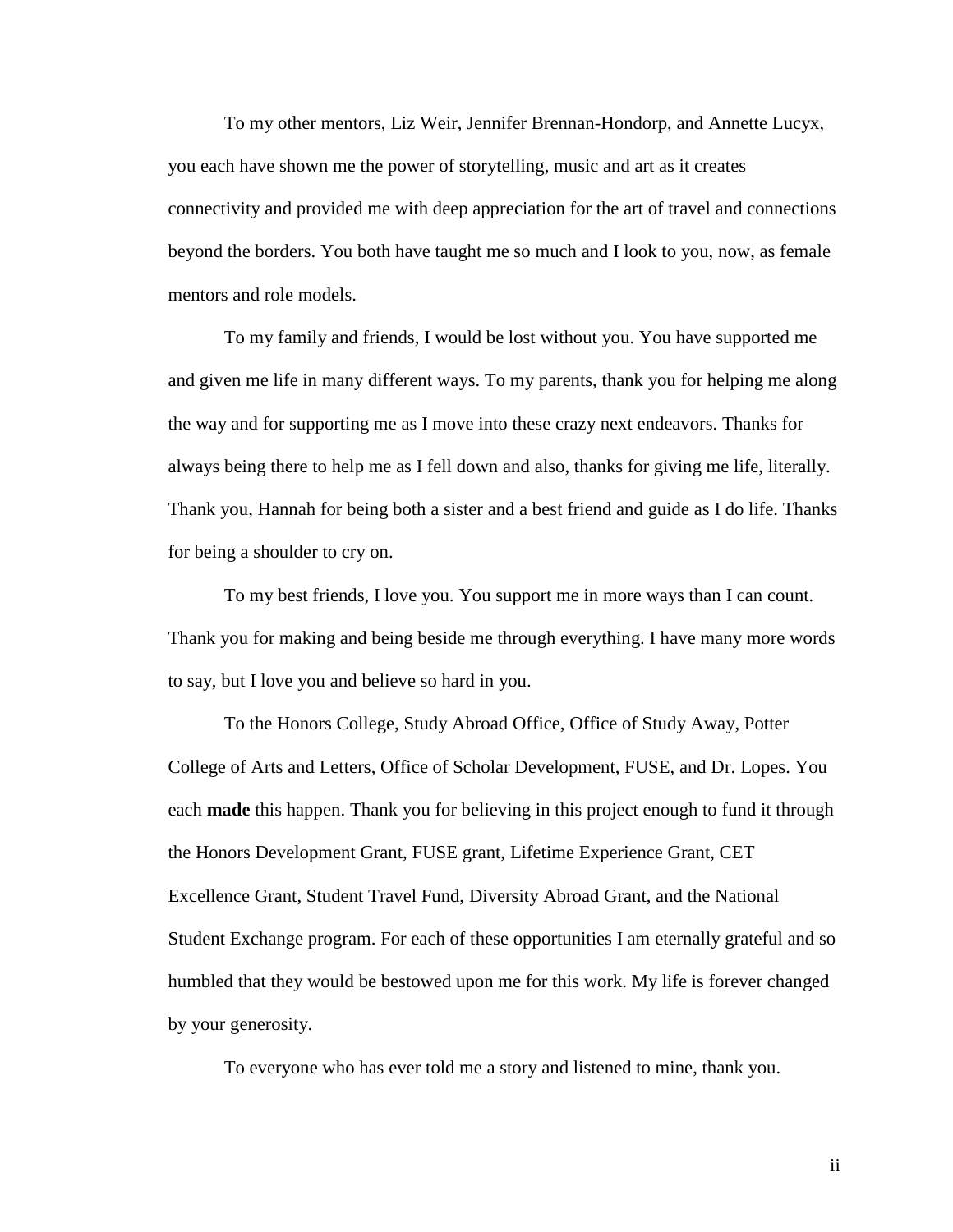### ABSTRACT

"One thing life has taught me: if you are interested, you never have to look for new interests. They come to you. They will gravitate as automatically as the needle to the north. Somehow, it is unnecessary, in any cold-blooded sense, to sit down and put your head in your hands and plan them. All you need to do is to be curious, receptive, eager for experience. And there's one strange thing: when you are genuinely interested in one thing, it will always lead to something else."

― Eleanor Roosevelt, *You Learn by Living*

The power that is wielded when people come together to engage in discussion, application, and exploration of the state of their community is unlike any other power. When that exploration is done through artistic outlets, the work transitions from discussion into creation, and creation is where we find innovation.

This project is a collection of examples, testimonies, stories, and methods that explore the power of storytelling and community engagement as restorative practice. It is the written part of my broader Capstone Experience which culminated in the creation of Cardinal Cross arts collective. This work builds on my curiosity and drive to learn by doing, and functions as a portfolio of work that I, as an artist and culture bearer, have engaged with, observed, learned from, and created. The theme that is carried through this project is that of artistic expression and education for social change and restoration, in various forms. I have chosen several different artistic movements and programs that each contribute in making social change in communities. Further, I have worked traveled widely to observe the power and restorative power of storytelling in building community. This project consists of case studies, a personal method for the devising process, reflections, and the development of a 21<sup>st</sup> century arts collective that embodies the various aspects of which I have researched.

Keywords: Cultural Identity and Belonging, Community Restoration, Ambivalence of Place, Performance Art, Storytelling, Cultural Rifts, Community-Based Arts, Theatre Performance, Rural-Urban Plurality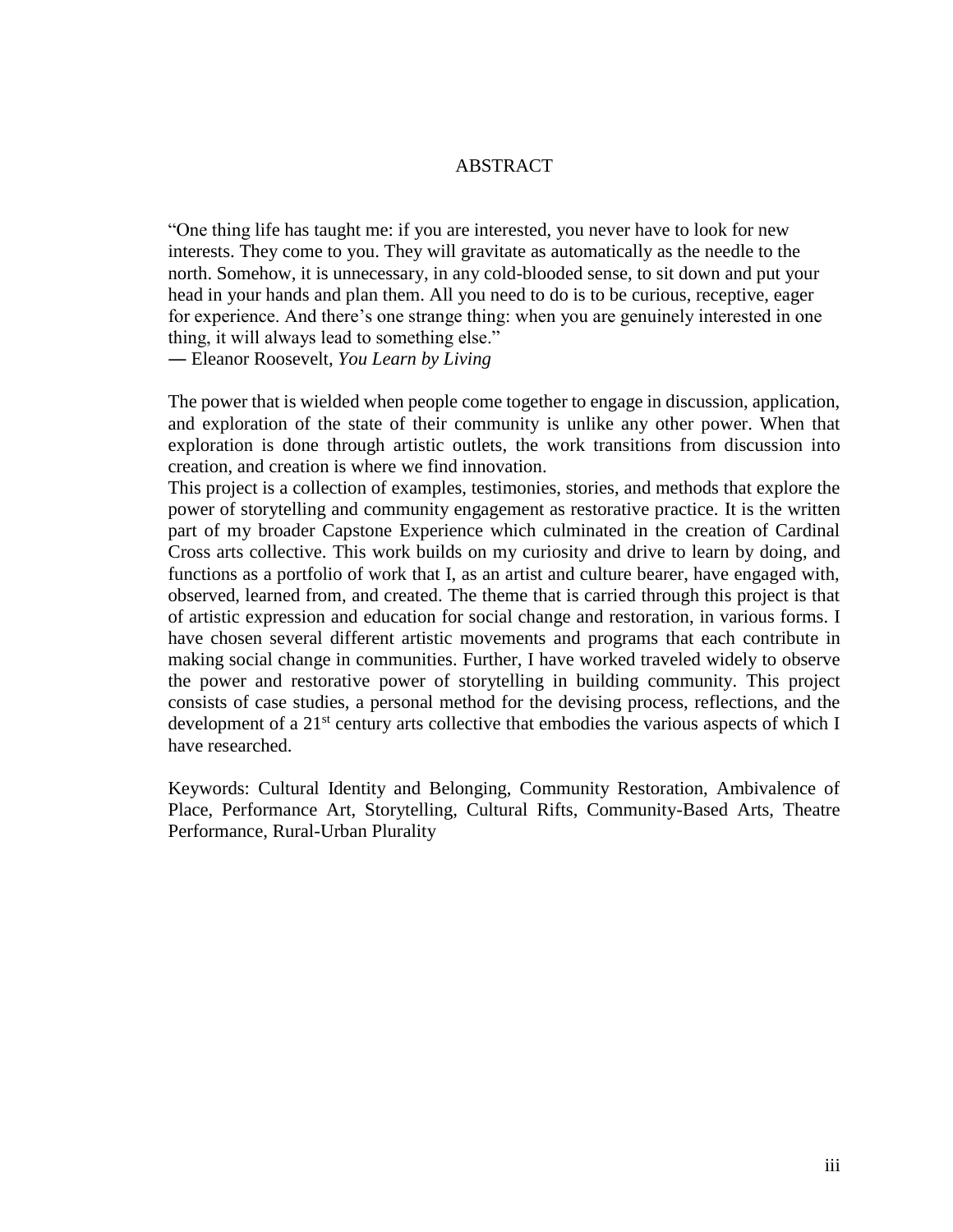# **VITA**

### *EDUCATION*

| Western Kentucky University, Bowling Green, Ky<br>B.A. in Theatre, B.S. in Honors Self Designed Studies<br>Mahurin Honors College Graduate<br>Honors Capstone: The Art of Connecting: A Collection and Study of<br>Community-Based Arts as Restorative Practice. | May 2019         |
|------------------------------------------------------------------------------------------------------------------------------------------------------------------------------------------------------------------------------------------------------------------|------------------|
| City University of New York, Queens College, Flushing, NY<br><b>National Student Exchange</b>                                                                                                                                                                    | May 2018         |
| Scuola Italiana di Greenwich Village, New York, NY<br>Intermediate Italian Language                                                                                                                                                                              | Spring 2018      |
| Middlesboro High School, Middlesboro, KY                                                                                                                                                                                                                         | May 2015         |
| <b>PROFESSIONAL EXPERIENCE</b>                                                                                                                                                                                                                                   |                  |
| Cardinal Cross Arts Collective, Whitesburg, KY                                                                                                                                                                                                                   | Nov 2018-        |
| Co-artistic Director, Lead Artist                                                                                                                                                                                                                                | Present          |
| HERE Arts Center, New York, NY                                                                                                                                                                                                                                   | Aug. 2017-       |
| <b>Programming Assistant</b>                                                                                                                                                                                                                                     | <b>June 2018</b> |
| PROTOTYPE: Opera, Theatre, Now Festival, New York, NY                                                                                                                                                                                                            | Sep. 2017-       |
| <b>Festival Assistant</b>                                                                                                                                                                                                                                        | Jan. 2018        |
| <b>Kentucky Storytelling Association</b>                                                                                                                                                                                                                         | Aug. 2018-       |
| Quadrant 1 Director, 2019 Conference Chair                                                                                                                                                                                                                       | Present          |
| South Central Music + Arts Academy, Bowling Green, KY                                                                                                                                                                                                            | Aug. 2018-       |
| Voice and Piano Instructor                                                                                                                                                                                                                                       | Present          |

# *AWARDS & HONORS*

Cum Laude, WKU, 2019 Kentucky Governor's Scholar, 2014 Featured Storyteller/ Singer Big Sandy Night of Appalachian Storytelling, 2018 Featured Storyteller/ Singer Northern Ireland Lisburn Yarnspinners, 2018 Featured Storyteller "The Moth" Young Women's Voices Festival, 2018 National Association of Teachers of Singing Finalist, 2016 Kentucky Theatre Association Outstanding Performer Distinction, 2015 Russell H. Miller Scholarship for Outstanding Theatre Students, 2017 Western Kentucky University Outstanding Theatre Student, 2016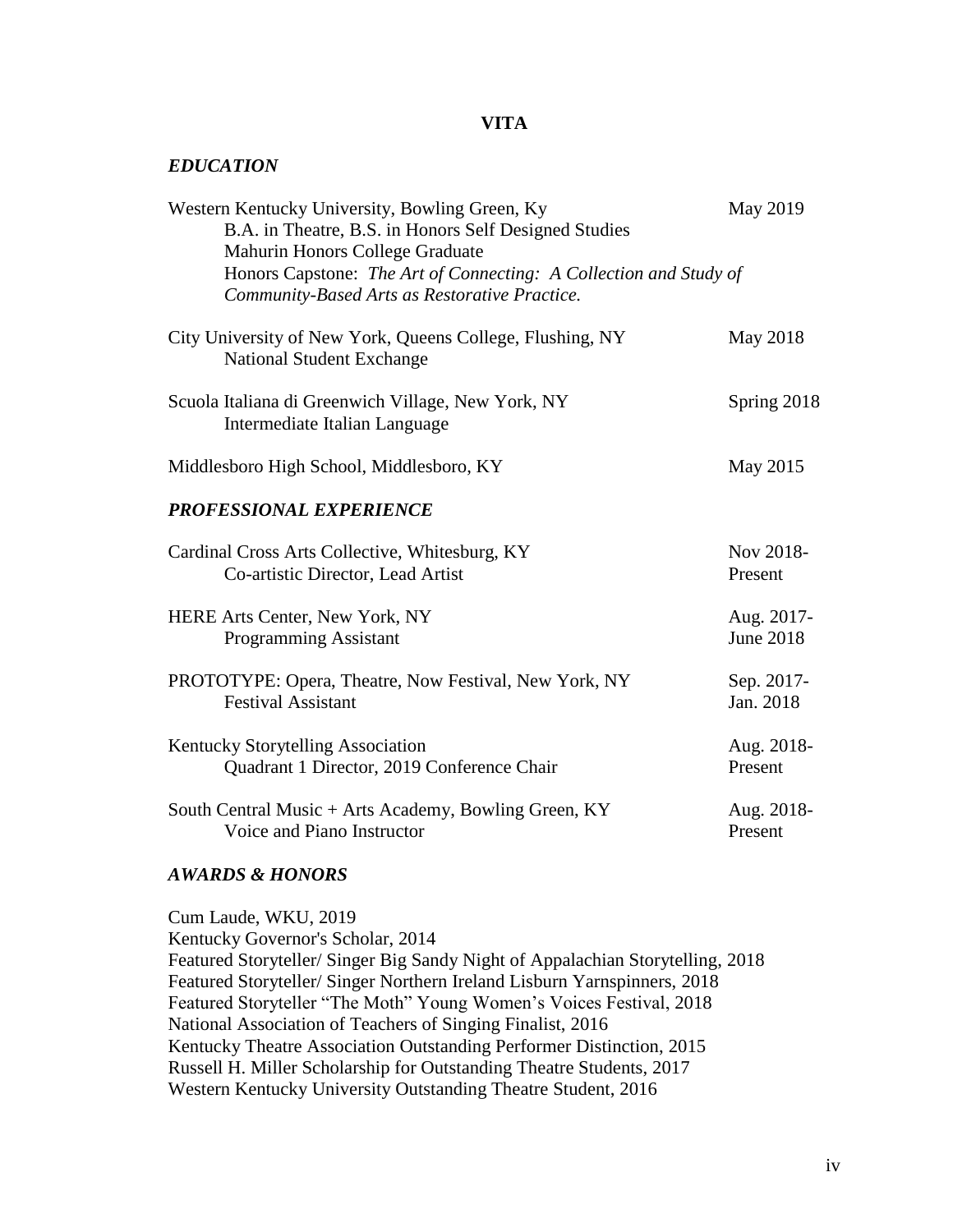# *PROFESSIONAL MEMBERSHIPS*

Network of Ensemble Theaters (NET) Association of Performing Arts Professionals (APAP) AlternateROOTS Kentucky Storytelling Association Peace Corps University Program National Storytelling Network Young Appalachian Leaders and Learners (Y'ALL) Appalachian Feminist Coalition Kentuckians for the Commonwealth Bowling Green Women's Intercultural Cafe

# *INTERNATIONAL EXPERIENCE*

| Accademia Europea di Firenze, Firenze, Italia           | Summer 2017 |
|---------------------------------------------------------|-------------|
| Study Abroad Program - Music Theory and Performance     |             |
| Ballyeamon Barn, Storyteller Liz Weir, Northern Ireland | Summer 2018 |
| Global Apprenticeship-Liz Weir                          |             |

# *GRANTS*

Kentucky Foundation for Women, Arts in Activism Grant, \$1200 2019-2020 Western Kentucky University, FUSE International Research Grant, \$4,000 2017- 2018 Western Kentucky University, CET Thesis Excellence Grant, \$1,200 2016-2017 Western Kentucky University, Diversity Abroad Grant, \$750 2016-2017 Western Kentucky University, Honors Development Grant, \$500 2016-2017 Potter College of Arts and Letters, Student Travel Fund, \$1500 2016-2017

# *PRESENTATIONS*

"Crossroads Lab - A first voice exploration of Appalachian Identity in Live Performance." Co-speaker and Co-organizer InterAction: Community Theatre for Social Justice Action Conference, South Bend, IA. April 2018.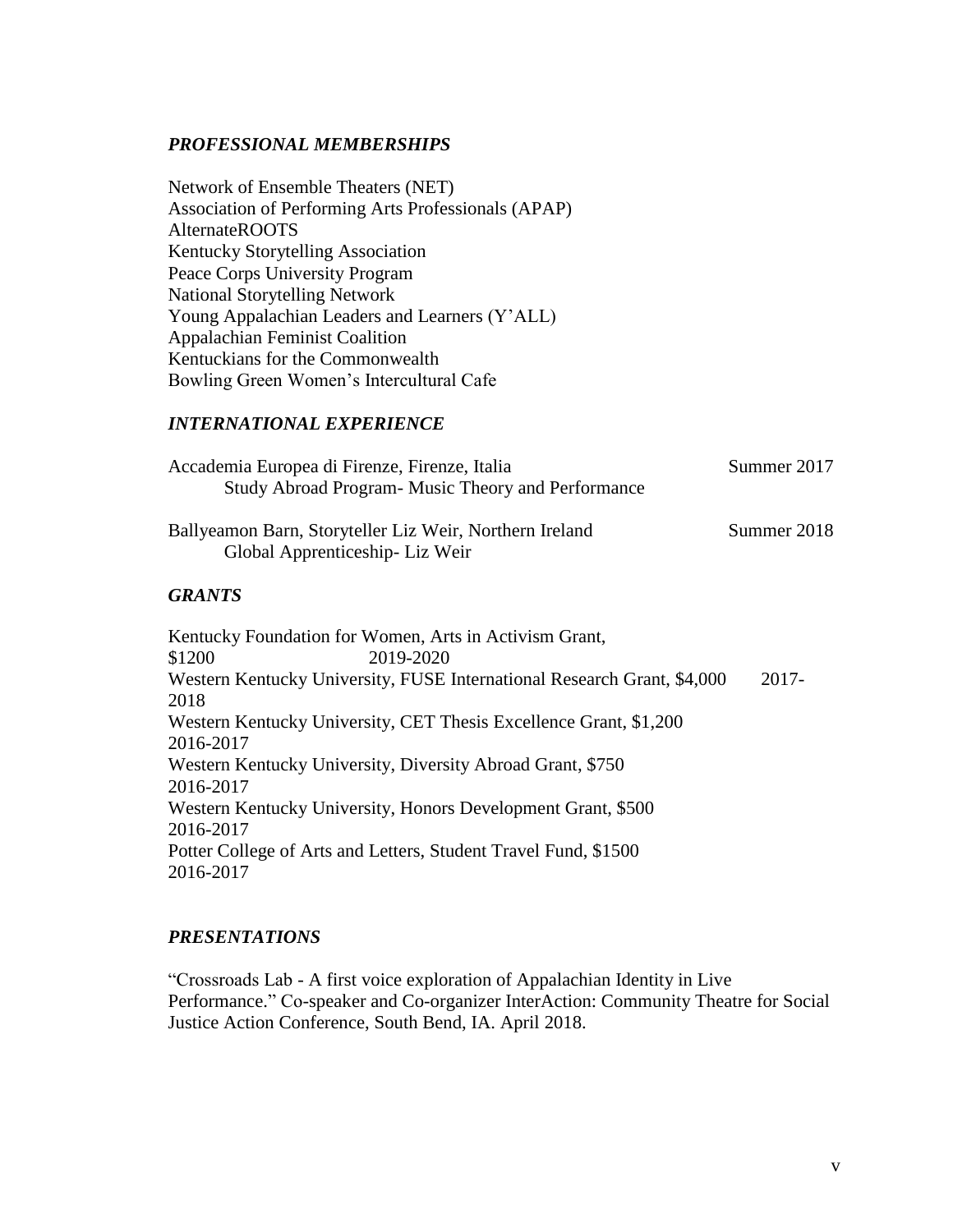# **CONTENTS**

| Chapter Three: Implementation: Crossroads Lab into Cardinal Cross19 |  |
|---------------------------------------------------------------------|--|
|                                                                     |  |
|                                                                     |  |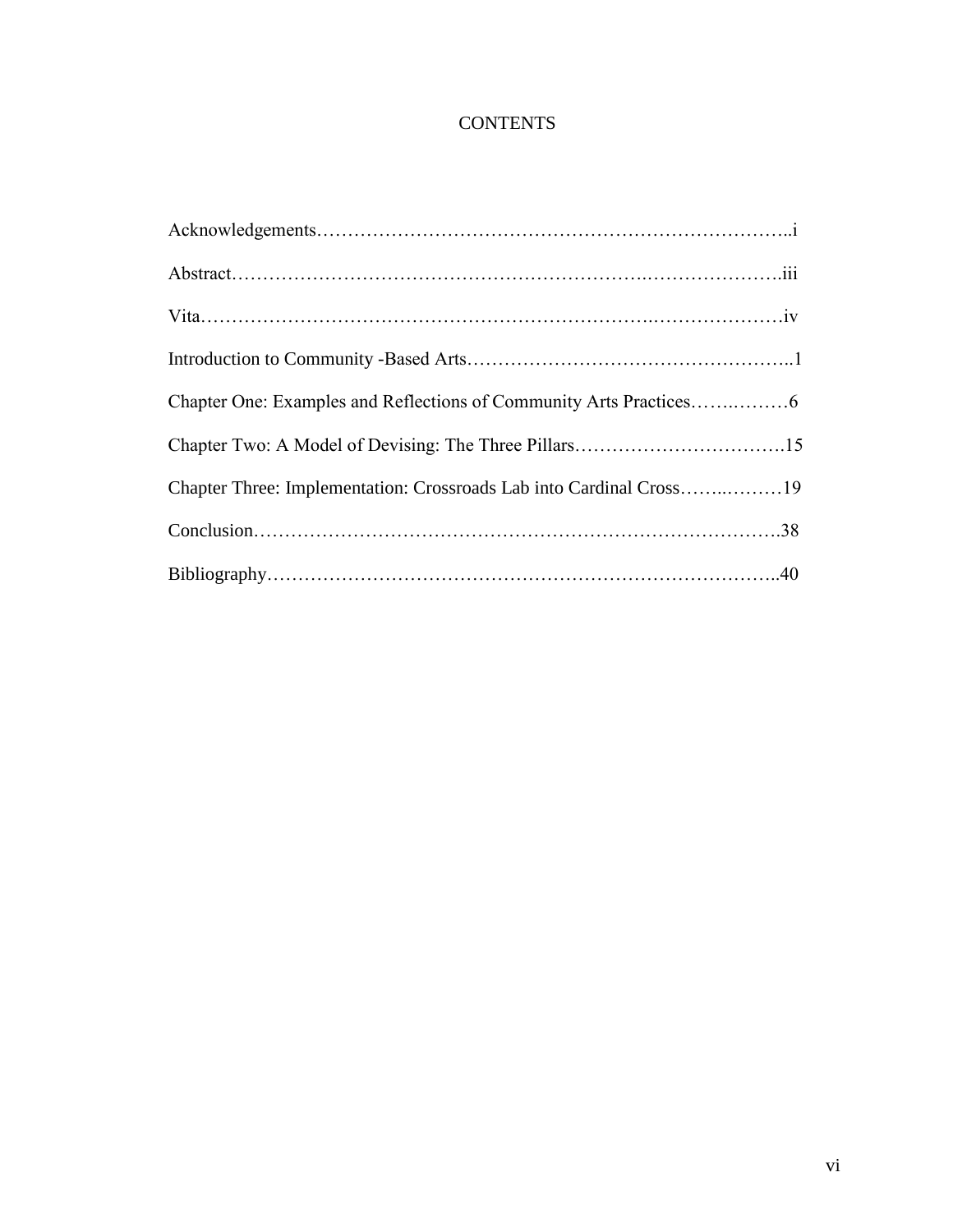### **Introduction**

Cultural identity is something that most of us spend our whole lives trying to decipher: who are we, where does that come from, where do we go with it, and how does it work within the greater scheme of our lives? Within this life, we are awarded experiences, whether good or bad, and opportunities, whether vast or scarce, that mold us and our identities. Identity lives within the cognitive process of categorizing ourselves from the relatives around us, but also in the systemic ideas that are incorporated into our lives through our mentors, society, institutions, and experiences.<sup>1</sup>

Personally, my identity has been a complicated one. It has fluctuated and felt detached at times and connected at others. Within the different facets of identity, I find myself relatively ambivalent about place, and through my work as a human and artist, I have sought out the deeper connections within my own cultural identity. Growing up in a conservative region of the United States was not always easy and I have often found my personal ideals to be in discourse with those of the culture in which I grew up and claim. In my experience, I typically found myself feeling "too everything else to be Appalachian and too Appalachian to be anything else." I think this space in the "in between" is what has led to the significant amount of growth and openness that I have found to be a larger building block of the cultural identity that I have shaped for myself in my developmental years.

Growing up in Eastern Kentucky, it is a common identity, in which, you belong to three main groups: The Church, The Republican Party, and the in-group of traditional family life. I have never fit into these ideals exactly. I have always been more of a leftist

<sup>1</sup> See, for instance, Jens Brockmeier and Donal Carbough, *Narrative Identity: Studies in Autobiography, Self and Culture* (John Benjamins Publishing, 2001).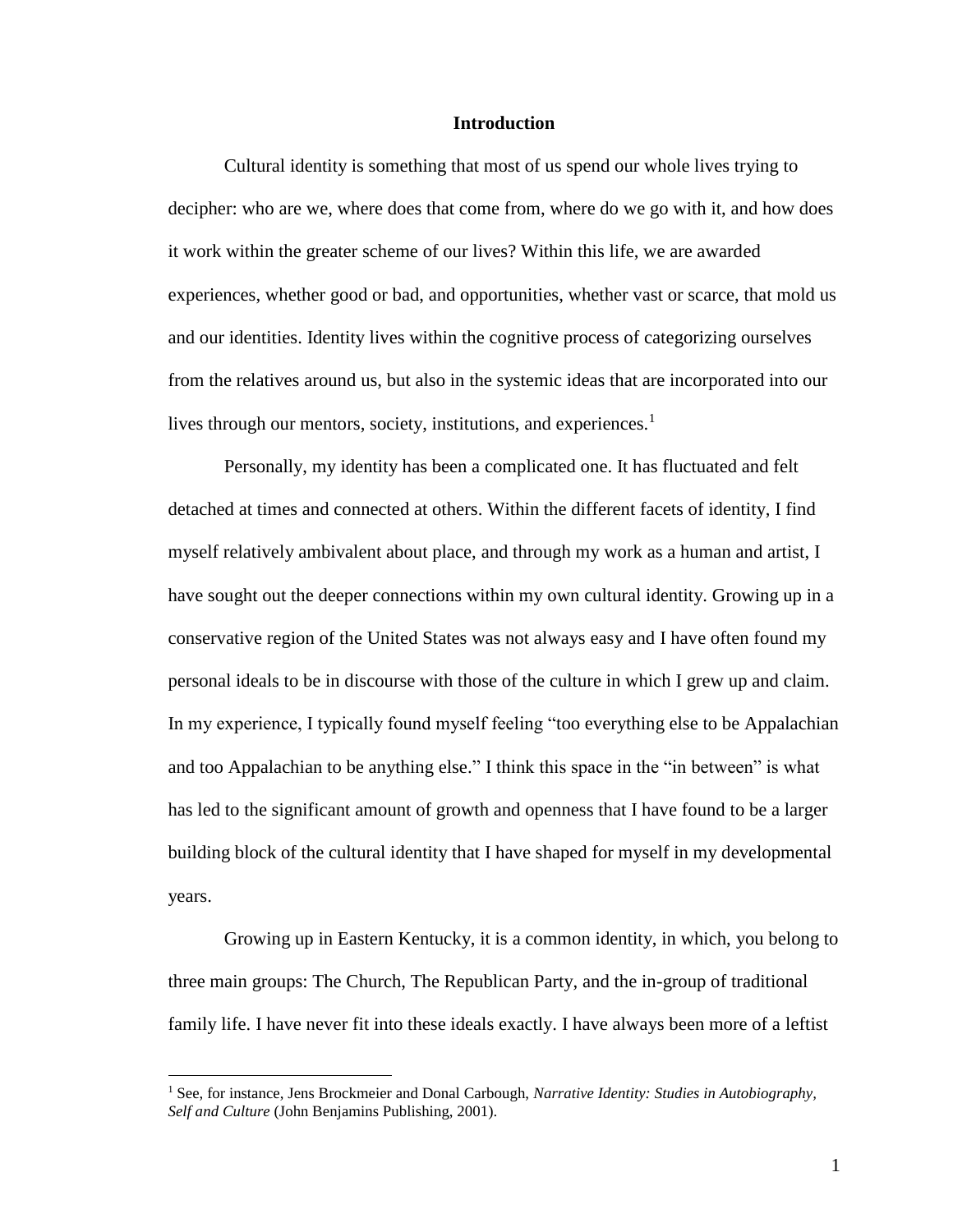thinker, even from a young age; and this influence comes specifically from my grandmother, who believed in the merit and importance of supporting all people, regardless of socio-economic background. While my political beliefs have grown and developed from this idea in seeing the various facets of political influence, I can recall the stories that I was told at a young age that actively enhanced my political preferences. This leads me into the way that the Appalachian way of life has shaped the way that I view the world economically.

It's not an unknown fact that the Appalachian region has significant problems.<sup>2</sup> Throughout the years, the Appalachian region has suffered major economic challenges which have resulted in the escalation of problems such as extreme poverty, declining health status, increased drug abuse, and community division. In Eastern Kentucky, many of these problems have overtaken the communities. According to the Appalachian Regional Commission's 2018 Fiscal Year Report, 84 counties are considered distressed, while 110 are at-risk. Within these 84 distressed counties, 41 are within Eastern Kentucky.<sup>3</sup> When the coal industry declined and became unsustainable in Eastern Kentucky, many of the counties were left without a central bonding factor, as the coal industry had acted as for years. With the loss of this central bonding factor in commerce and in community, the communities were left distressed. This economic shaping of a society has actively fit into the way that I view power and privilege in my community and

<sup>2</sup> See, for instance, Elizabeth Catte, *What You are Getting Wrong About Appalachia* (Belt Publishing, 2018).

 $3$  Appalachian Regional Commission, "Investing in Appalachia's Future: The Appalachian Regional Commission's Five-Year Strategic Plan for Capitalizing on Appalachia's Opportunities," www.arc.gov/images/newsroom/publications/sp/InvestinginAppalachiasFutureARCs2016- 2020StrategicPlan.pdf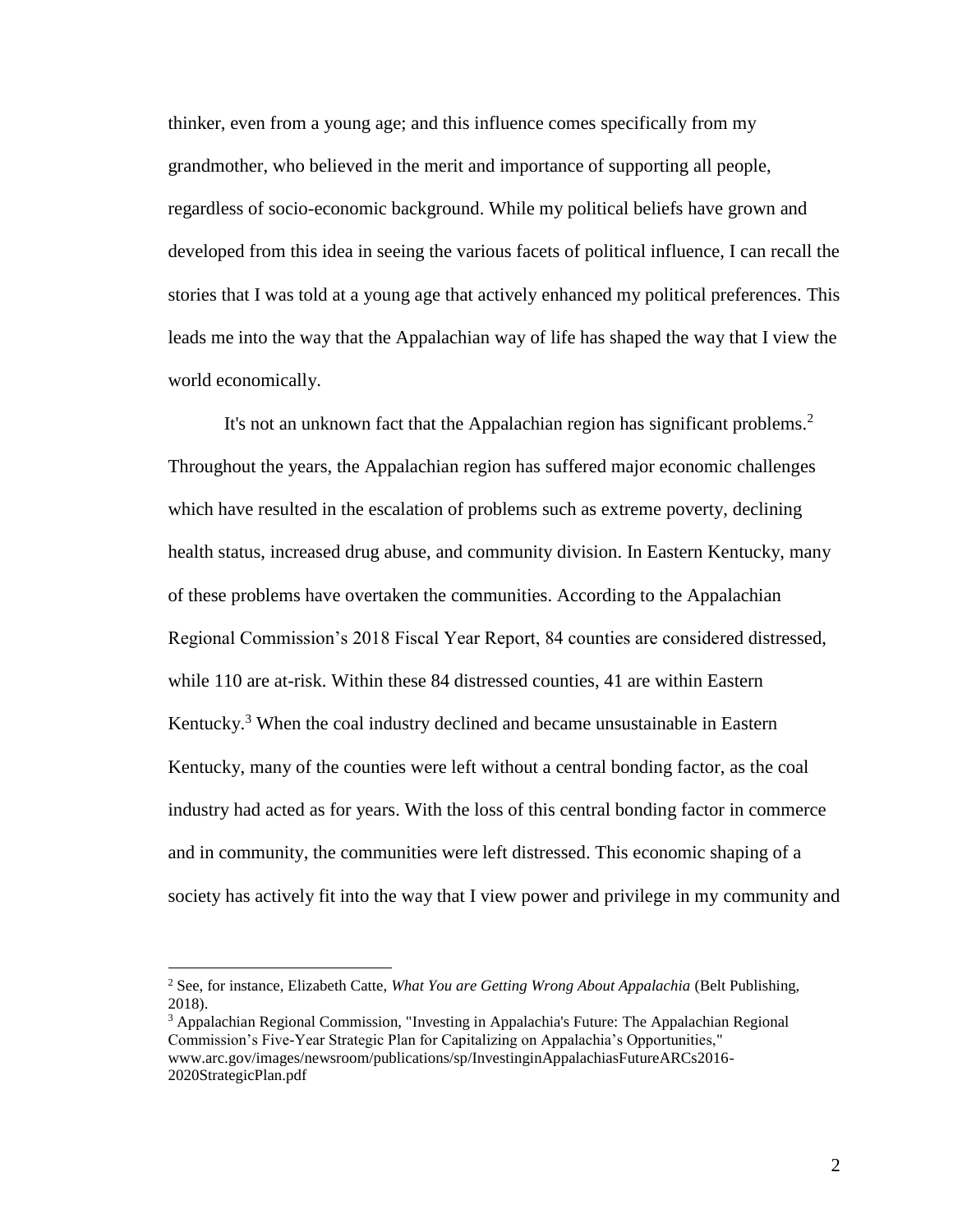within my own identity. As a white woman, this is where intersectionality<sup>4</sup> comes into play because of the racial privilege I have in the American society doesn't always coincide with the prejudices that I have faced growing up surrounded by poverty. This environment has affected the way that I am regarded in settings involving social and economic capital. I find myself in solidarity with my Appalachian heritage. This awareness of my inherent privileges and prejudices has prompted the way I communicate and the way that I work as an artist. The best way that I can describe this is through my most recent project. As a part of this capstone experience, I sought to research and explore different artistic organizations in Appalachia that were creating development using art. One of those organizations is Roadside Theater in Norton, VA.<sup>5</sup> Roadside Theater developed one of the community-organizing techniques called the Story Circle, which is at the forefront of my process for using Applied Storytelling to create development. After attending the Imagining America conference in October of 2018 in Davis, California, a colleague from Roadside and I decided to draft a proposal to create a work about an "Avant-garde Appalachia." The conversation began with the discussion of female archetypes in Appalachian artwork and how one of the binding factors for Appalachian discussion is the significance of place. Which, according to Bob Leonard, "Place is significant to all grassroots theaters." This knowledge that both Amy and I had of the significance of place probed us to question where the narratives of Appalachians who are ambivalent of place find themselves in the collection of

<sup>4</sup> For more on intersectionality, see Kimberlé Crenshaw, "Demarginalizing the Intersection of Race and Sex: A Black Feminist Critique of Antidiscrimination Doctrine, Feminist Theory, and Antiracist Politics," *University of Chicago Legal Forum* (1989), 139-169.

<sup>5</sup> The Roadside Theater, https://roadside.org/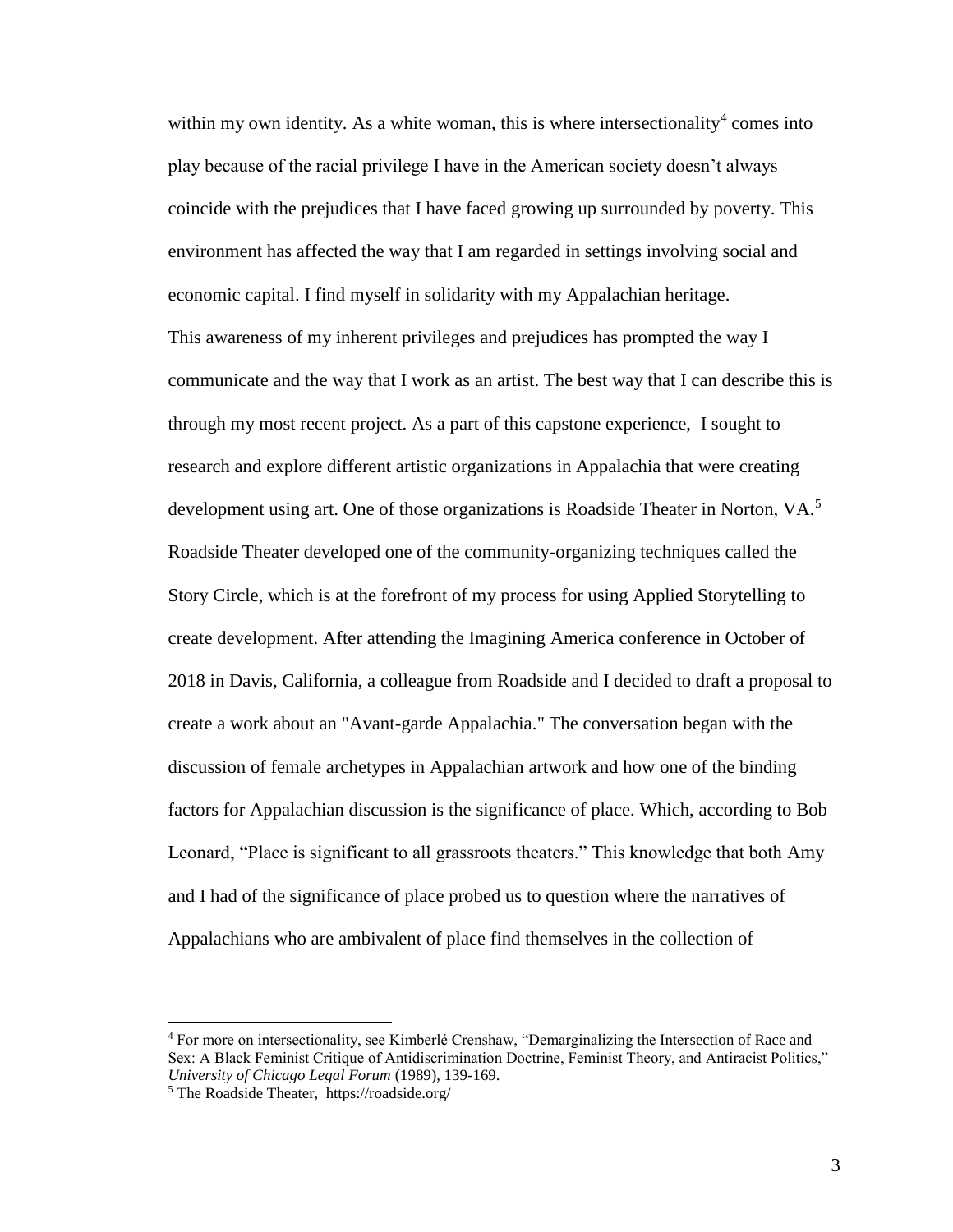community identity. <sup>6</sup>This question was the catalyst for development which, in its first iteration took place through under the Roadside Theater New Play Development wing, called "Cross-Roads Lab" where we explored different ways to create an artistic piece to open commentary on how women, members of the LGBTQ community, and other underrepresented communities fit into Appalachia. This work is continuing under Cardinal Cross Arts Collective at present and as someone engaging in this work, I aspire to participate in society and life, both, as an artist and encourager of my people in Appalachia that they can too. Artistic practice often feels not accessible in Eastern Kentucky and this is a notion that I seek to set fire to. Throughout my life, I have experienced inferiority complexes based on my cultural upbringing, especially in the arts industry as there are significant stereotypes that come with being Appalachian such as being uneducated, close-minded, poor, and stuck in the past. Appalachia has a rich and deep history that lives on past these stereotypes, but they have actively impacted my professional career. I often find myself adapting to situations through code-switching of my Appalachian dialect, and through my ambivalence of place, adapting to the environment that I am in. This skill is one that was wholeheartedly developed through necessity in obtaining the same respect that is freely given to other women of my intellect, educational background, etc. that are not tied to Appalachia, culturally. By engaging in and creating art, alongside community development that is relevant to unique communities stories, we see the restorative practice that comes from engaging in the humanities and that we can support a stronger Appalachia. An "avant-garde Appalachia"

<sup>6</sup> Robert Leonard and Ann Kilkelly. *Performing Communities: Grassroots Ensemble Theaters Deeply Rooted in Eight U.S. Communities* (Oakland, CA: New Village Press, 2006).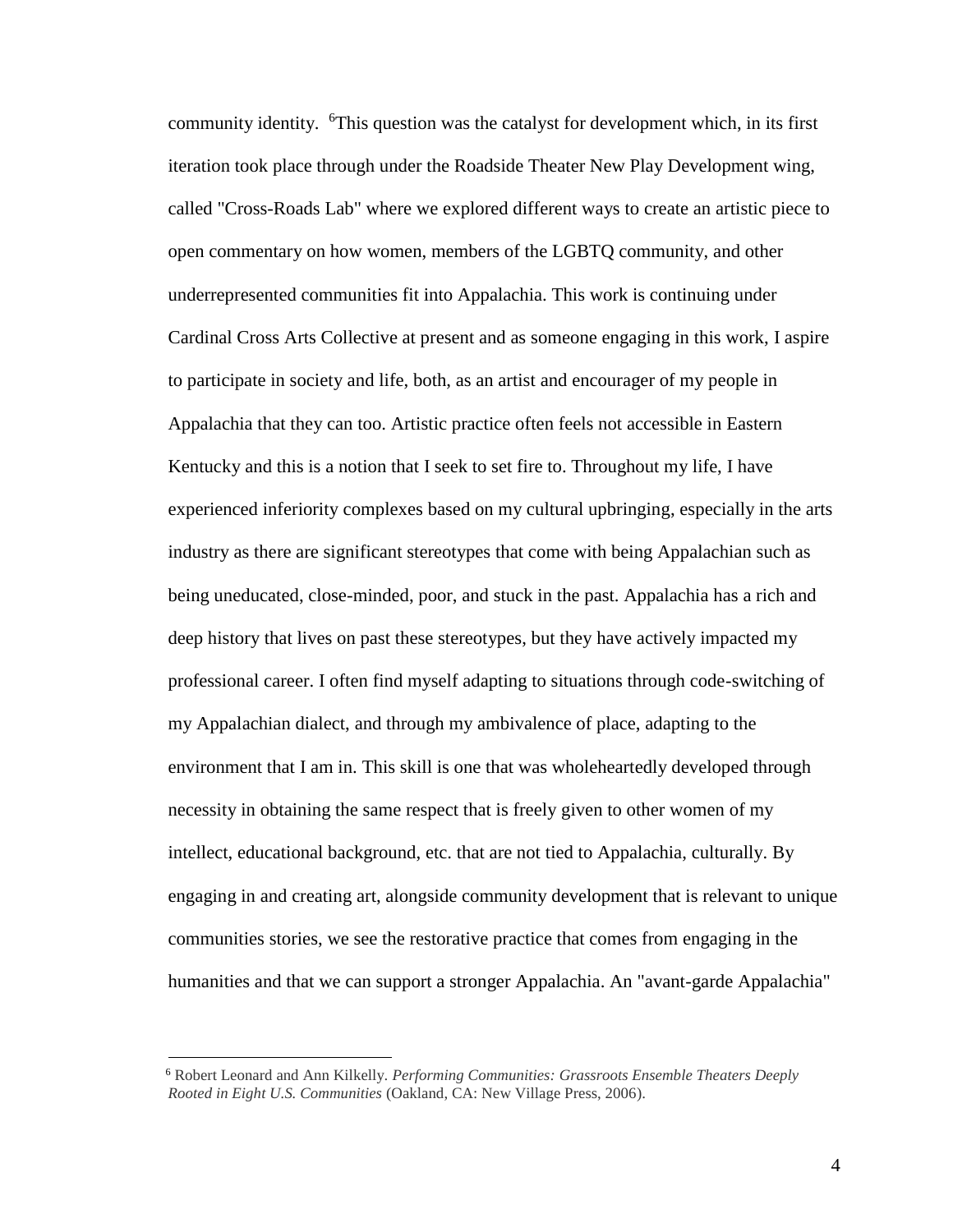is an Appalachia that breathes new life into old traditions. I am deliberate my interest in and in the use of the term, "avant-garde". Nato Thompson, in *Seeing Power,* discusses that "the history of the avant-garde isn't just a history of isolated individuals caught up in the winds, but a series of calculated individuals that produce networks…. They are a mafia of meaning making."<sup>7</sup>

The writing here is a description of my capstone experience and reflection on it. It is the process of how that I came into the business of meaning-making. It does not fully capture my journey to develop Crossroads Lab, but it helps to describe my intellectual and artistic journey that that contributed to it.

<sup>7</sup> Nato Thompson, *Seeing Power: Art and Activism in the 21st Century* (Brooklyn, NY: Melville House, 2015).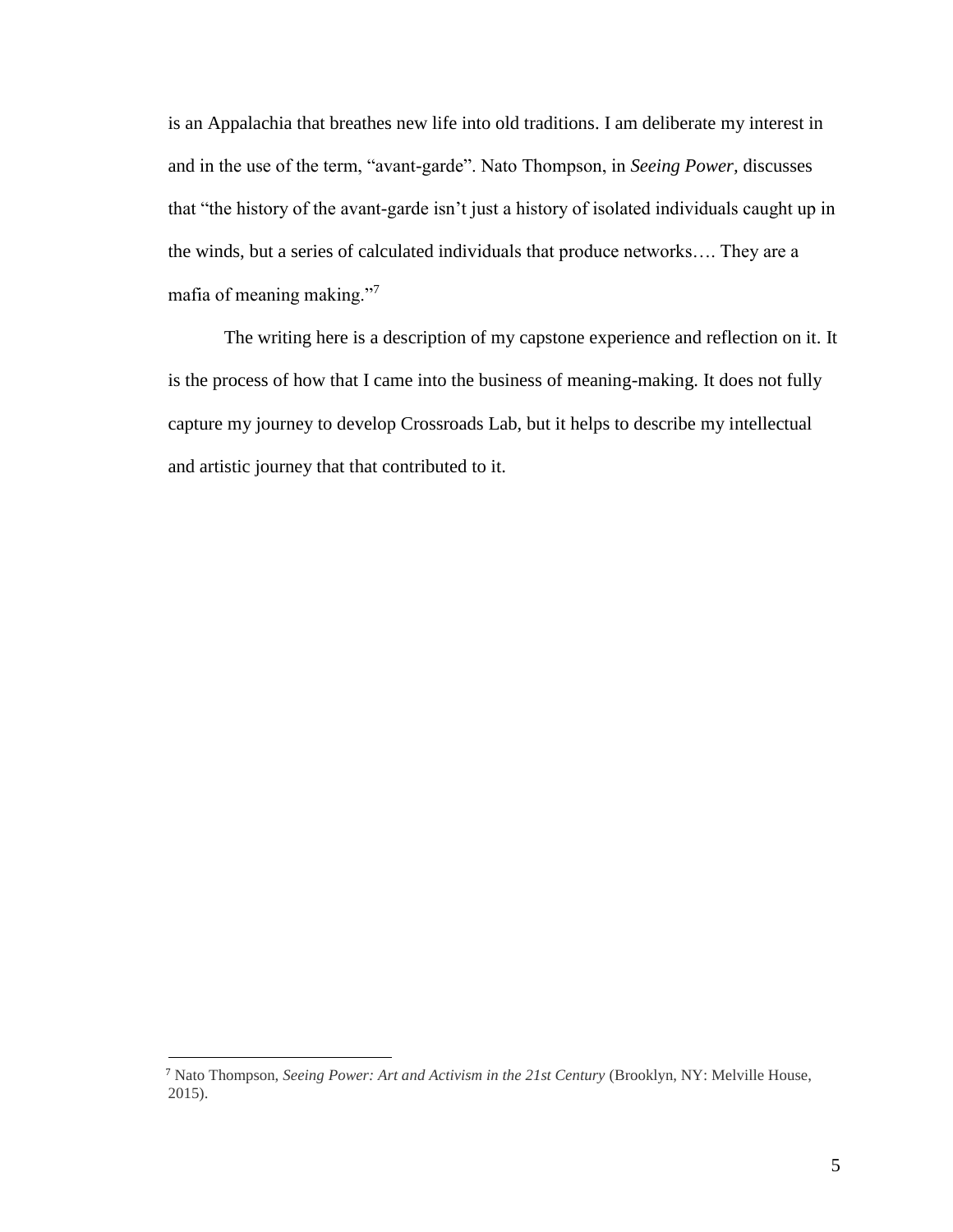### **Chapter One**

### *Storytelling and Community-Based Art*

"Building and sustaining solidarity has to be much more than a political project. It is about reactivating the sentience of the social body much more than it is about political organizations…This empathy is the foundation of the solidarity we need today."<sup>8</sup>

Nicole Garneau puts so beautifully what I think that we are all looking at when we engage in socially engaged art work, and that is building empathy and sustaining solidarity. Community-based art is all about the process of building and sustaining. We build our communities from the ground up and each of these communities has its own collection of stories, ones that are crying out to be heard. Community-based art work is exactly what it sounds like, its art made by and for the community in which it is created within. Throughout artistic history, different scholars and artists have revolutionized the way that we look at something that comes so naturally to all of us: the art of connecting with one another. This capstone experience and reflection came together because of the willingness of communities, including my home community in Appalachia, to welcome me in and embrace me as someone who could create, or help recreate a story that was central to the communities. In my capstone experience and reflection, I explore the way that community artmaking has occurred in the scope of rural, urban and international communities.

<sup>8</sup> Nicole Garneau and Anne Jennifer Cushwa, *Performing Revolutionary: Art, Action, Activism*. (Chicago, IL: Intellect, University of Chicago Press, 2018).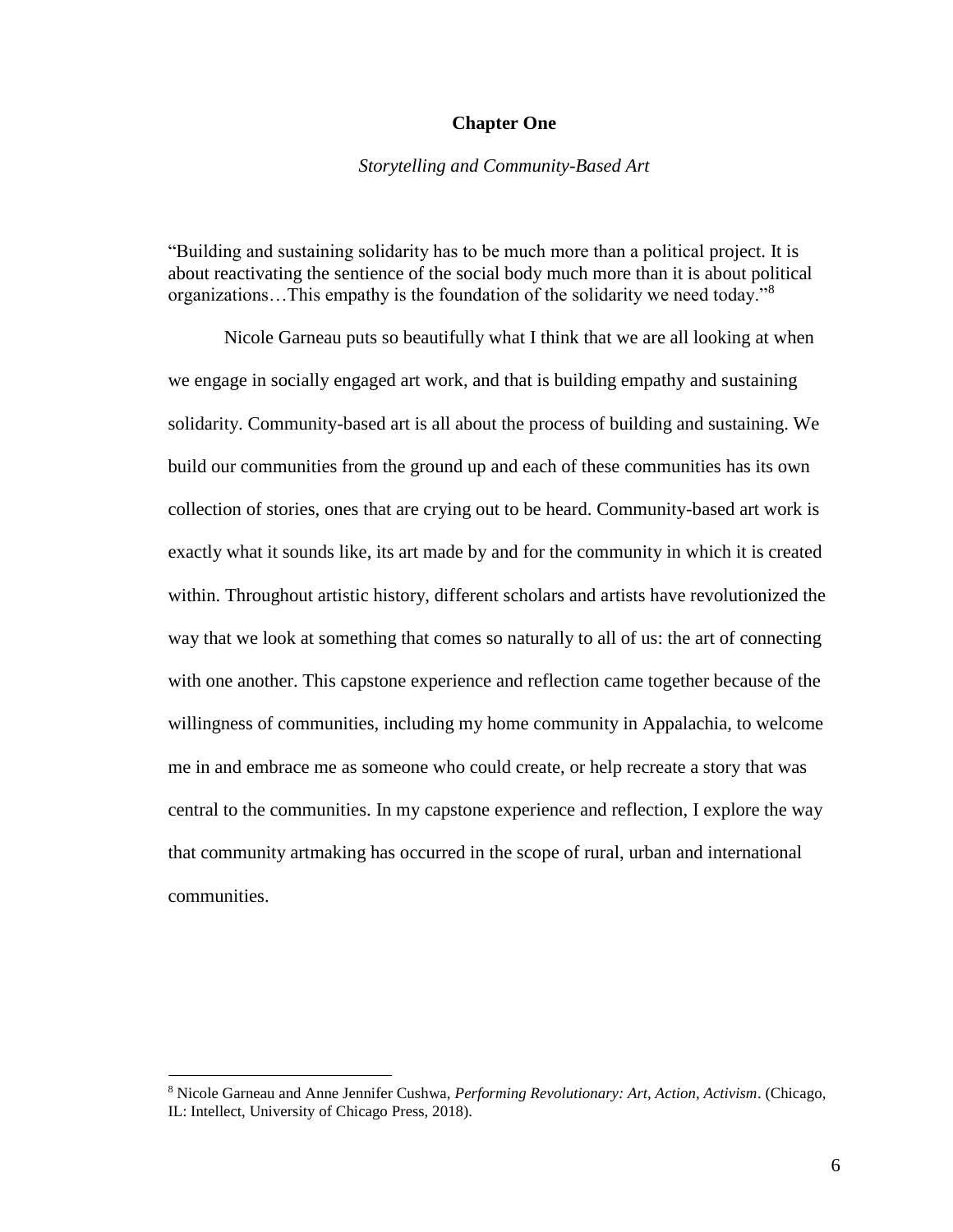I was recently able to work alongside Nicole in a community-based project at the Morgantown Care and Rehabilitation Center in Morgantown, Kentucky called Wendy's Neverland. The project was developed through Anne Basting's TimeSlips Creative Storytelling which developed and uses "evidence-based and award-winning approach inspires awe and brings joy to elders and their care partners. Our trainings and resources infuse creativity and meaning-making into aging services programming."<sup>9</sup> The project utilized the talents and passions of various artists both local and from around the U.S. to engage and create a magical "journey of belief" in the home of many inspiring and artistic elders whose stories helped to build a larger community response. Artists worked with the elders over a year to write a script, based on Peter Pan, that incorporated the personal stories of the elders and how important it is to be believed in today's society. Once the production reached the point of rehearsal and performance, local artists and musicians came together to create an immersive, magical environment in the center to bring audiences in and guide them through, all the while, establishing a new perspective on elderly care facilities that is positive and destigmatized. I collaborated as one of the choral leaders that helped lead groups through and the restoration of joy in the elders, staff, and audience was evident and created an environment for further development and creative engagement to come. The piece will continue in two other facilities across Kentucky and seeks to become another care plan for further patients living with Alzheimer's and Dementia.

 9 "Our Story." Timeslips. Accessed April 29, 2019. https://www.timeslips.org/about/our-story.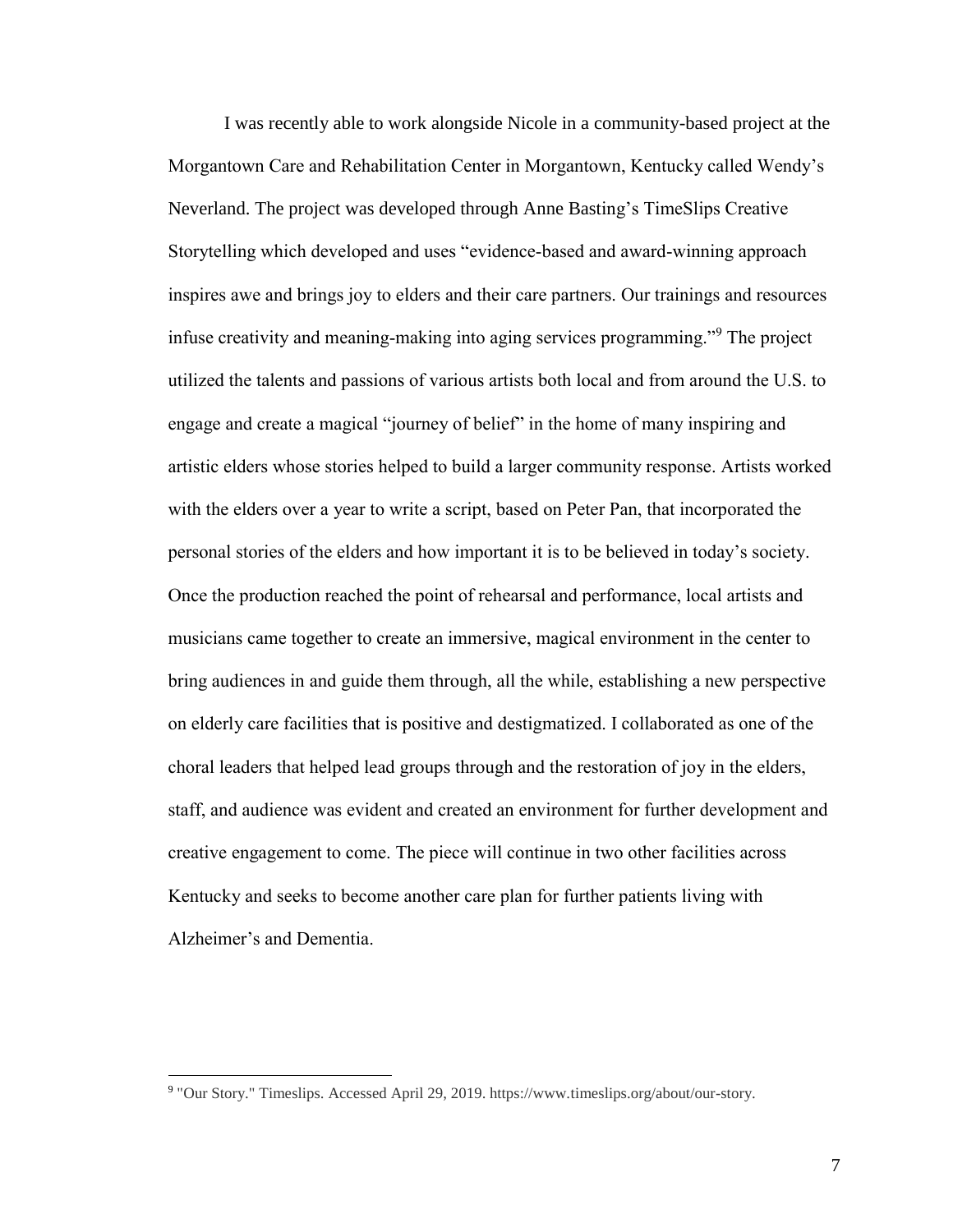International Research<sup>10</sup>

Part of my work for my capstone was to study internationally. I was able to travel, teach, and read many articles in order to begin to scratch the surface of what, I feel, to be a very important idea in the future of arts advocacy and public service.

I first set out on my Europe research to discover how people were using various artistic initiatives to build community in their respected areas. As I began, I intended to explore how community and broad-based community organizing can be stimulated by adding an artistic approach. As I started my research, however, I found a more specific form of art that really tied everything together: storytelling. Storytelling is one of our most basic forms of humanity, and one of our most natural instincts. I found that through this research, I was able to connect the dots between how stories connect on both the rural and urban frontlines. We find stories in every profession, art form, and even within our subconscious thoughts. According to *The Storytelling Animal: How Stories Make Us Human* by Jonathan Gottschall<sup>11</sup> insights on storytelling can not only be found within our artistic areas of study, but also are very prevalent in biology, psychology, and neuroscience. Yet we often don't find these connections because, "Human life is so bound up in stories that we are thoroughly desensitized to their power."<sup>12</sup> My research begins with the story and ends with discoveries that truly add to the work I wish to add on to throughout my career.

My first excursion was a three-day travel weekend to Vienna, Austria in order to attend an international storytelling festival, called Magic Stories.<sup>13</sup> As a part of an effort

<sup>10</sup> Hilarie Spangler, Reflections (FUSE Narrative, July 2017).

<sup>&</sup>lt;sup>11</sup> Mariner Books, 2013.

 $12$  Ibid.

<sup>13</sup> International Storytelling Festival, http://www.storytellingfestival.at/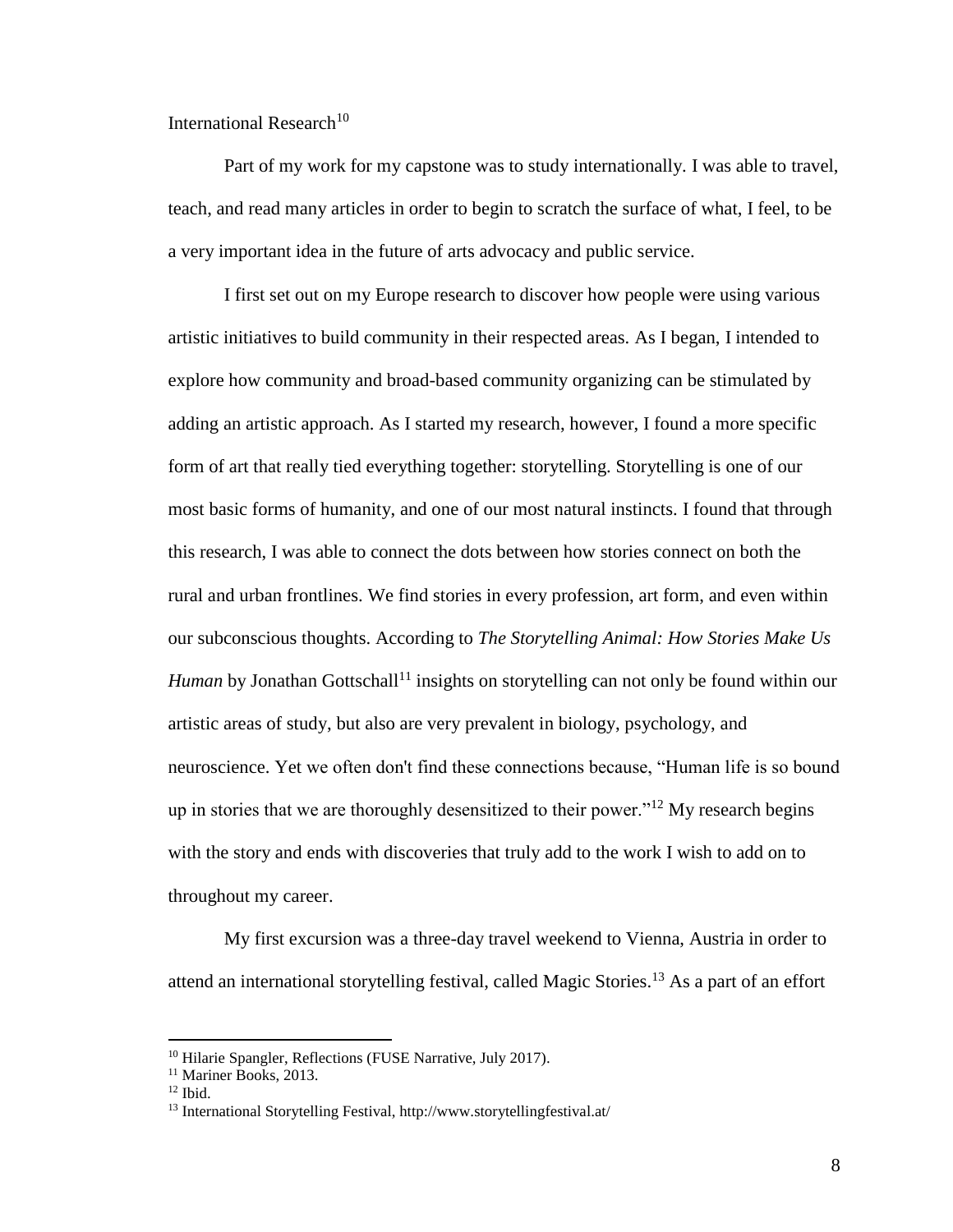to create a unified interest amongst the community of Vienna, The Museums Quartier arranged a summer initiative to bring free, artistic events to the public. The Museums Quartier is in the heart of Vienna and is an ideal place to begin to build the connections within the community from the inside-out. During Magic Stories, storytellers of all different genres gathered together to perform a story marathon to narrate events and create awareness of their individual cultures. Below is a list of observations made during the festival, focusing on storytelling method:

- Storyteller from Berlin: uses space and level to enhance his spoken narrative. Also integrates music into the narrative. As a whole, he opens up an opportunity for the community to gather and opens up the idea that storytelling takes on various forms and mediums.
- Deepa Kiran, India: Uses traditional elements of Indian culture: song, dance, costume, fable, instruments. Uses an open forum technique, audience participation and interaction, uses traditional instruments as symbols within her stories. The stories have a strong female presence and incorporates the arts within the actual story. Question that spurred from this observation: How do we integrate personal elements of culture into our stories? Extending from this question, we can implement certain cultural acknowledgements into how we assess storytelling in community-based settings and we can tailor our cultural information to the way that we engage storytelling into methods.
- In any form, we have to paint the picture through our storytelling for the listener. In the middle of a cultural mecca of the community - provides a meeting place to bring together social, artistic, community and educational ideas into one, common meeting place.
- Stephanie Deshalle, France: She uses choreography to tell stories through the body and the way it moves through shapes and in space. Interesting body shapesuses very robotic and focused movements. The body can represent our thought and movement is a voice that can be used as a storytelling method. How does this type of storytelling change within communities of different abilities?
- Antonio Rocha, Brazil: Uses mime and traditional Brazilian movements. Integrates acting and movement to tell a folktale- natural and animal like sounds and movement are used to paint the picture. He is a big performer. How do we go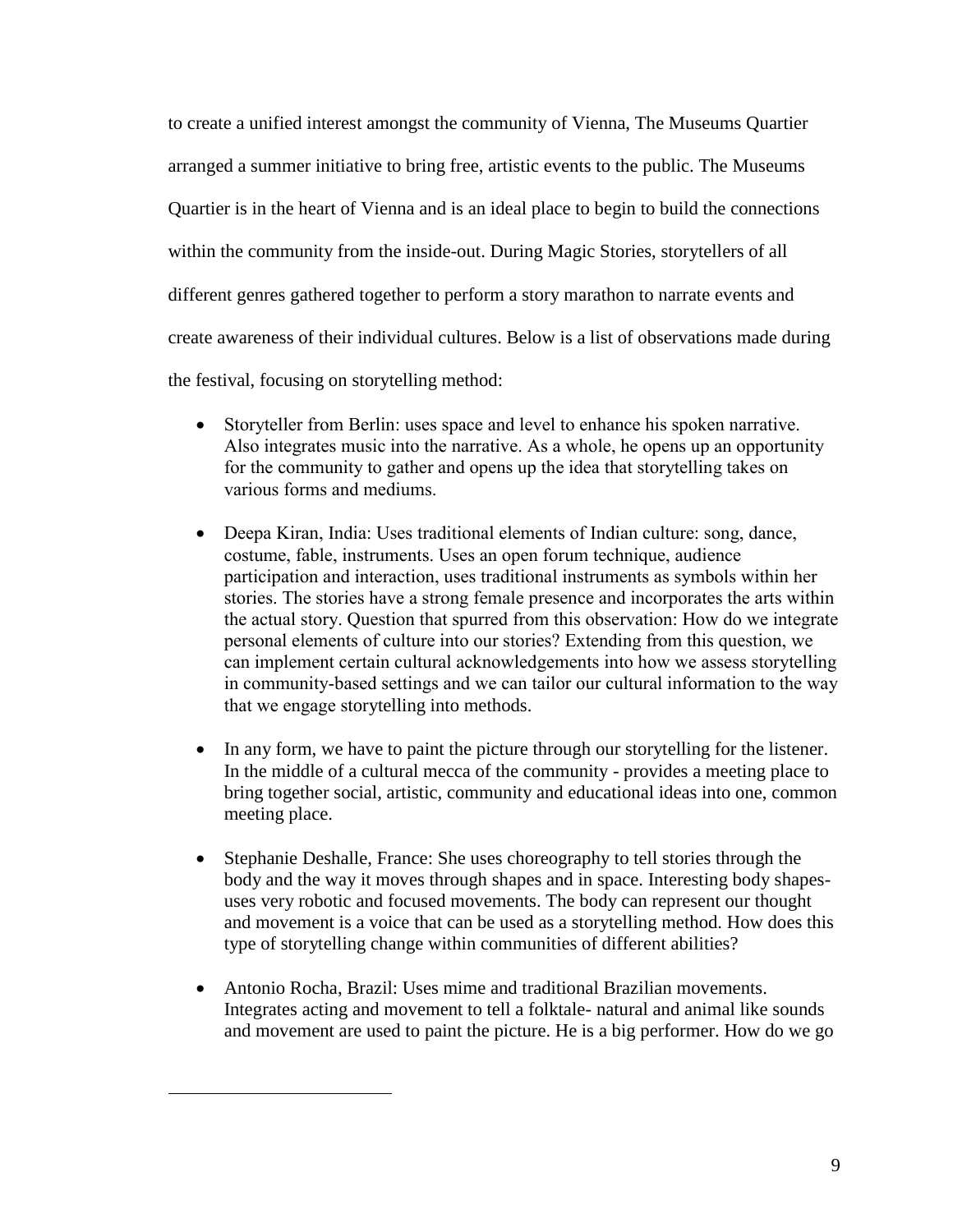BIG and then internalize those ideas and emotions for a more natural delivery. (Note connections to methods from Michael Chekov technique.<sup>14</sup>)

- Allegra, violinist creates the bond between teller and audience, then introduces something new to the audience. (See "Variations on Mundane Experiences" in Chapter 2). You can utilize movement while playing an instrument to story tell.
- Peter Cook, USA: communicates through deafness. Storytelling through both spoken word and sign language. Offers a sense of how we combat language barriers when we are trying to communicate an idea or tell our story. We can utilize our differences to enhance our art and our issues that we want to bring awareness to. He uses techniques of creating groups amongst the audience and interacting with them. Builds community amongst his audience with a common goal to achieve. It takes physical narrative to a new level by incorporating the sign language. Intercultural communication can come from something as simple as learning another language to communicate with someone else.
- Gabri Vosteen, musical comedian: uses the recorder to incorporate comedic elements into his musical playing. His performance both plays with accurate pitch but also with using body movement as a way to interact with the audience. Uses the whole body as a vessel for storytelling. Juggles and plays 5 recorders at once.
- Peter Shub, USA uses musical mime and prop work to physicalize his narrative. The way we connect with our body can evoke clear, entertaining messages.

Each of these observations helped to create the model of devising found in Chapter Two of this capstone.

My second excursion included a residency at Iris Art Centre in Afidnes, Greece working under Annette Luycx on artistic voice. It is difficult to describe my experience in Greece, because I learned more than I ever thought to be possible in just four and a half days. The way the workshop was structured was to be a live-in community where each of the artists, different from each other, lived together, are together, created together, and discussed with one another. I believe this is an excellent example of how intercultural communication can be beautiful. Among the artists present were: myself, the American

<sup>14</sup> "Writings On The Technique Of Acting." *Michael Chekhov*: 35-80. doi:10.4324/9780203380475\_chapter\_2.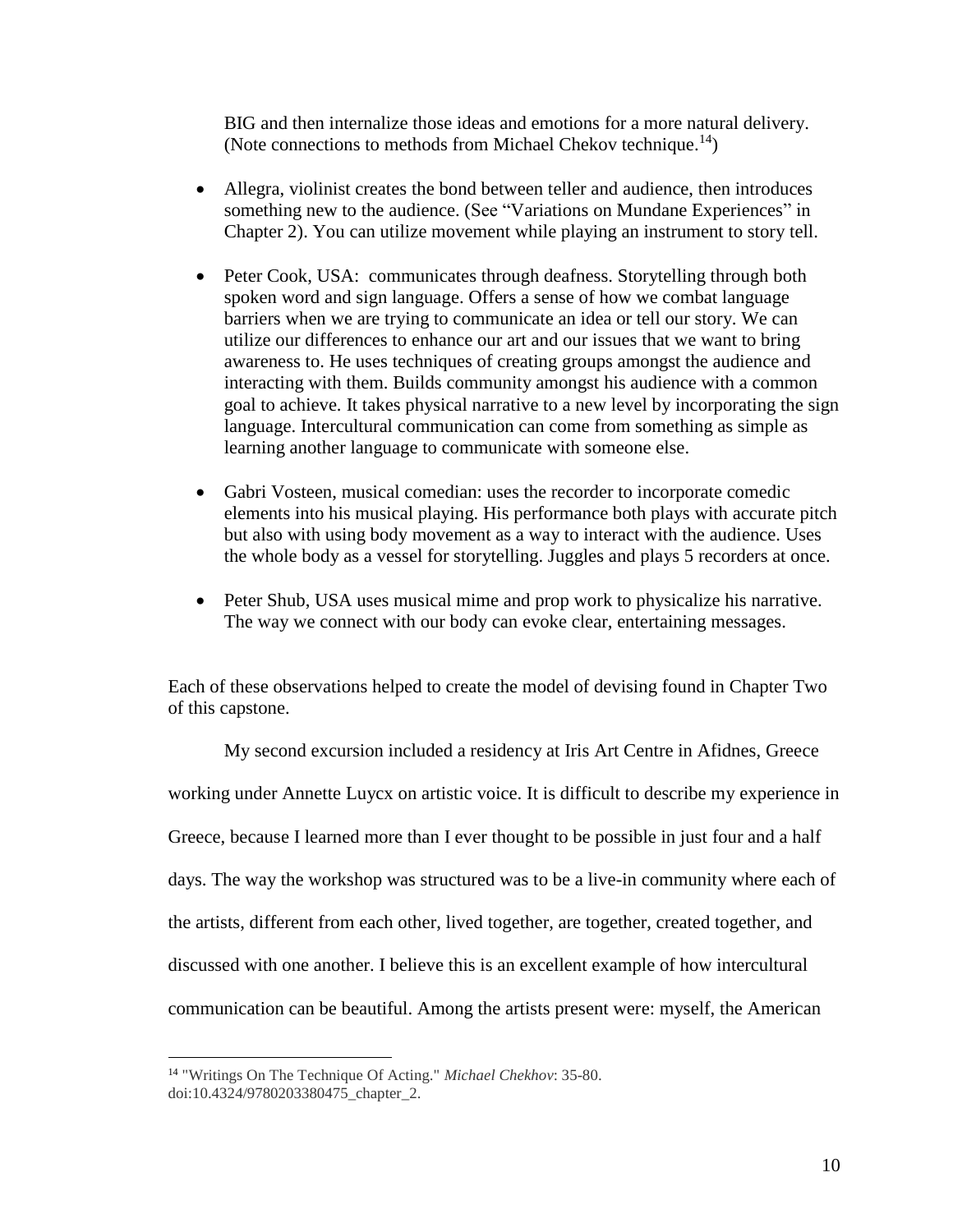student and youngest of the artists, an arts educator of Egyptian origin from Sydney Australia, Annette, a Dutch collage artist now living and creating in Greece, and a British-Greek collage artist from Afidnes. It was incredible how a group of artists could find connections among each other, but the fact that we were all women had an even stronger connective hold on the art and discoveries we made. I think this experience really opened up the perspective on how to create community amongst very different populations: and that comes from finding a collective effort to bond over. Our artistic pursuits created a group effort to bond over, but what happened over the three days really opened up perspective. On the first day, it was very difficult to create connections with the other artists. I had nothing to really "measure-up" to what they did, and I had no cultural connections to make, as we were all from all over the world. But throughout the workshop, we were forced to write and share stories that inspired our art. It was through our stories that we began to find more ways that we were alike, rather than how we were different. Roadside Theater, one of the arts for community development organizations that I study, uses a technique called Story Circles which is a Socratic seminar type discussion that asks each participant to tell a story about the current topic at hand. After each person tells their unique stories, connections start to be drawn by the circle leader in order to find the common ground amongst different experiences. This technique, although not as intentional as this, was quite effective during my time in Greece. Not only did my personal art get better, but I found real-life applications of the techniques that I have been studying over the past year and new perspectives on how to bond people over intercultural communication. In fact, the bonds that are created using this technique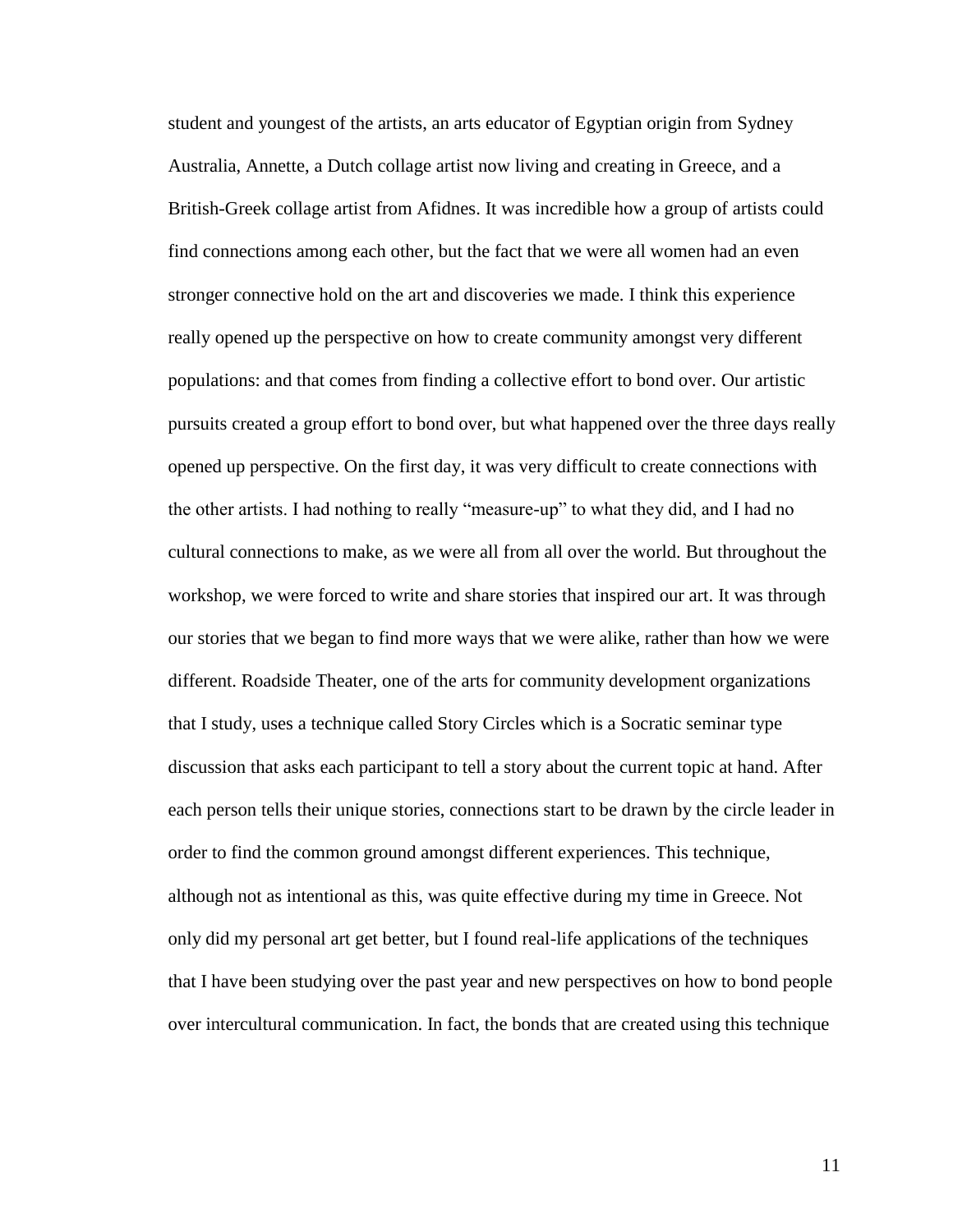are not just temporary, they stick. I know that it stuck in our case, as we will continue to do artistic check-ins via Skype from Afidnes, New York, Sydney, and Alexandria.

My study within Europe inspired me to continue finding these connections between art and community, as they are prevalent throughout the world. I will continue researching intercultural communication and how it contributes to the bonding of unique populations across borders. My previously discussed experiences led to my work in Northern Ireland, apprenticing with storyteller Liz Weir. Northern Ireland is the home of magic, mist blanketing over the Glens, and above all, stories. Stories as medicine, stories to make friends, stories to heal old wounds; all of these methods are alive and well in Northern Ireland.

It's always amazing the way that life moves us, it takes us far across the sea and presents us with an opportunity to learn and breathe life in. I first set out on my research to discover how people were using various artistic initiatives to build community in their respected areas. When I found myself at Liz Weir's barn in Ballyeamon, I found a more specific form of art that really tied everything together: storytelling and the deep roots that it has throughout the world. As noted by Jonathan Gottschall and stated in my introduction, storytelling is one of our most basic forms of humanity, and one of our most natural instincts.

My research in Northern Ireland begins with the story. Liz Weir and I were strangers who met through a mutual friend: an amazing dance artist who I worked with in New York City two years prior. We talked and I somehow managed to acquire an apprenticeship with one of the most impressive and wonderful women that I have had the opportunity to be mentored by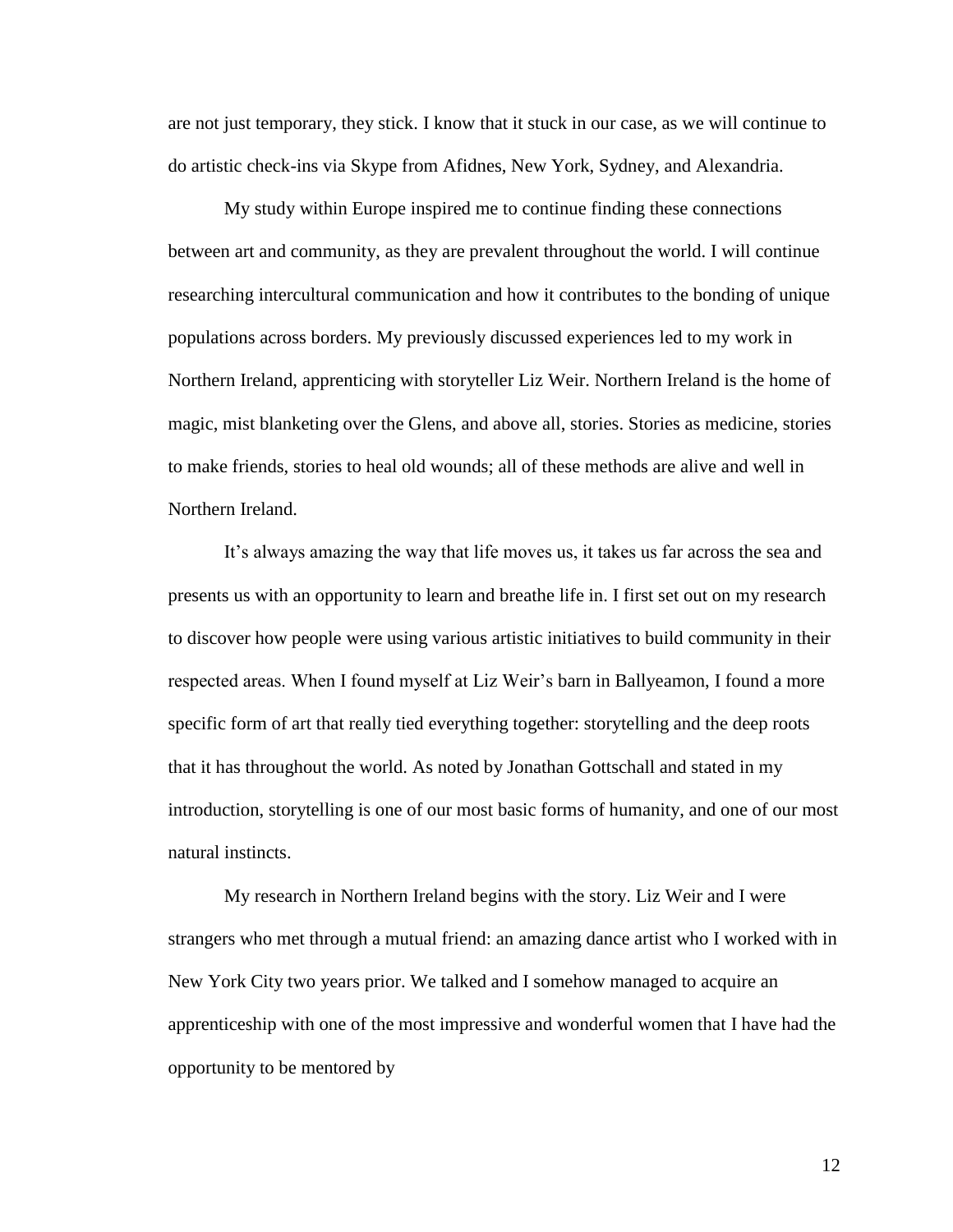Liz Weir is a very accomplished storyteller, librarian, author, a true renaissance woman. Throughout the two months that I spent with Liz, she taught me many things. She told me stories of how, throughout her life, she would use stories to try to bond students in both Catholic and Protestant communities, she told stories to promote the necessity of culture, and to connect with those different from us. Liz took me under her wing and worked diligently to show me how to tell stories; which is something I was still new to. Throughout my career with stories, I've been immersed in applied storytelling rather than the performance or telling of stories. Liz encouraged me to tell, not only stories that I heard from various storytellers from my whole life, but also my own personal stories.

Liz is the Librarian in Residence for most of Northern Ireland and travels throughout the region to tell at different schools, libraries and community centers. As Liz's apprentice, I traveled with her to observe and was able to tell stories at a few of the Yarnspinner events. We also helped student groups to have them create their own stories and engage cross ages within their schools. Liz told stories to each guest that entered her barn and encouraged all of us to relate stories to each experience that we encountered. Living amongst people from across the world, I learned that story and music are universal languages. Liz encouraged me to work through my insecurities about telling stories and allowed me to delve into the community of Cushendall with stories from Eastern Kentucky. Each Saturday night at the barn, we had story sessions where people would run from the hills to share in laughter, stories. and Irish music.

In Northern Ireland, I found adventure in ways that were all surrounded by story. Through traditional Irish tale, music, folk life, connectivity; all of these things that Liz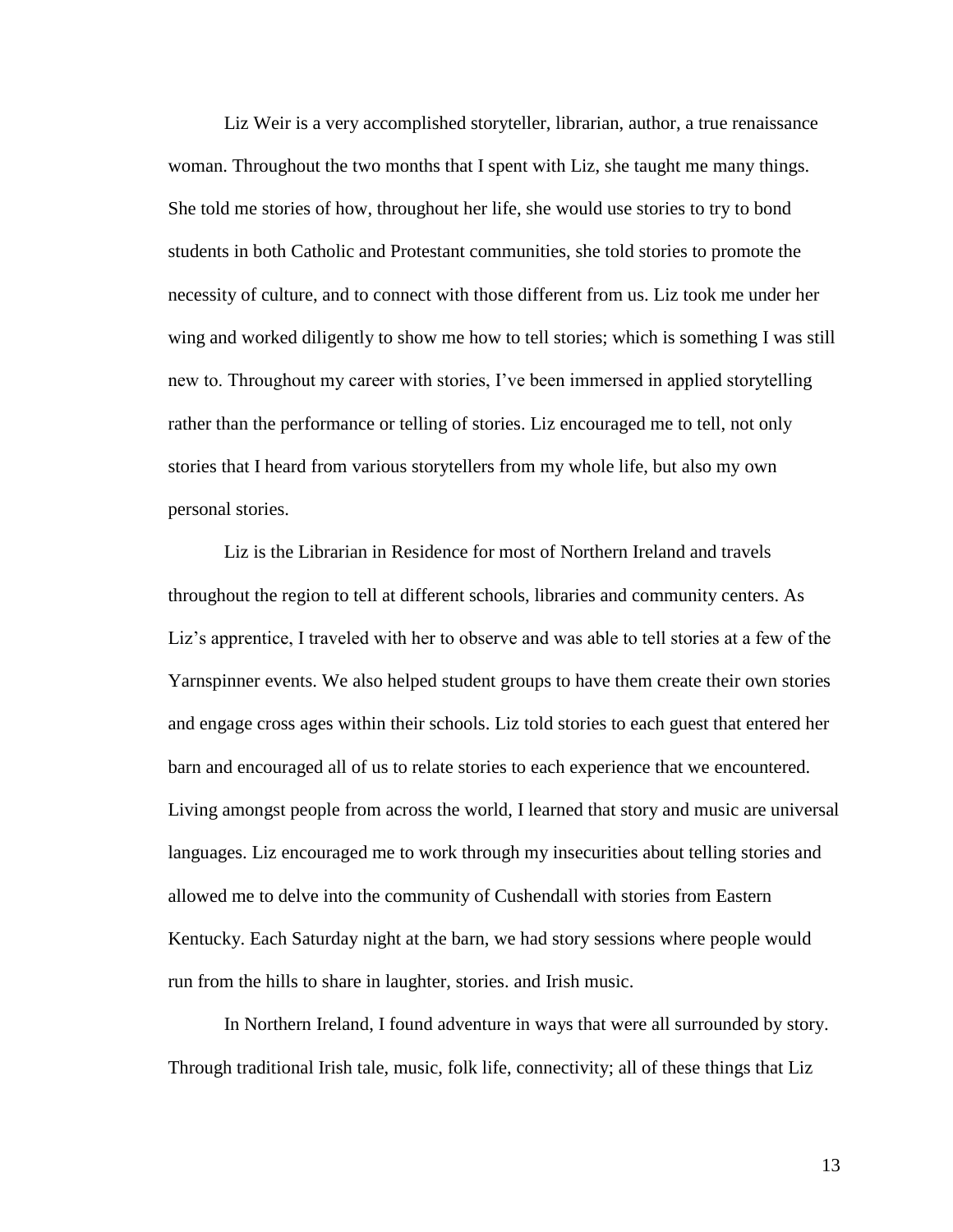helped me to experience showed me the necessity of stories in our daily life. They show us the way that, at the end of the day, our cultures are connected, that we are connected.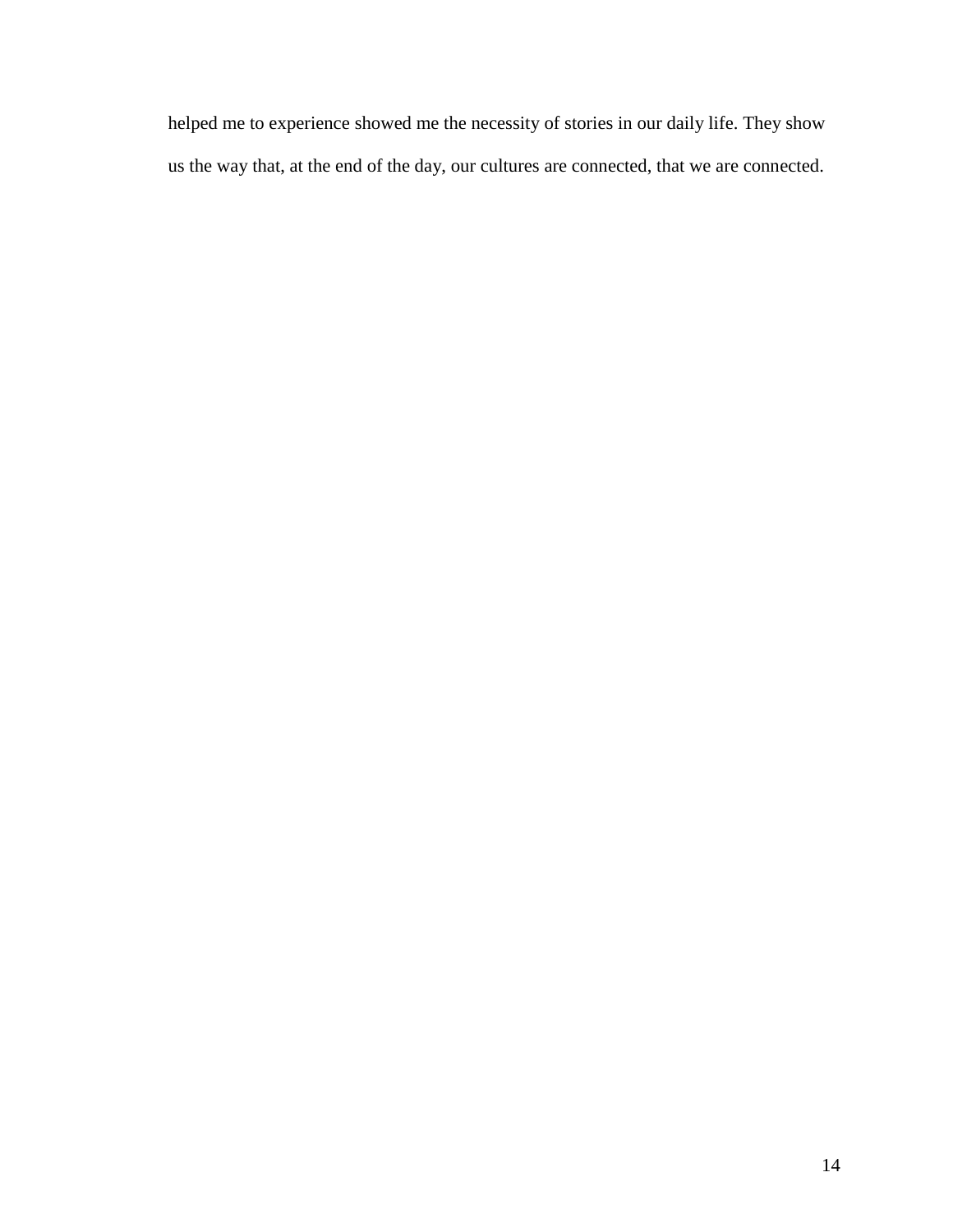### **Chapter Two**

### *The Three Pillars: An Appalachian Community Arts Devising Method*

"To start—a definition. By now, most people in the theatre world know what devised theatre is. But, just in case, devised theatre is theatre that begins without a script. The script gets 'written' as the rehearsal process takes place through a series of improvisations and collaborations. And what results is, in my mind, the multifaceted and omnivorous child of both the Internet and age-old traditional forms like Commedia dell'arte—both fluid and pastiche." 15

Within the realm of community-based artwork, organizing, and planning, comes the collaborative practice of storytelling and how the stories we listen to, share, and devise contribute to our communities as a whole. Through story circle methods,  $16$  we find that the collective practice of structured story sharing has been a popular mode of community-engagement, planning, and facilitator of discussion. Through study of these strategic methods of community-organizing, I have developed a specific method of artistic story sharing to be used in further community-based arts projects, called the Three Pillars.

The Three Pillars exist as single words: "Uncovering, Rediscovery, and Variations." These three words relate to three phrases: "Uncovering Truth, Rediscovery of something familiar, and Variations on Mundane Experiences." Each of these pillars contribute to a call to open up curiosity and connecting thoughts from collaborators in specific groups seeking to artistically devise a new community-based project, whether it be a play, poem, musical piece, etc.

<sup>&</sup>lt;sup>15</sup> "The Paradox of Devised Theater on the Twenty-First Century Stage." HowlRound Theatre Commons. Accessed April 08, 2019. https://howlround.com/paradox-devised-theater-twenty-first-century-stage. <sup>16</sup> About Story Circles, https://roadside.org/program/story-circles.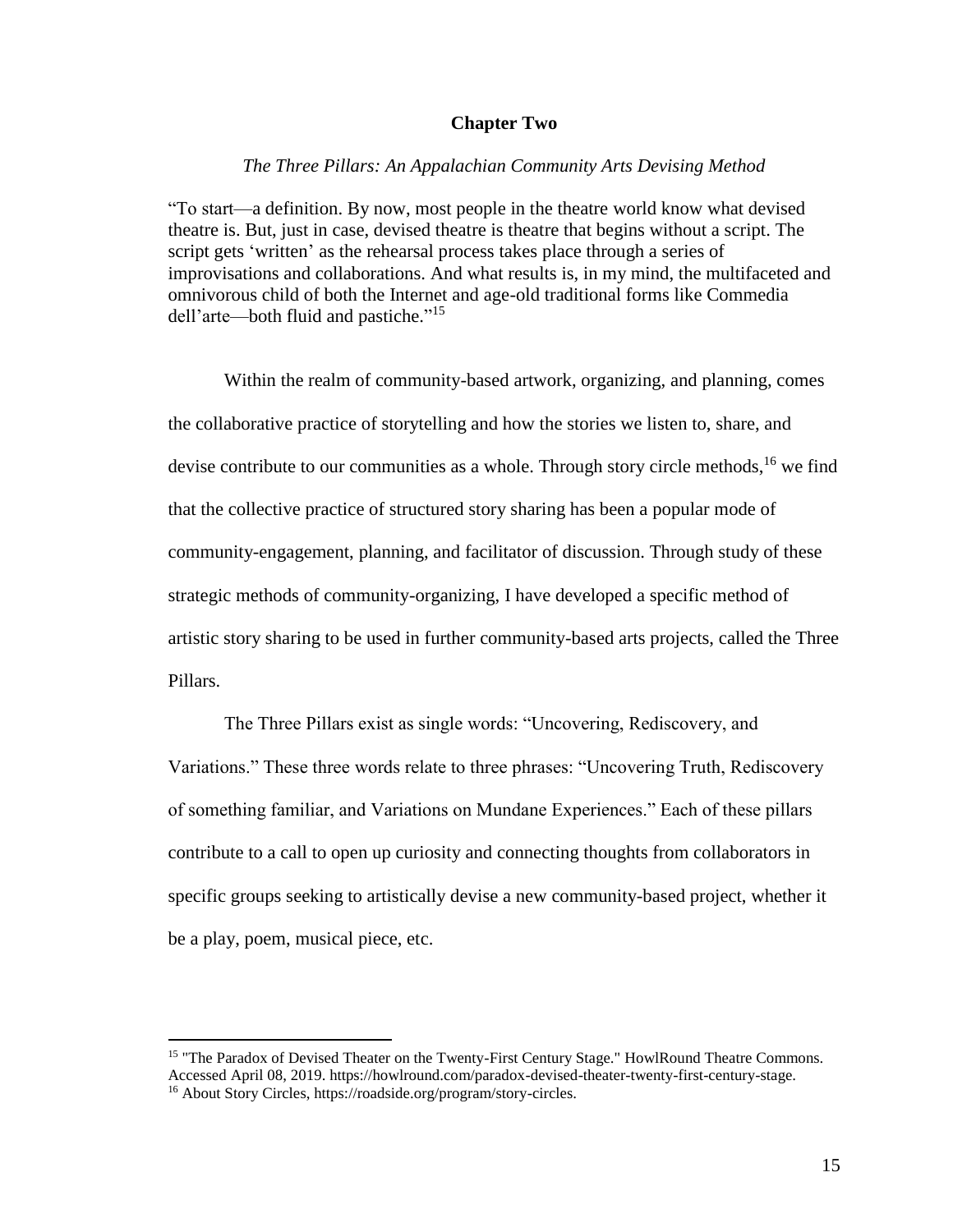The way that each of the three pillars function in the process of devising is with application and exploration of the way that a specific element of artistic practice works with each of the pillars. For example, "Uncovering Truth" can be paired with the aspect of movement in the piece. The ensemble is challenged to use their bodies to move throughout space with the idea of uncovering a truth about an event. For instance, a performer may decide that the truth they are uncovering is a fork in the path they are imagining. They must then use movement to react to that truth and move forward in space.

"Rediscovery of Something Familiar" can also work with movement moving from a mundane, observational movement into something that has a different vibe to it. A performer may decide that the movement they engage with is that of kicking a rock down the path but discover and element of dance or musical rhythm that comes from the swinging of their leg or the sound as their foot skims the floor. This "rediscovery" combines with an "Uncovering of truth" and leads to a "Variation on a mundane experience."

"Variations on Mundane Experiences" work especially well with the music aspect of devising. The ensemble can be given a melody, rhythm, etc. and are challenged to create a variation on it each time that a "Rediscovery" or an "Uncovering of Truth" occurs in the devising process. These variations that are built then allow curiosity and new rhythms and melodies to be layered, creating a full song that is actively being inspired by the movement and words being explored by the ensemble.

Each of the pillars are interchangeable in nature and exist to prompt curiosity and a freedom of exploration. The pillars act as guideposts for community building and the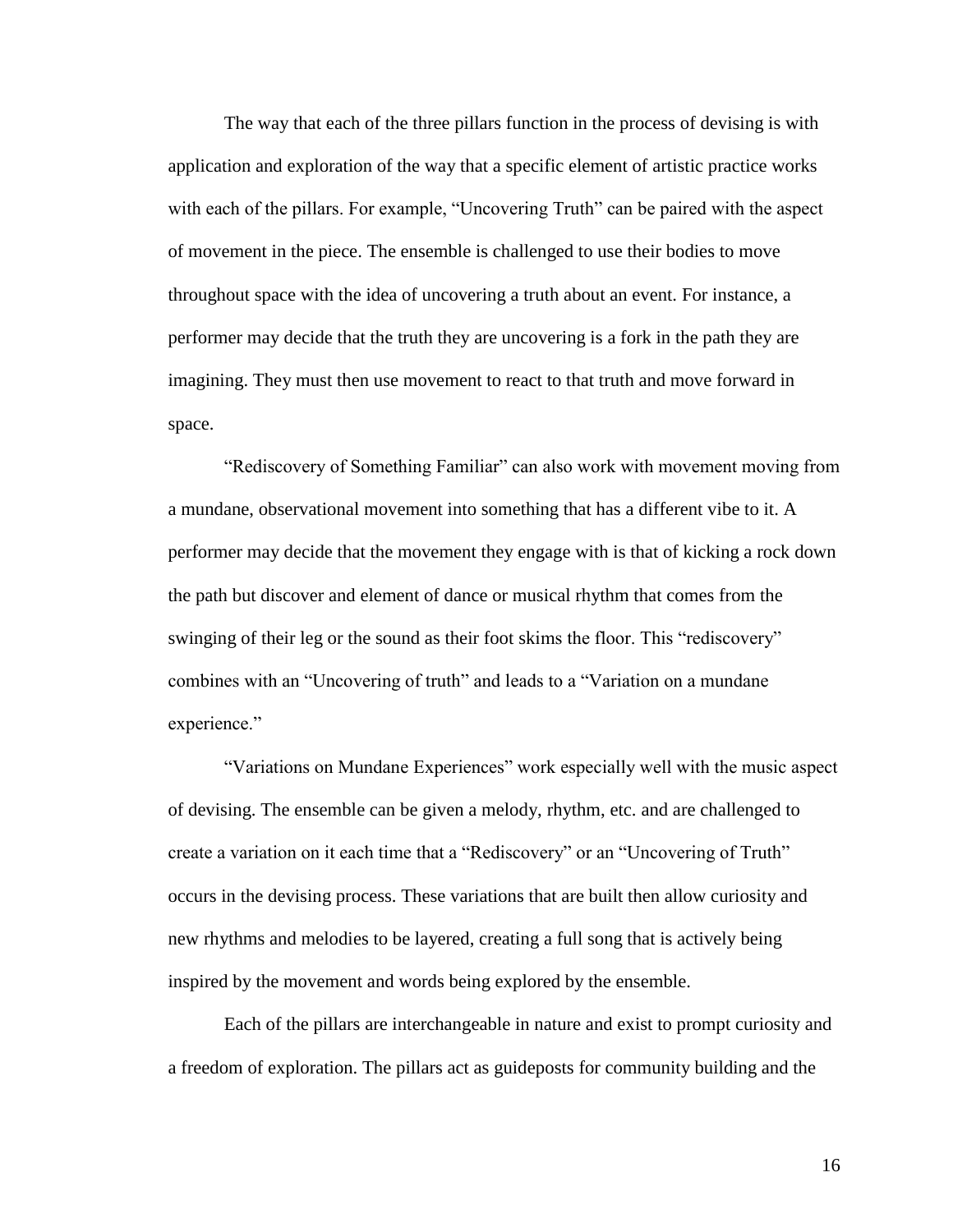process of building ideas off of one another. Other ways to engage the pillars is to form a game of telephone with each of the pillars and have a specific prompt. This prompt could be anything, such as: "When Fear turns into something else" which is a common prompt used in many other methods. This prompt can then be engaged with the aspects of "Uncovering truth" about when fear turns into something else, how that uncovered truth can lead to a "Rediscovery of something familiar," and then how both of those things can happen through "variations on mundane experiences" throughout the piece (i.e. how to get from A to B when creating a narrative).

Of course, this method is a work-in-progress. It will be taught as a workshop through Arts in the Gap in Cumberland Gap, TN in June, 2019. As with all methods, there is always room for discovery and alterations to be made.

The way that this method will function as a workshop is best described as communal and collaborative. In the workshop, I will facilitate a medium to large group of people who are interested in the process of devising through music. The workshop will occur over five days with a group performance at the end.

In the first day of the workshop, we will be getting to know the pillars and how they function within the group that we have. We will, as a group, set the protocol for how we will engage with the pillars and what subject we will be devising around. From there, we will go over the concept behind Uncovering, Rediscovering, and Variations and identify the truths that are already present around the current topic. For example, if the topic is youth involvement in the community and we are devising a piece around young voices in the community, then the group might decide that the truth around that topic is that "There is a lack of support for youth in our community" or "We feel like youth is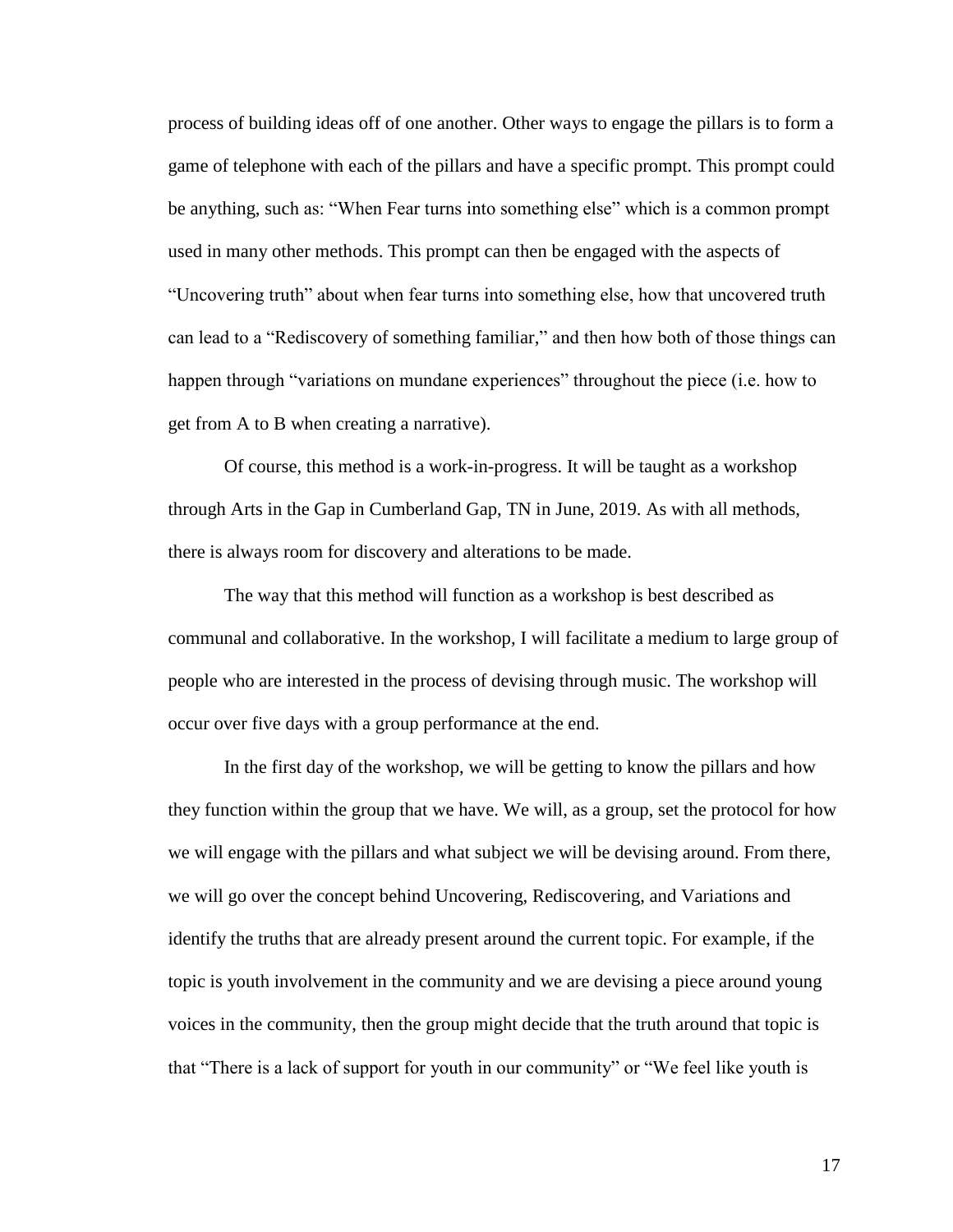very supported in our community" and from there we will pick out words and ideas that present the foundation which we will vary and explore.

Next, we will start to imagine the artistic elements of these ideas and generate ideas and how they manifest into melodies and rhythms. I will probe the makers to think about how adjectives and verbs sound like so, perhaps, the word perseverance sounds like a strong drum beat with a recurring melody that is minor. This can be applied to any of the words that we generate as a group. We will then break into groups and take what we have already established as a group and pull in the other pillars. One group will be challenged to find variations on mundane experiences as they discuss and listen to the content generated and the other will be challenged to rediscover something familiar in the way that they progress with the devising. We will then share the segments and switch groups to keep generating and varying the content. The last days will consist of picking the generated pieces that we, as a group, like the best and putting together a song in a rough form to be performed as a work in progress at the end.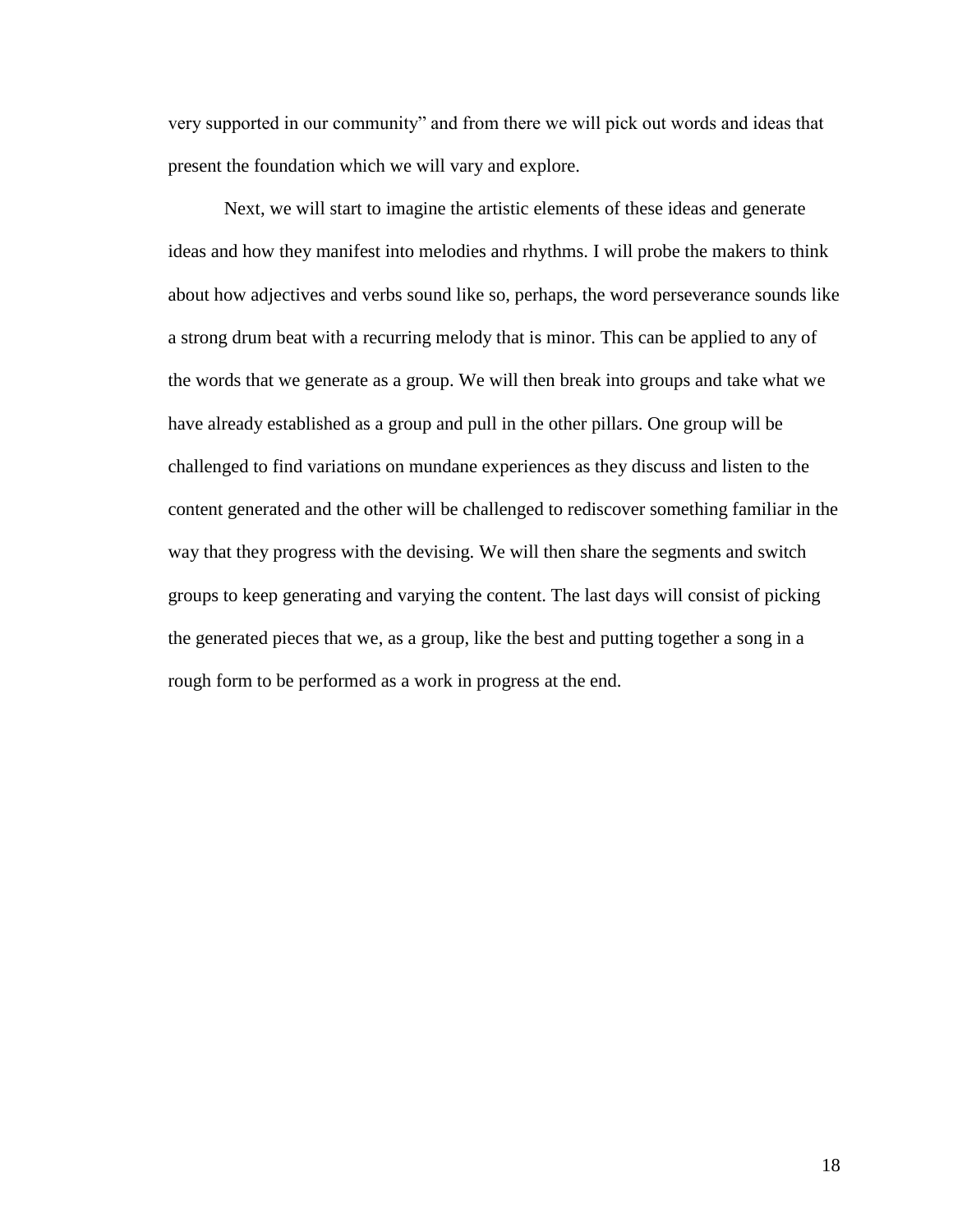### **Chapter Three**

*Implementation of The Crossroads Lab into Cardinal Cross*

### **Introduction**

The Crossroads Lab is a fiercely feminist, first-voice exploration of 21st Century Appalachian identity in contemporary art practice and performance. Focused on fostering change in traditional artmaking, we seek to create a space for the unheard voices of artists in Appalachia. The Lab intentionally creates producing, directing, writing, and performance opportunities for Appalachian-identifying women, womxn, and gendernonconforming or LGBTQ-identified individuals; documented and undocumented immigrants; people of color, particularly indigenous and Native; people with disabilities; our incarcerated neighbors; those informally educated or sustained by alt-economies; non-rural "Metrolachians" with affinities for mainstream culture; and mountain people either deeply-rooted or itinerant-by-circumstance or disposition. We cannot tell the stories of others, they don't belong to us, but what we can do is join the collective, create the space, and nurture the practice in solidarity as artists, storytellers, and Appalachian Mountain Women. The lab, as previously mentioned, was inspired by the collective interest in the stories of Appalachians who are ambivalent of place.

The following collection of materials exist to document and detail the process of how the two-woman arts collective Cardinal Cross was born out of the research from this Honors Capstone. The following materials are the planning documents from when the arts collective was under parent organization Roadside Theatre and existed as The Crossroads Lab. These materials were created and written in collaboration with my co-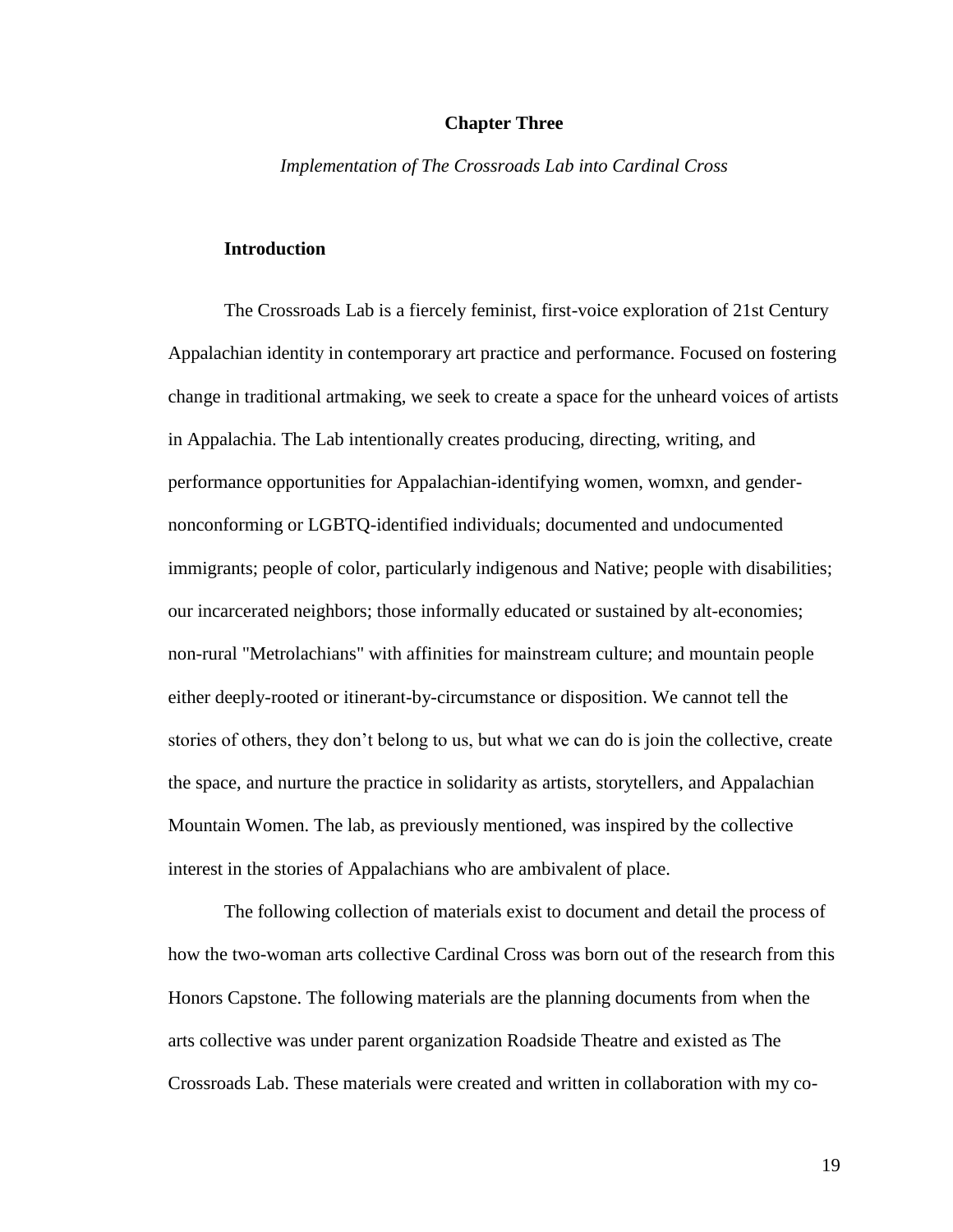artistic director and lead artist, Amy Brooks, who guided the language that we developed together to present our work as collaborators. Amy's brilliance and dramaturgical background helped to create clear language in our development phase. My individual research, which has pulled from rural, urban, and international community-based projects, has informed most of the contributions that I made in co-developing Cardinal Cross. The study of storytelling, which we use frequently as a mode of communityorganizing in our work, has been the foundation for many of the ideas that are presented in this work. Below is the collection of language, discussion, questions, ideas, and our March 2019 Crossing Roots Workshop Precis. This section of the capstone is portfolio of work and process.

### **Background**

 $\overline{a}$ 

The following collection of work was presented at the Community Theatre for Social Justice Action Conference in South Bend, IA on April 24<sup>th</sup>-26<sup>th</sup>, 2018 and will be presented at the Inaugural Crossing Roots: A Rural-Urban Workshop in Cumberland Gap, TN on March 4<sup>th</sup>-7<sup>th</sup>, 2019. Cardinal Cross' collaboration with The TEAM will was featured in articles published by TheatreMania, PlayBill, the website of participant Chloe Loos, and will be featured in upcoming articles with HowlRound. The collaboration with the TEAM also yielded a 2019 NET (Network of Ensemble Theaters) Grant and the Artist in Activism Grant from the Kentucky Foundation for Women. The collective will continue to produce work and maintain a relationship with the TEAM into 2019.

# **Crossroads Lab: Master Planning Document<sup>17</sup>**

<sup>&</sup>lt;sup>17</sup> Amy Brooks and Hilarie Spangler, The Crossroads Lab Planning Discussion Series (November 22, 2017).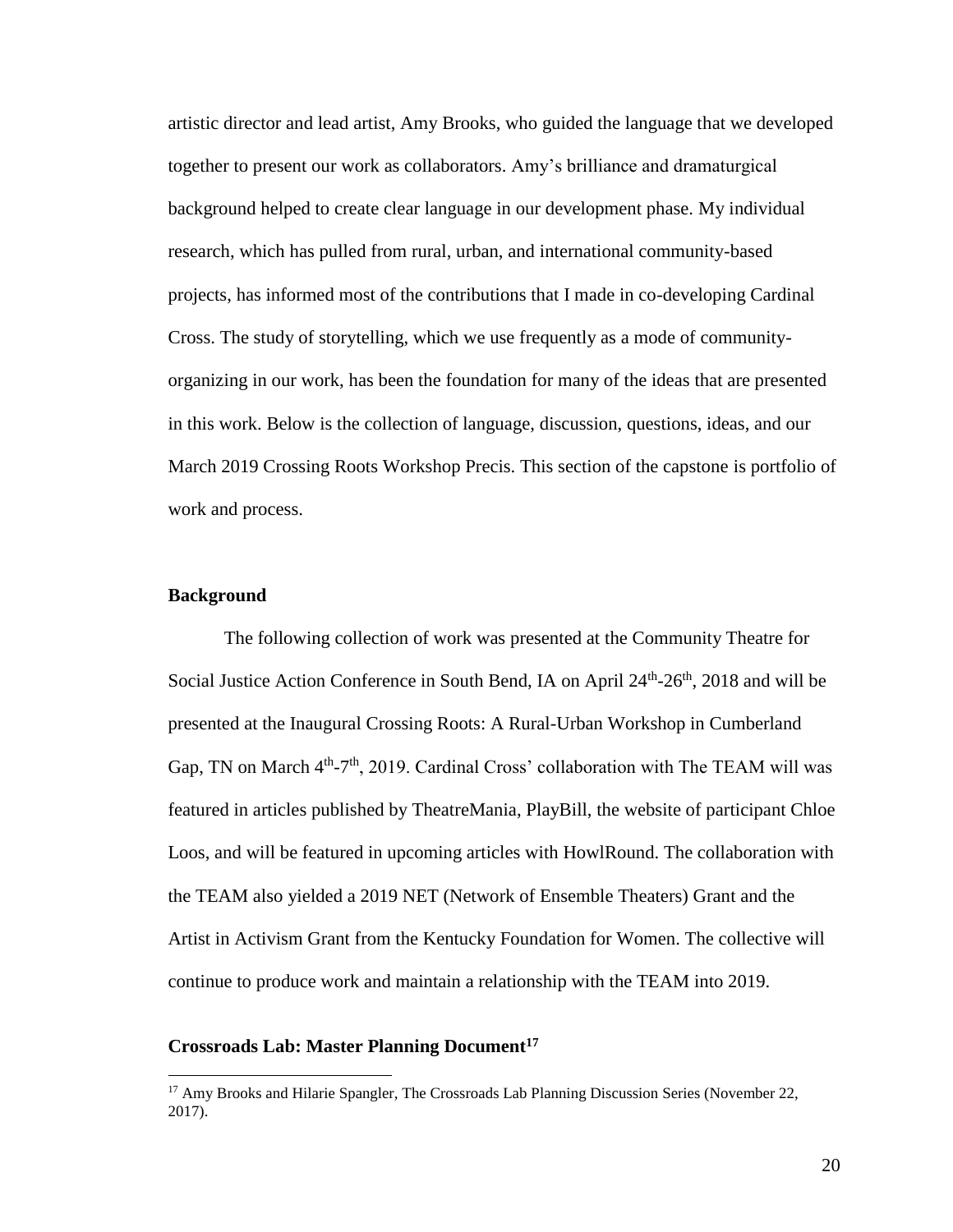The traditional and indigenous are integral to grassroots theater and valued for their ability to help us maintain continuity with the past, respond to the present, and prepare for the future. Thus, *the relationship to the traditional and indigenous is dynamic, not fixed.*<sup>18</sup>

### **Overview**

 $\overline{a}$ 

Principal Artists: Amy Brooks, Hilarie Rose Spangler

"In 1975, Roadside Theater was founded in the coalfields of central Appalachia as part of Appalshop.<sup>19</sup> Its young founders start telling, in a new ensemble way, the stories they had grown up hearing from their families – tales more intact in Appalachian communities than they were in the British Isles where they originated.<sup>20</sup> Through collaborative research and play, these artists would go on to recognize and fulfill a sharply-felt need in their communities: for a new theater which would draw upon the collective riches of memory, imagination, and heritage in order to tell stories that revealed the distinct character and texture of late-20th century Appalachian life. By turns hilarious and elegiac, ribald and reverent, Roadside Theater's early riffs on eastern Kentuckian and southwest Virginian culture rang like a bell through audiences in community centers, church revival tents, middle school auditoriums and off-Broadway theaters alike. The ensemble spoke of-the-moment truths to exploitative (often invisible) power structures within the region, sounded depths of civic feeling without succumbing

<sup>&</sup>lt;sup>18</sup> Dudley Cooke, Harry Newman, and Janet Salmons-Rue, From the Ground UP, Grassroots Theater in Historical and Contemporary Perspective (Community Based Arts Project, Cornell University, 1993), available online at

https://docs.google.com/gview?url=http://roadside.org/sites/default/files/From%2520The%2520Ground%2 520Up.pdf&chrome=true

<sup>19</sup> Appalshop Home, https://www.appalshop.org/

<sup>20</sup> Roadside Theater, Highlights of Roadside's History, https://roadside.org/highlights-roadsides-history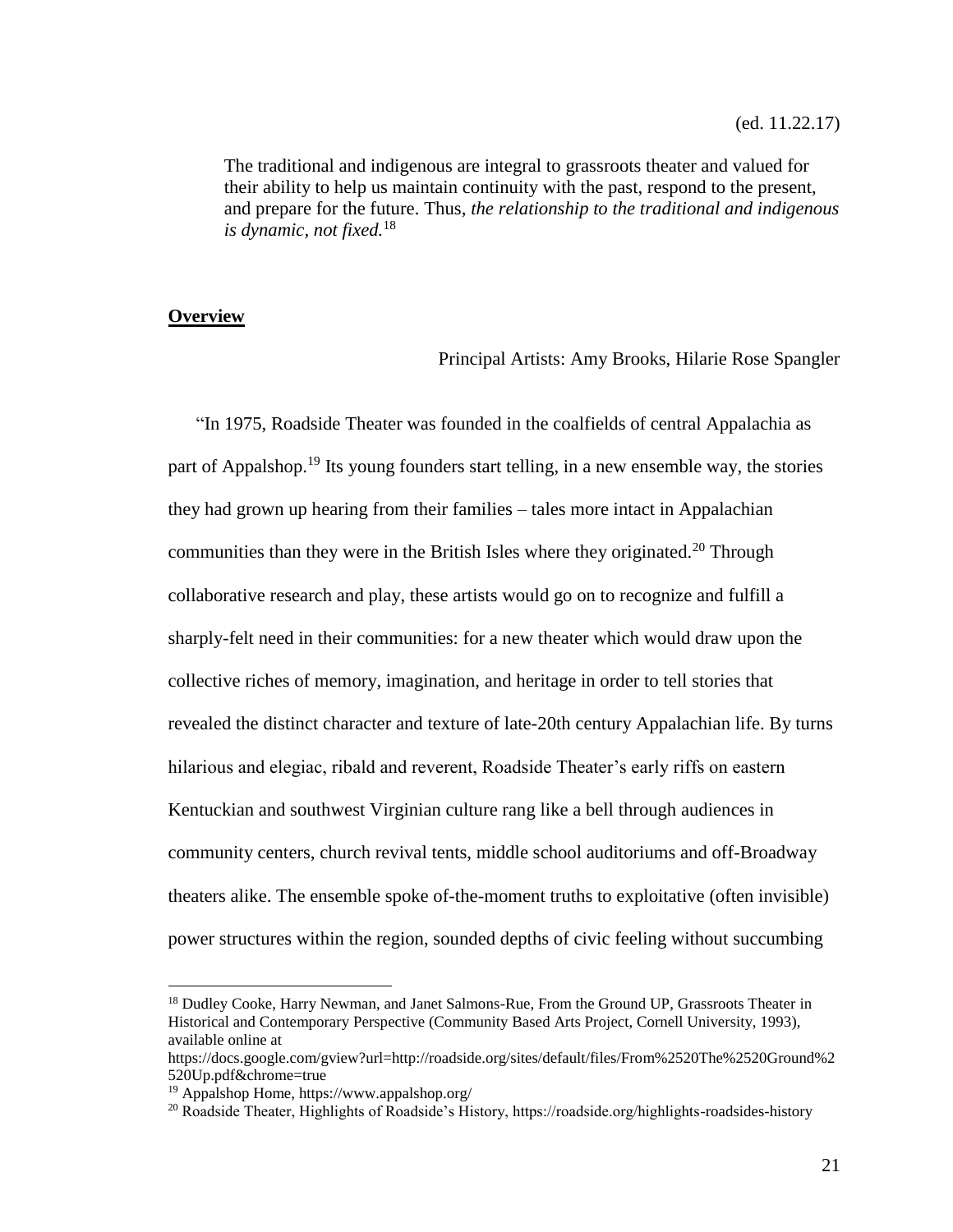to sentimentalism, and flouted official historical narratives with an exuberance and technical virtuosity that could not be bought in elite theater conservatories. They were ornery and footloose, touring every state in the nation; and they did not shy away from the audacity of making art in a democracy – that is, plays which reflected the whole, complex communities in which they were created and performed."

The Crossroads Lab expands Roadside's joyful, subversive political theater repertoire by providing a dedicated space for interdisciplinary, first-voice exploration of 21st century Appalachian identity in live performance. Focused on seeking out, collaboratively developing, and presenting new community-based plays and performance art that probe current issues identified in story circles, interviews, and intercultural exchanges, Lab programming will reflect the aesthetic and cultural values of contemporary Appalachian artists. To build this repertoire, the Lab will draw upon selected Roadside Theater playmaking and CCD methodologies – tested in diverse communities of every U.S. state and 6 countries over 42 years – to dramatize life at the intersections of heritage and imagination; tradition and Appal-futurism; generational folk wisdom and its of-the-moment expressions in the music, storytelling, reporting, and digital media and design of today's transitional mountain culture. From the personal research of both Brooks and Spangler, the Lab will demonstrate a new perspective on grassroots and the intersection between avant-garde, urban, rural and international practice and engagement. Lab artists will address the core questions:

 What would an Appalachian avant-garde look like – that is, what movement (if any) are Appalachian artists at the vanguard of; and what principles do we reject? How does an Appalachian avant-garde differ from urban/non-Appalachian/20th century rebellions against the mainstream?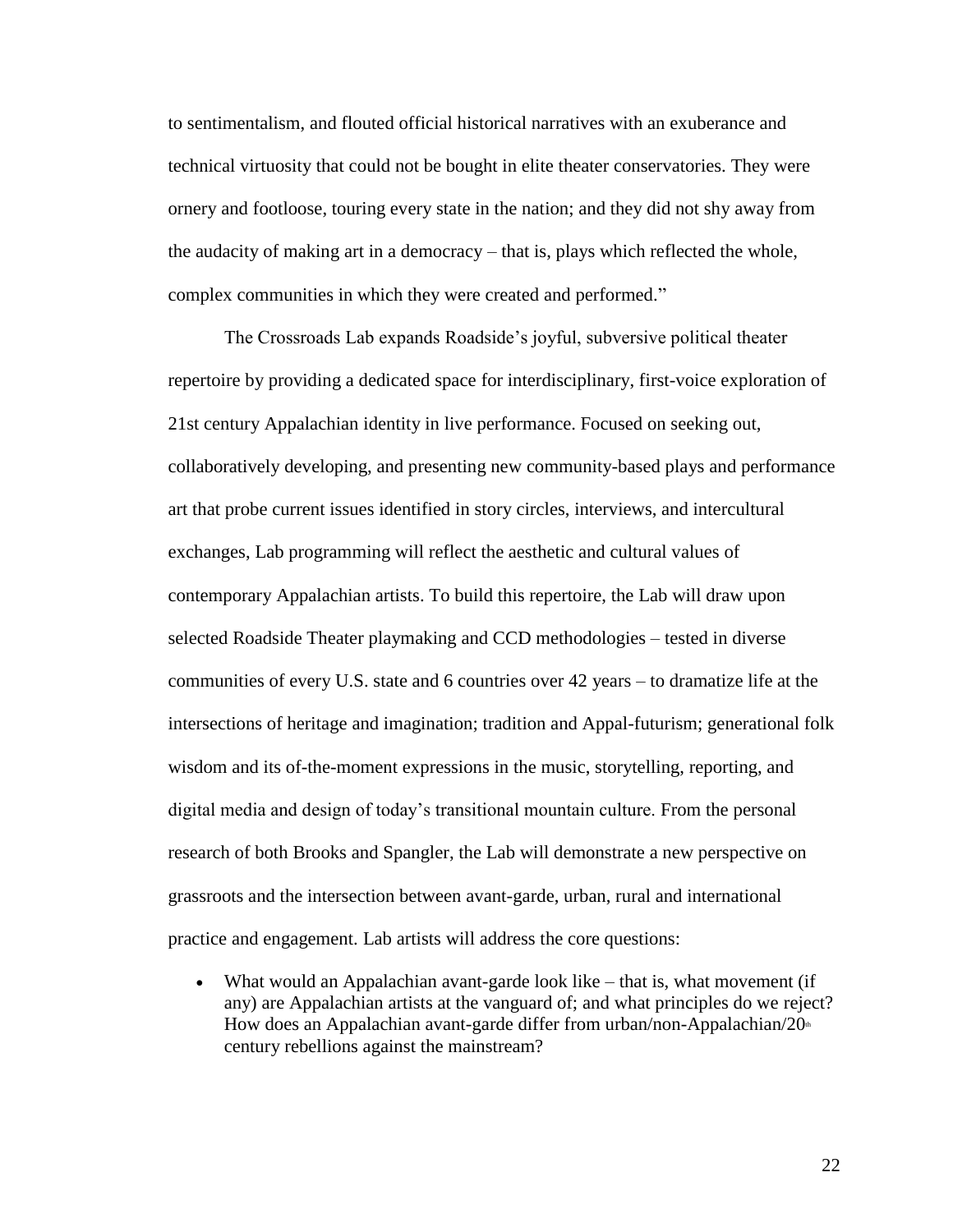- What critical and aesthetic qualities define a distinct  $21$  century Appalachian form, and how do these qualities draw on *and* diverge from folk roots?
- How has immersive daily technology changed our relationship to Stories? to Community? to Intimacy? How can contemporary artists embody these changes in performance; and how do they affect our perceptions of the Rural places and natural world in which our work is grounded? What role does technology play in the art we produce and perform in our communities?
- From Todd London's *An Ideal Theater*: "How does [theater] live in a place, a community, a culture? And more: How does a theater reflect and embody the genius of its founders? Of its artists? Of its geographical place? Of its community or audience? Of its historical moment? *How does a theater continue when that moment passes*?"
- How can mobile, itinerant, or unrooted Appalachian residents and/or former residents connect with their birthright of mountain heritage? Through what new disciplines and perspectives do they view this heritage, and how can their truths be expressed onstage?

# **Core Principles**

 $\overline{a}$ 

# *1. We investigate the boundaries of Appalachian identity and belonging.*

In *Hillbilly Elegy*, nonwhite people, anyone with progressive politics, those who care about the environment, LGBTQ individuals, young folks, and a host of others do not exist in Appalachia.<sup>21</sup>

The Lab will discover, amplify, and celebrate the voices of Appalachians whose stories are seldom told on stage: women, womxn, and gender-nonconforming or LGBTQ; documented and undocumented immigrants; people of color, particularly indigenous and Native; people with disabilities; our incarcerated neighbors; those informally educated or sustained by alt-economies; non-rural 'Metrolachians' with affinities for mainstream culture; and mountain people either deeply-rooted or itinerant by circumstance or disposition. Vanished from national media narratives, underrepresented by elected officials and urban arts institutions, these "invisible" Appalachian people – loners and

<sup>21</sup> Elizabeth Catte, *What You Are Getting Wrong About Appalachia* (Belt Publishing, 2018.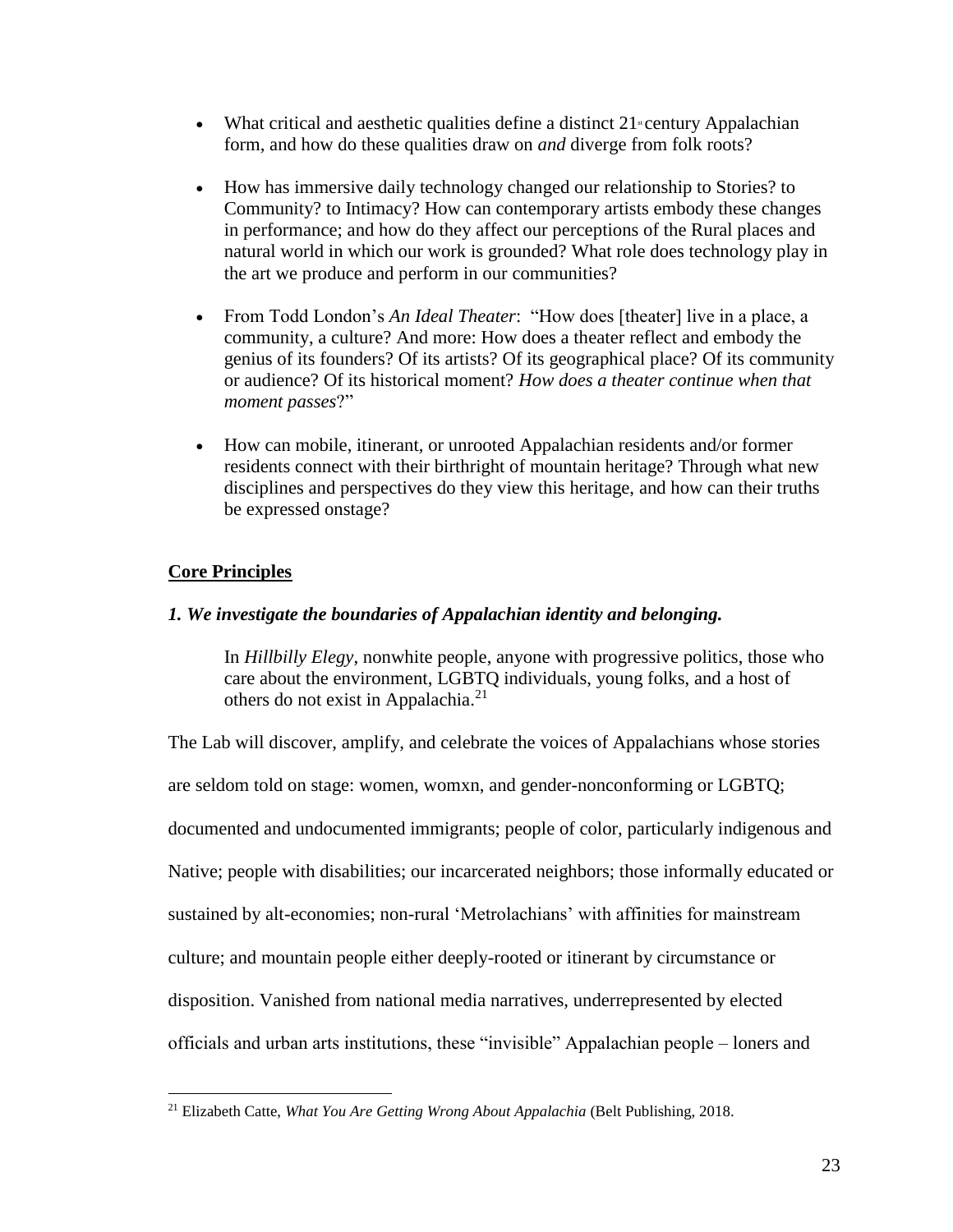culture bearers, iconoclasts, dreamers, and pilgrims – and their stories are the arterial blood of the Crossroads Lab's community productions.

### *2. We perform intentional and radical Recovery.*

This core principal was inspired from a personal interest from Amy Brooks and her experience in her West Virginian heritage. Whether in the coalfields of West Virginia or the forests of the long-leaf pine, the earth beneath us queers committed to collective liberation buzzes. We find ourselves both energized and grounded by that electric dirt. Our desire to claim our own labels, reimagine our childhood myths, share our own stories, and create a better, safer world for all manifests itself in-between art and activism. The art we share and show is political; the way we show up and resist in spite of all that seeks to invalidate or erase our existence is art.

We must imagine a new country. ...The recovering alcoholic may well have to live with his illness for the rest of his life. But at least he is not living a drunken lie.<sup>22</sup>

To identify as Appalachian is to grapple with a vast old machinery of negative idealization. This machine generates endless images of material poverty, abuse, narcotic addiction, mental and physical illness, xenophobic isolationism, and environmental catastrophe. While we recognize these entities as real and pressing threats to the wellbeing of Appalachian communities, Crossroads Lab artists use traumatic images in the sole service of transcending, subverting, deconstructing, and rehabilitating their legacy of despair. Blunt honesty and fierce compassion; political, economic and cultural literacy; humor; aesthetic skill; a definite commitment to healing, truth & reconciliation; and even facility with the basic tenets of addiction and codependency treatment (to wit, *know* 

<sup>22</sup> Ta-Nehisi Coates, "The Case for Reparations," The Atlantic, June 2014,

https://www.theatlantic.com/magazine/archive/2014/06/the-case-for-reparations/361631/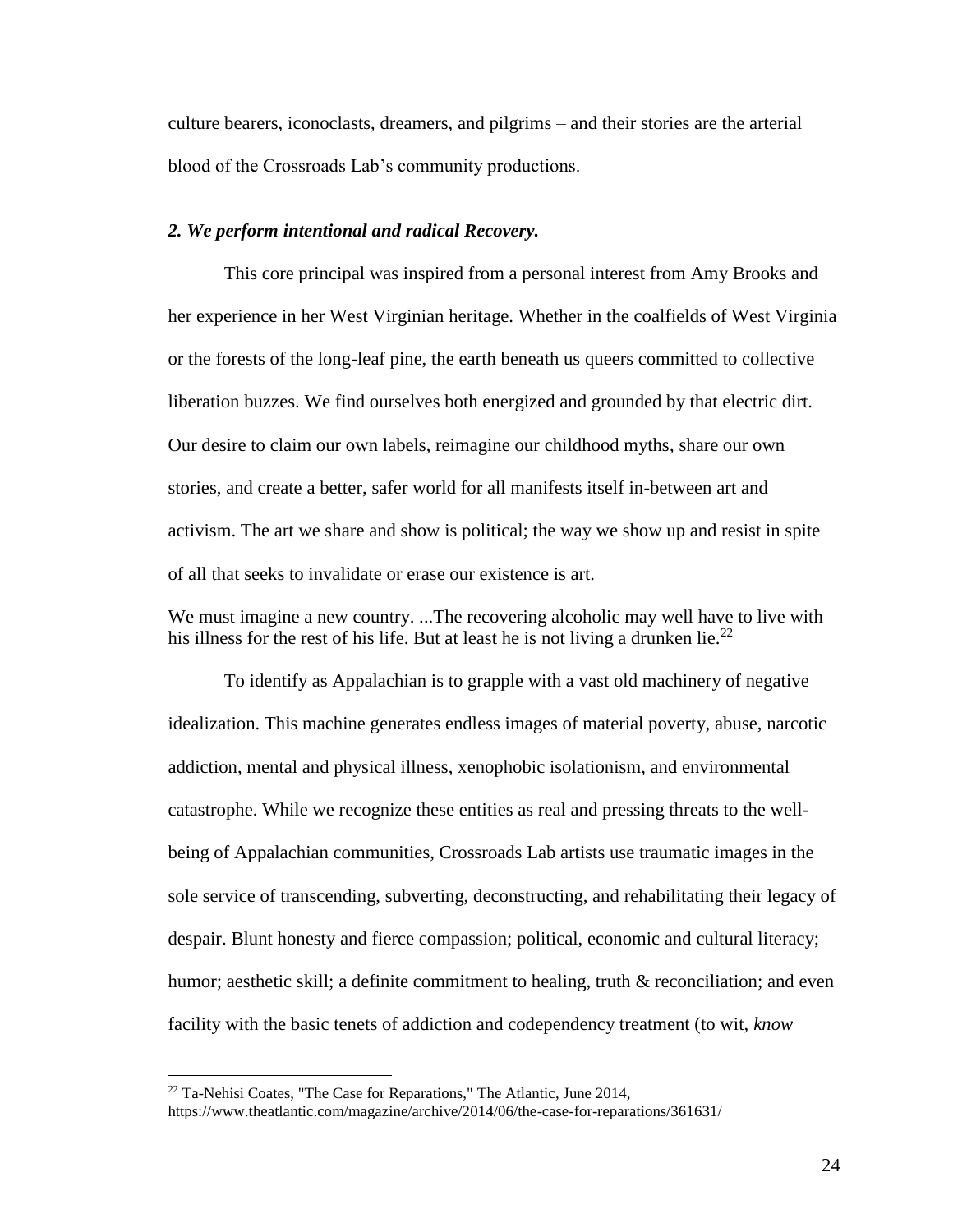*thyself*) are the tools with which Crossroads Lab artists confront our cultural contradictions to address the need for agency, sanity, and belonging onstage, in our communities, and in national dialogues.

### *3. We emphasize Imagination, Progressivism, and the Future.*

The Scots-Irish Appalachian identity has been documented, pondered, caricatured, and folklorized, both to the benefit and – in the case of mass-marketed products like *Hillbilly Elegy* – to the detriment of our region's collective capacity to define itself rather than be bounded by negative stereotypes. Roadside Theater will continue to uplift and preserve the inherent genius of traditional Cumberland mountain story, song, and British Isles heritage. Within this heritage-based framework, however, the Crossroads Lab serves as a constrained creative experiment in rendering Appalachian folk forms through an equally-Appalachian progressive lens; blurring the boundaries of Eurocentric aesthetic values to better reflect our region's plural cultural identities; and putting place-based arts in direct conversation with the rural diaspora, urban cultures, and mobile populations that increasingly inform daily life, politics, and creative initiatives in the Eastern mountains. In a folk field distinguished by clear-eyed articulations of our collective past, the Lab is an exploratory project for showcasing images and performances staked on an equally clear-eyed commitment to the present and future.

### *4. We seek adventurous artistic exchanges that redefine Interculturalism.*

As the success of Roadside's past intercultural collaborations has depended "on extensive, long-term exchange between...theater companies, their audiences, and their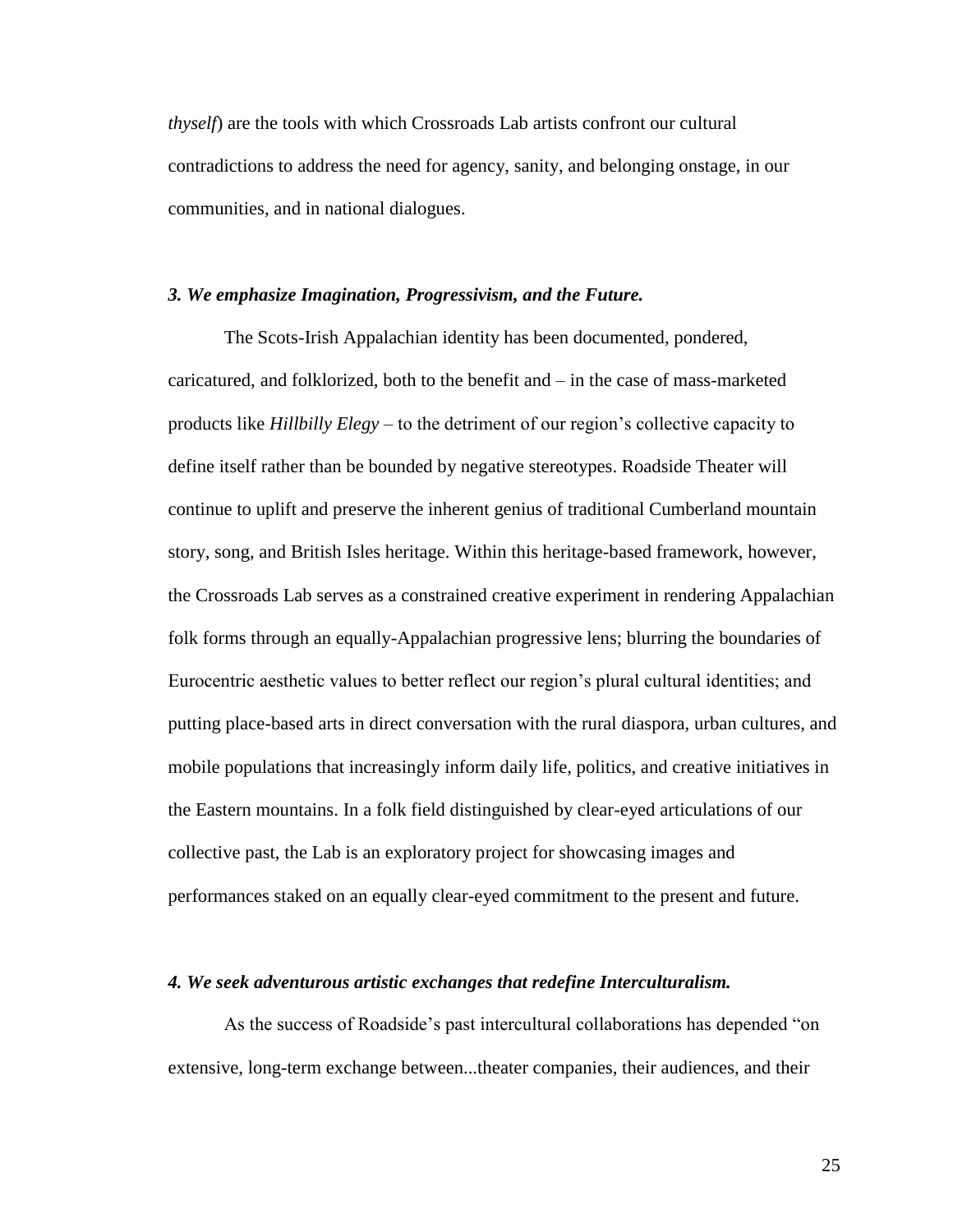home communities," The Lab intentionally cultivates cost-effective strategies for sustainable cross-geographic, small-scale (but patient and deeply engaged) exchanges with artists, social scientists, activists, organizers, teachers, and diverse collaborators whose voices illuminate and complicate our own understanding of Appalachia. The Lab further understands these exchanges to be intergenerational and multidisciplinary, drawing on the expertise of creatives within grassroots, academic, and mainstream regional nonprofit institutions; individuals working outside of credentialized systems; and fledgling ensembles sounding similar themes within and without the region.

### *5. We affirm and prioritize minority leadership.*

*American Theater* magazine reports this year:

 $\overline{a}$ 

A 2015 study released by the Wellesley Centers for Women measured the leadership of 74 LORT theatres (most of which are in a co-equal leadership model, with power shared between an artistic and managing or executive director) in 2014. They found that there were zero managing or executive directors of color and, on the artistic side, just six people of color. Since then the figures have worsened: Three artistic directors of color have departed, or will depart... So there are currently only four people of color leading LORT theatres...That same study also found that women made up 59 percent of managerial staff presumably next in line for leadership positions (associate artistic directors, general managers, finance directors, development managers, etc.). But women have historically never held more than 27 percent of leadership positions in the American theatre, and the needle on that percentage hasn't budged in 30 years. $^{23}$ 

Roadside's community engagement and audience-building strategies have historically

subverted U.S. theater's race- and class-based systems of exclusion in residencies and

play presenting. The Crossroads Lab builds upon this foundation for cultural equity by

consciously creating collaborative producing, directing, performing, and writing

<sup>&</sup>lt;sup>23</sup> Joseph Haj, Succession and Diversity Must Go Hand In Hand, Wellesley Centers for Women, www.americantheatre.org/2017/08/31/succession-and-diversity-must-go-hand-in-hand/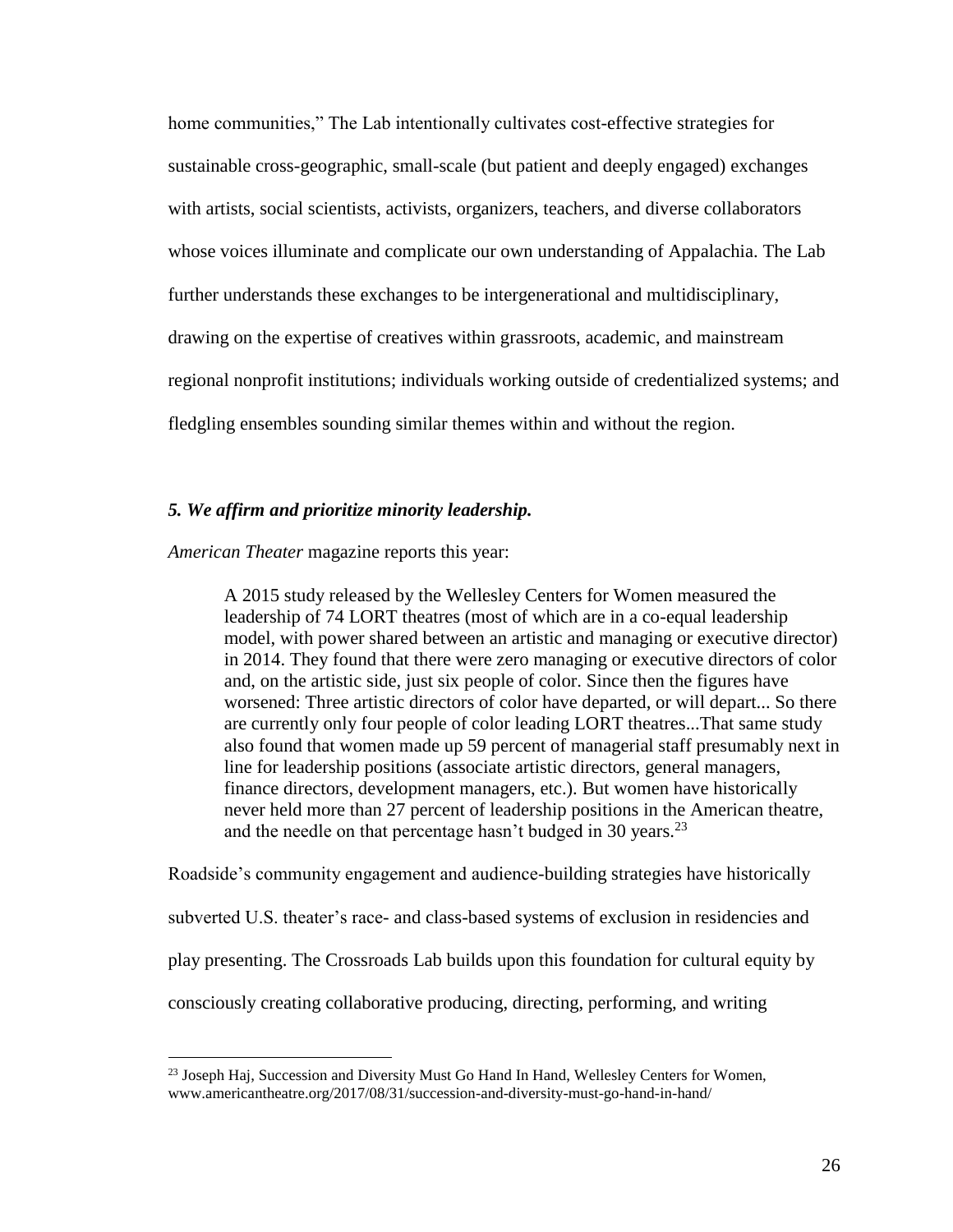opportunities for female-identifying, brown, black, queer, and differently-abled people from every socioeconomic background. Lab artists recognize the imperative of diverse stories performed for audiences which reflect whole communities and will develop creative strategies which promote parity, fairness, and careful listening as core ethical and aesthetic values. Both Amy and I have equally experience the throes of being an actively engaged woman at the forefront of pioneering and collaborating on work that is a part of a male-dominated society. One of our core inspirations comes from the necessity to change the face of organizations and leadership to reflect the diversity and changing world around us. As a two female-run fledgling company, we are actively searching for how to involve and uplift minority leadership in our organization.

### **Potential collaborators, advisors, or support:**

| Dustin Hall                     | Affrilachian Poets: Crystal Good, Crystal |
|---------------------------------|-------------------------------------------|
| <b>Tammy Clemmons</b>           | Wilkinson                                 |
| Ollie Baker                     | Joy Harjo                                 |
| Oakley Fugate                   | bell hooks                                |
| Skylar Griffith                 | Izzy Broomfield                           |
| Tanya Turner                    | <b>Elizabeth Catte</b>                    |
| Editors/contributors - Electric | <b>Emily Hilliard</b>                     |
| Dirt                            | <b>Courtney Cook</b>                      |
| Mark Kidd                       | <b>Bob Martin</b>                         |
| Robert Gipe                     | Jonathan Clark                            |
| Nicole Garneau                  |                                           |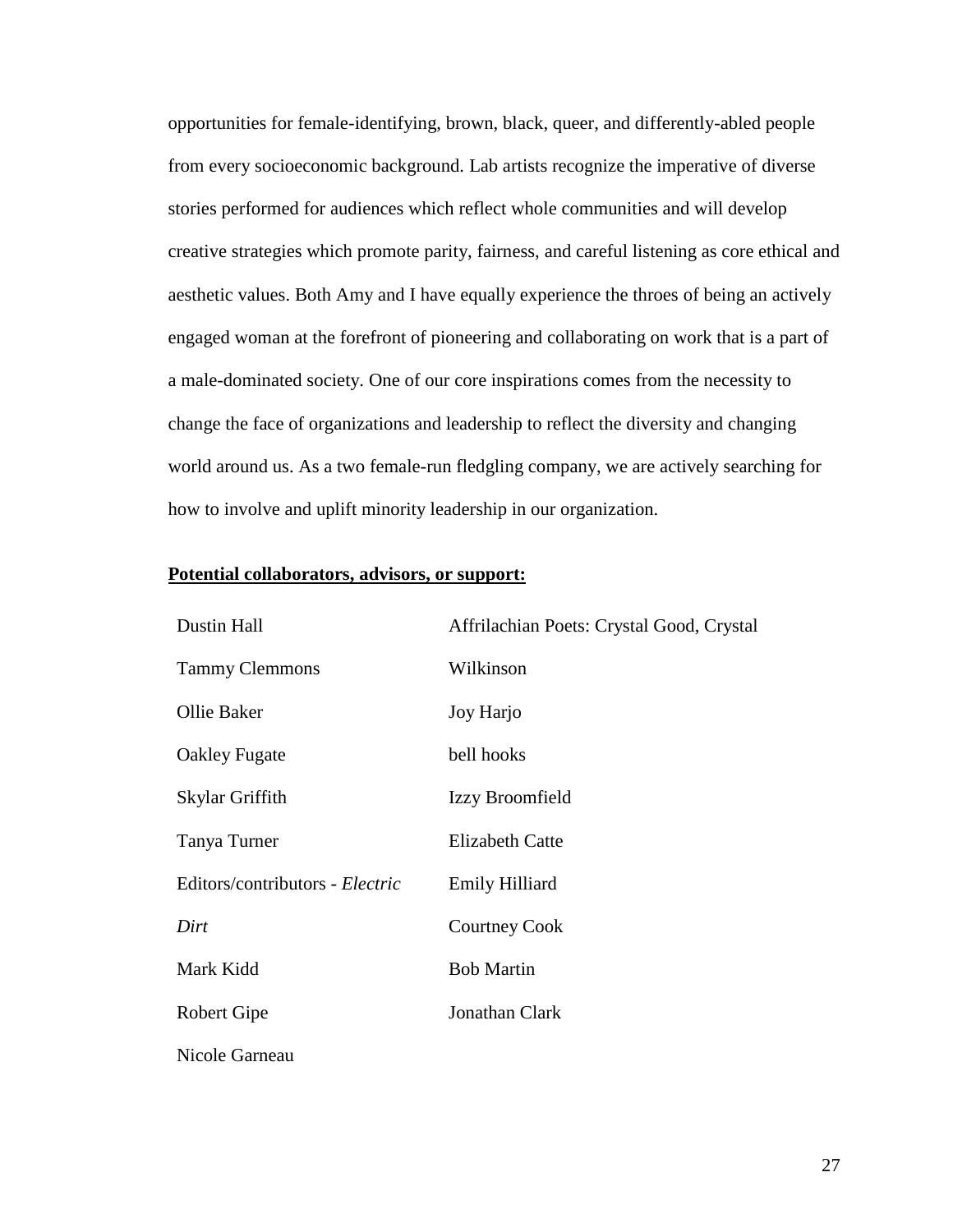Looking for Lilith

Liz Weir

# **Inaugural Projects - samples & hypotheticals**

- *Appalachian Dance Revisited*: Exploring new & experimental iterations of traditional Appalachian dance forms (e.g., flatfooting, square dance, clogging, & contra dance) in collaboration with classical practitioners
- *#Mutsmeg*: A storytelling project to study Jack-and-Mutsmeg, Junebug Jabbo Jones, traditional Native and other historical trickster legends and re-contextualize them for youth and modern audiences. What is the cultural value of the trickster archetype and what are its contemporary forms? How do we understand the trickster character differently in 2017, and how are new visions informed by changing relationships to place, technology, political structures, and personal identity?
- *Mountain Mamas*: A collective ensemble play project that integrates elements of drag and satire to explore various sacred tropes of Appalachian womanhood, from the "wise mamaw" to the "girl with a guitar" to the Mother Jones-type labor organizing goddess. Writer-performers will explore various mythological identities of cultural importance to the region, asking: to what extent have these Appalachian tropes relied on cis-hetero definitions of motherhood & childbearing, and in what ways did they subvert those conventions? What types of women have *not* been included in the pantheon? What can we learn from the leadership of such women, and how might they perform resistance in 2017?

# **Creative Resources & Influences**

Nonfiction/Policy:

- *An Ideal Theater*, Todd London
- "The Mythical Whiteness of Trump Country," Elizabeth Catte
- *Crappalachia*, Scott McClanahan
- The writing of bell hooks (Berea, KY) & Nikki Giovanni (Blacksburg, VA)

# Fiction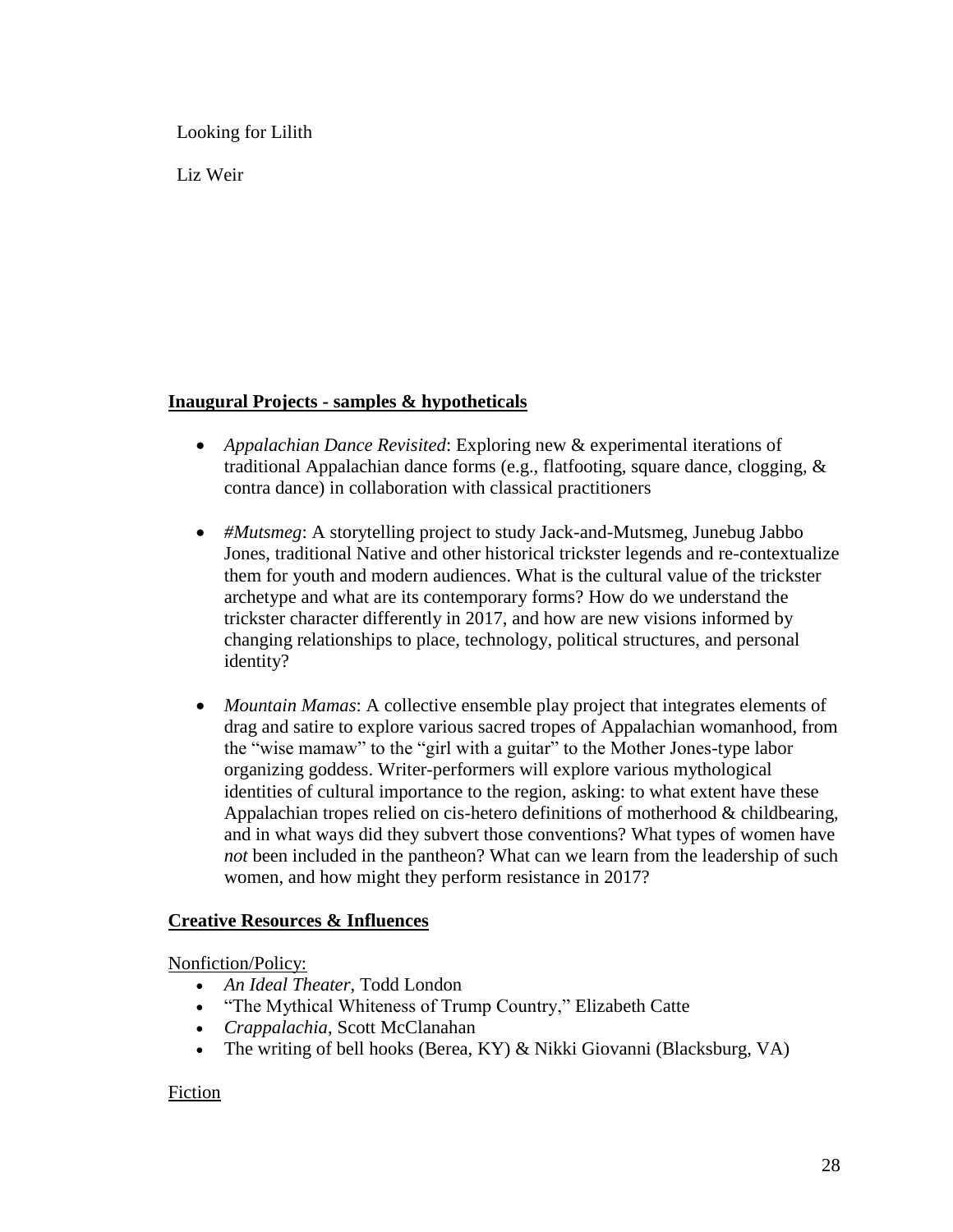James Still, These Hills Remember

# Drama

- *Songs of the Dragons Flying to Heaven and Other Plays*, Young Jean Lee
- *Mountain Tales & Music*, Roadside Theater
- *Looking for Lilith*, Carrie Piccard, Shannon Woolley, Trina Fischer, Jen Thalman, and Mik'ala Jacobs

# Poetry

- *Electric Dirt* zine
- poems of Wendell Berry

# Podcasts

- *Inside Appalachia*
- *Trillbillies Workers' Party*
- *She Does*
- *On Being*

# Film

AMI youth documentaries

# **Potential Funders**

- Appalachian Community Fund: <http://www.appalachiancommunityfund.org/>
- Arts & Culture Alliance: [http://animatingdemocracy.org/organization/arts-and](http://animatingdemocracy.org/organization/arts-and-culture-alliance)[culture-alliance](http://animatingdemocracy.org/organization/arts-and-culture-alliance) (This one is specific to TN, but I work through Cumberland Gap with most of my work- like my storytelling work is all through the Gap- and where we are in the tri-state area, it might be worth a try)
- Kentucky Foundation for Women: <http://animatingdemocracy.org/organization/kentucky-foundation-women>
- Native Arts & Cultures Foundation: <http://animatingdemocracy.org/organization/native-arts-and-culture-foundation>
- NEA Our Town: [http://animatingdemocracy.org/organization/our-town-national](http://animatingdemocracy.org/organization/our-town-national-endowment-arts)[endowment-arts](http://animatingdemocracy.org/organization/our-town-national-endowment-arts)
- Appalshop Presenting & Education (P&E) allocation
- Alternate ROOTS Artistic Assistance Project Development (\$5K)
- LMDA Dramaturg Driven Grant (\$1K)
- MAP project fund  $(\$10,000 \$45,000)$

# **TBD:**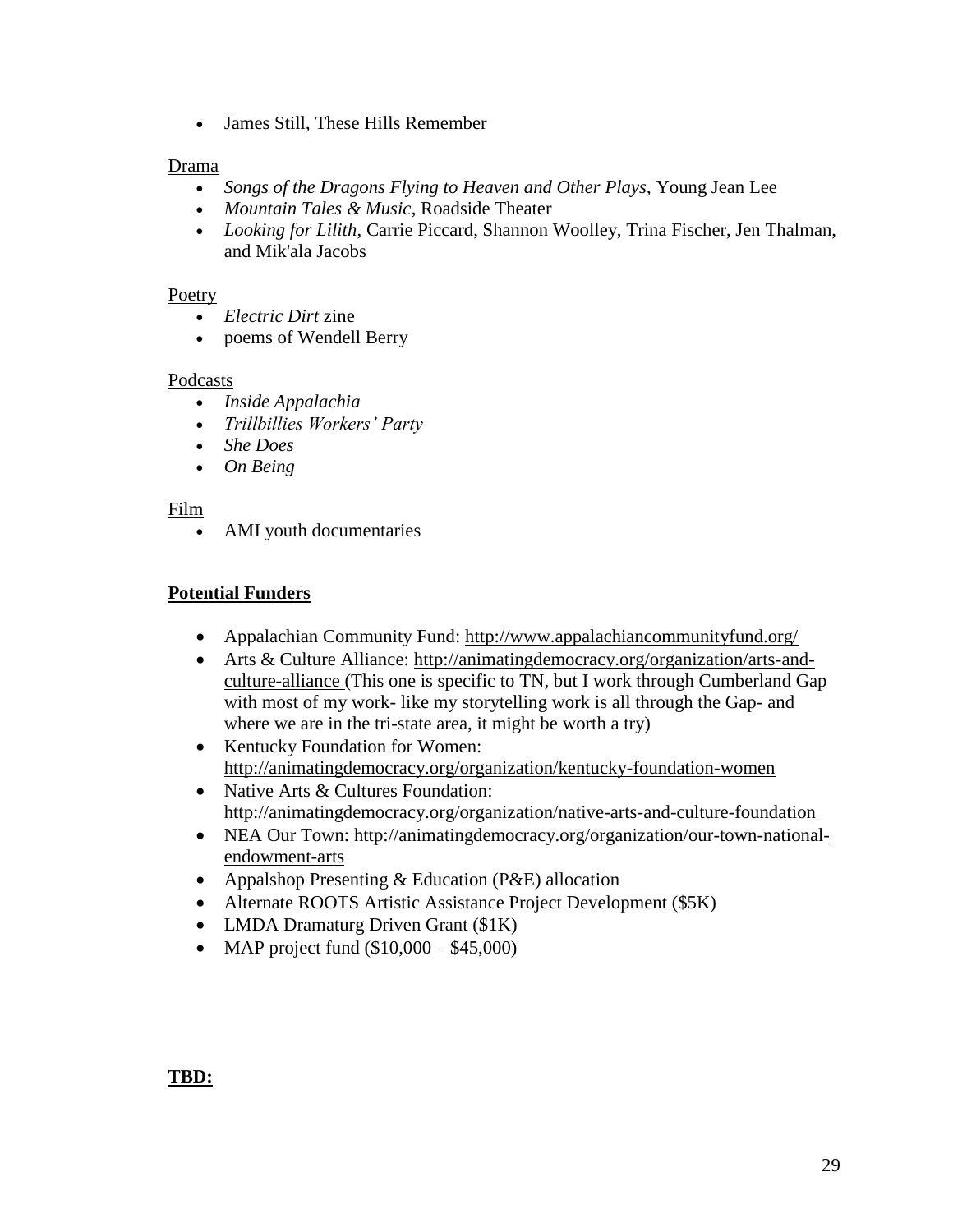- Work plan (initial phases)
- Advisory team
- More specific role within Roadside FY18 program plan/my capacity
- Potential connections to/collaborations with Appalshop

### **CROSSING ROOTS<sup>24</sup>**

*A Rural-Urban Theater Workshop*

March 4-7, 2019 • Cumberland Gap, TN

*This event is made possible by the generous sponsorship and support of [Arts in the Gap](https://www.lmunet.edu/about-lmu/community/arts-in-the-gap) and [Lincoln Memorial University,](https://www.lmunet.edu/) [Appalshop,](https://www.appalshop.org/) the [Kentucky Foundation for Women,](http://www.kfw.org/) and [Literary Managers and Dramaturgs of the Americas](https://lmda.org/)*.

### **OVERVIEW**

 $\overline{a}$ 

Kentucky-based artists Amy Brooks and Hilarie Spangler [\(Cardinal Cross Arts](https://www.cardinalcross.org/)  [Co.](https://www.cardinalcross.org/)) will partner with Arts in the Gap and Lincoln Memorial University to produce Crossing Roots, a 3-day theater workshop and intercultural exchange in Cumberland Gap, and various central Appalachian cultural sites, in March 2019. Crossing Roots will feature Tony Award-nominated director Rachel Chavkin and her NYC ensemble Theater of the Emerging American Moment (or [The TEAM\)](http://theteamplays.org/), as well as diverse Appalachian and Southern theater artists and performers from the National Theatre of Scotland. The workshop, loosely structured around The TEAM's "Devising In a Democracy" training and its 2016 Appalachian-Scottish play *[Anything That Gives Off Light](https://vimeo.com/178902729)*, will admit 20 diverse local, regional, and national participants with degrees of performance experience from amateur to professional on a sliding pay scale. Participants will explore devised theater-making; exercises which explore memory, trauma, and identity as embodied traits

<sup>&</sup>lt;sup>24</sup> Amy Brooks and Hilarie Spangler, Crossing Roots Workshop Planning Discussion Precis, (February 2019).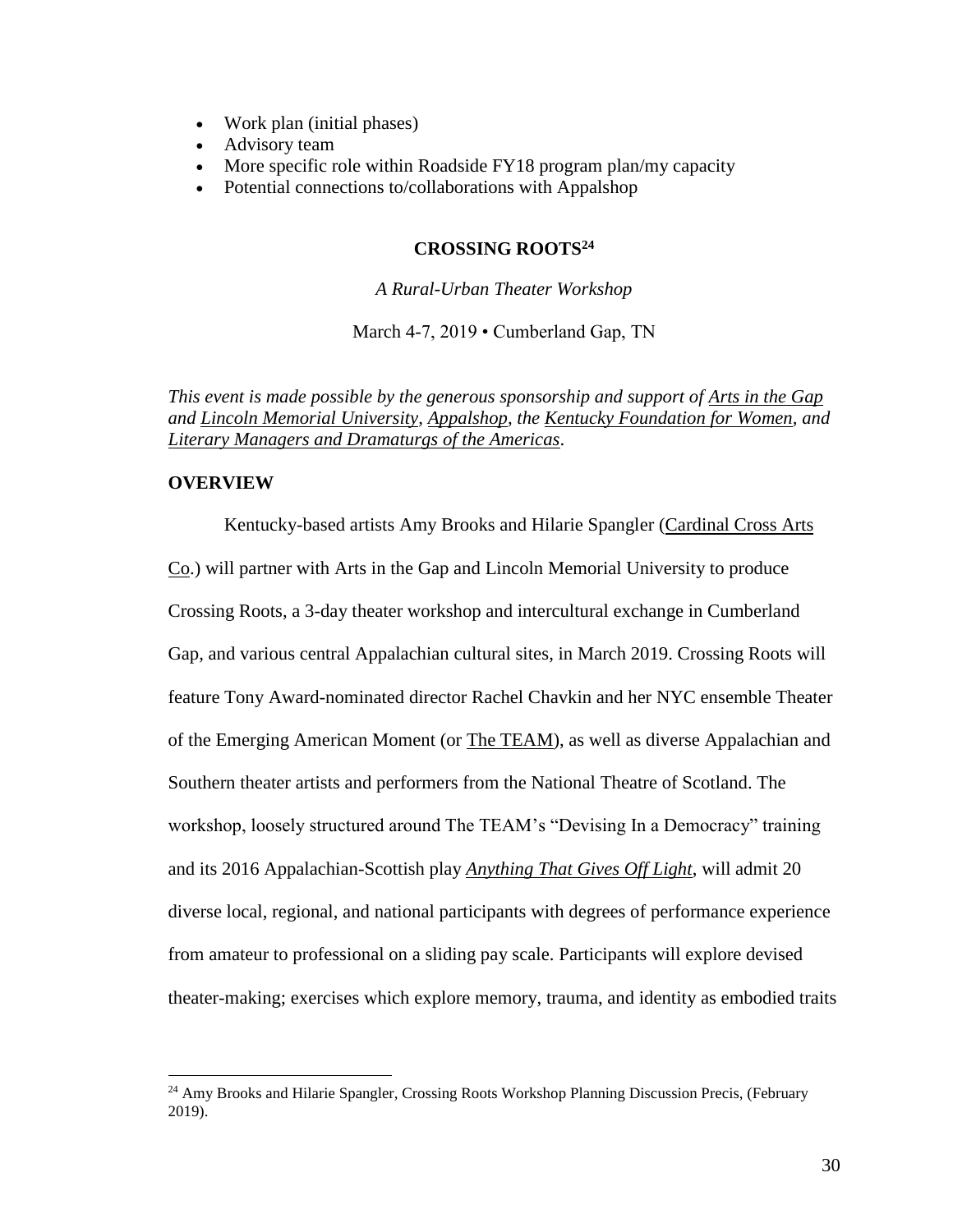we carry and perform; and intercultural musical, culinary, and storytelling exchange as tools for transforming our rural and urban communities. A rich documentation plan including short film, podcasts, and published articles, co-produced by local artists (including the media makers at grassroots arts center Appalshop), TEAM members, and Arts in the Gap staff will showcase Tennessee, Kentucky and other Appalachian artists as leaders in convening international talent and culture.

The TEAM and NTS actors will kick off the week with an intimate "pub" version of their 2016 Appalachian-Scottish play *Anything That Gives Off Light*, directed by Tony Award-nominee Rachel Chavkin (*[Natasha, Pierre & the Great Comet of 1812](https://variety.com/2018/legit/columns/great-comet-musical-whats-next-1202704598/)*) at a ticketed public event on the LMU campus. The play's intercultural themes, experimental form, and high-voltage musical backbone will serve as a framework for the 3 days of theater-making and community immersion to follow. Participants will attend two to three "master classes" per day in subjects drawn from the toolkits of The TEAM; Brooks and Spangler's Cardinal Cross; National Theatre of Scotland actors and musicians; and Looking For Lilith and other Appalachian theater ensembles. These will include learning to move from intellectual or thematic ideas to dynamic theatrical moments; generating material through physical and written assignments; cultivating an ensemble bond and navigating emotional waters amidst a process; strategies for editing as a group; building dances; writing on your feet (and other approaches to improvisation); using story circles as a community cultural and ensemble development tool; and more.

Crossing Roots will further build upon a three-year relationship between New York-based ensemble The TEAM, the National Theatre of Scotland, and the communitybased artists of eastern Kentucky, eastern Tennessee, and southwestern Virginia,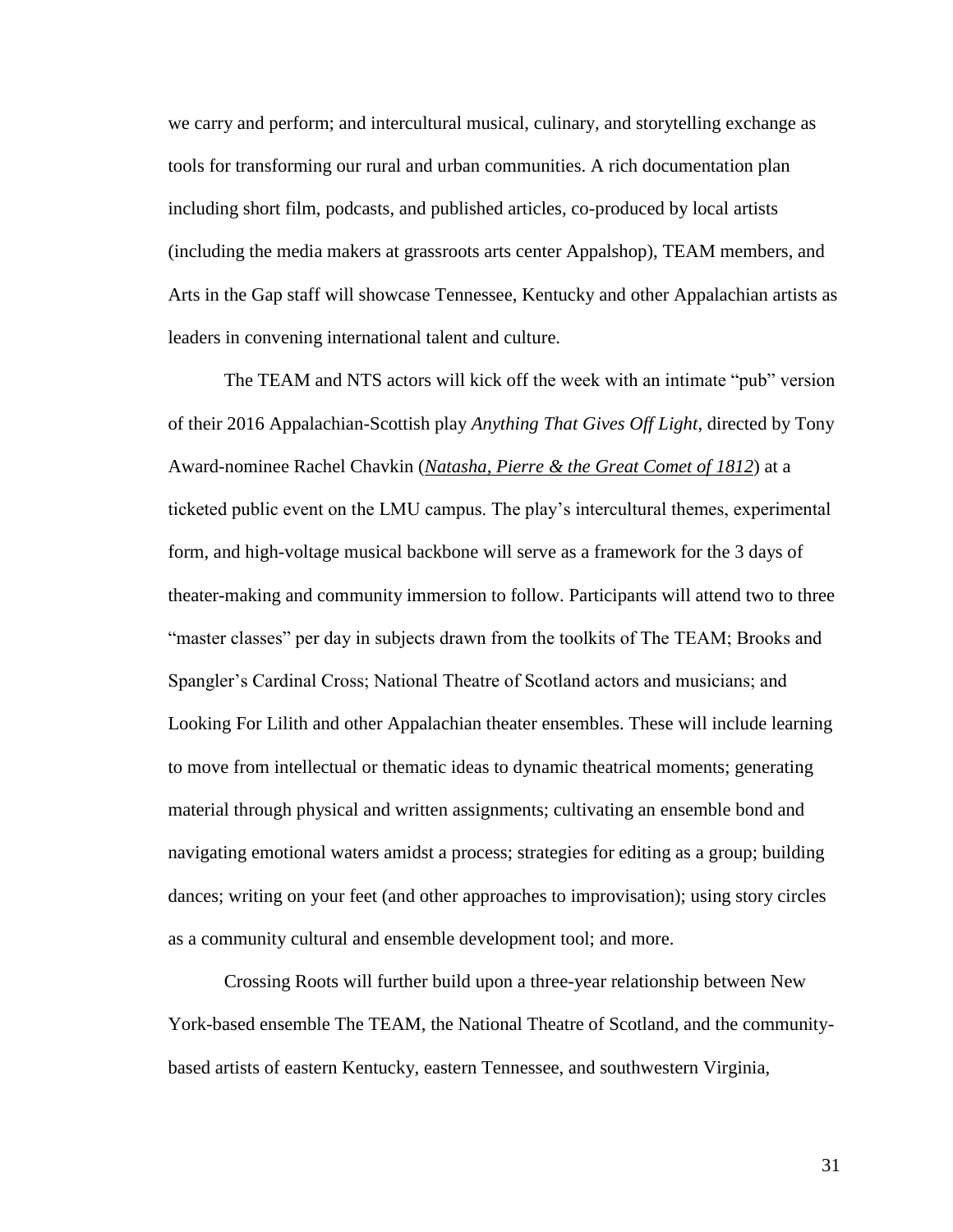advancing the missions of regional community engagement programs like Arts in the Gap. Workshop sessions will be interspersed with a broad range of local cultural immersion, including a community meal event hosted by LEE award-winning Vietnamese-Appalachian chef and [Amity Foodworks](https://www.amityfoodworks.com/) founder AuCo Lai; a public musical meet-and-greet for Cumberland Gap residents and LMU students, faculty, and staff; conversation with leadership from Jonesborough's International Storytelling Center, and a day working with the media makers of grassroots arts and cultural center Appalshop in Whitesburg, KY.

"It was in these hills, among such coalfield artists, that The TEAM first conducted its 2016 research tour for *Anything That Gives Off Light*, which examines Appalachian-American and Scottish national myths. The play was created from a series of talks with people across Virginia, West Virginia, and Kentucky – interviews with mountain people as far-ranging as conservative and libertarian "land-grant" farmers and a 70+ year old community organizer and cultural worker who has been fighting racism, capitalism, and the coal industry his entire life."<sup>25</sup>

# **PARTNERSHIP GOALS**

- To make visible to mainstream arts, media and funding outlets the cultural diversity and aesthetic excellence of rural Appalachia and the South;
- To bring new pedagogies of performance, devising, and community cultural development into both rural and urban participants' and teachers' toolkits;
- To model sustainable, community-grounded creative careers for aspiring artists in Cumberland Gap and other economically struggling towns; and
- To generate financial and reputational capital for participating Appalachian artists, particularly partners Arts in the Gap, LMU, and Appalshop.

The financial model for the workshop (including ticket sales for *Light*; enrollment

fees scaled to avoid exploitation; and the attractiveness of the collaboration to potential

funders) will generate revenue and visibility for southeastern artists' teaching, touring,

 $\overline{a}$ <sup>25</sup> Amy Brooks, *Crossing Roots Discussion,* (February 2019).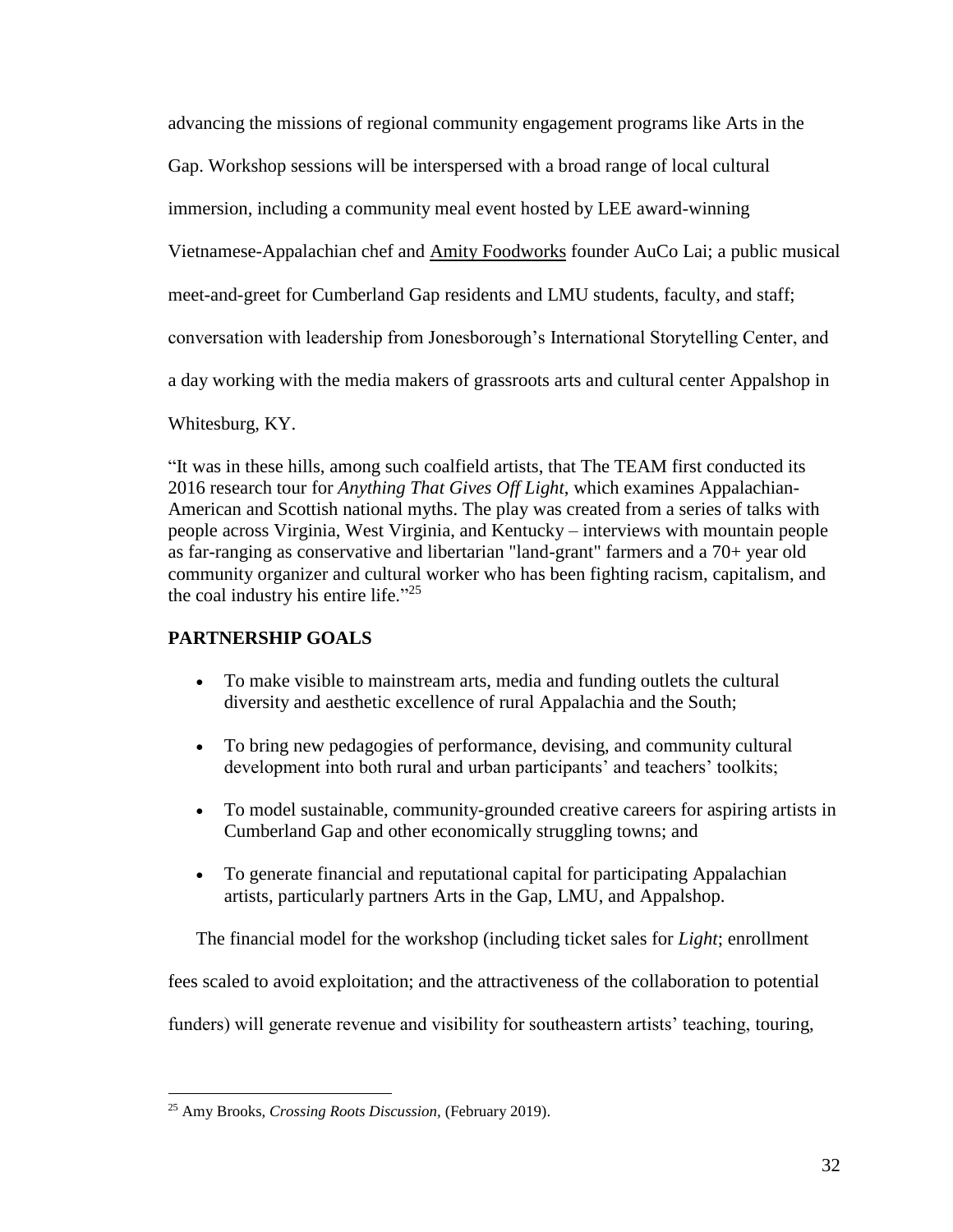and convening labor; boost traffic to community businesses the week of the event; and help to establish Cumberland Gap and its partner sites as thriving creative communities within and beyond the region.

Appalachian cultural workers – and the communities where we live and raise our families – deserve to benefit materially from the value we create in the form of songs, stories, language, and cultural knowledge. This value which has historically been extracted by urban companies building "Appalachian plays" which do not financially compensate Appalachian people. Crossing Roots aims to explicitly address and correct this historic injustice by placing international artists on equal creative terms with Tennessee, Kentucky, and other Appalachian culture-bearers.

# **ROUGH TIMELINE**

# NOV 2018

- Brooks, Spangler, and TEAM staff wrap up initial research and planning phase
- TEAM & Appalshop contract negotiation  $\&$  signing partnership finalized

# DEC 2018

- National announcement of workshop  $&$  performance
- Logistical planning  $&$  contract signing w/Arts in the Gap, LMU
- Online workshop enrollment open
- Brooks & Spangler coordinate partners/co-teachers in eastern KY
- Tiffany Sanchez (Arts in the Gap) coordinates Cumberland Gap local partners, sponsors & participants

# JAN 2019

- Jan. 15: *Anything That Gives Off Light* tickets go on sale
- Workshop curriculum design finalized
- Workshop participants notified

# FEB 2019

 Brooks, Spangler & all partners promote event on social media, regional, and local media outlets

# MAR 2019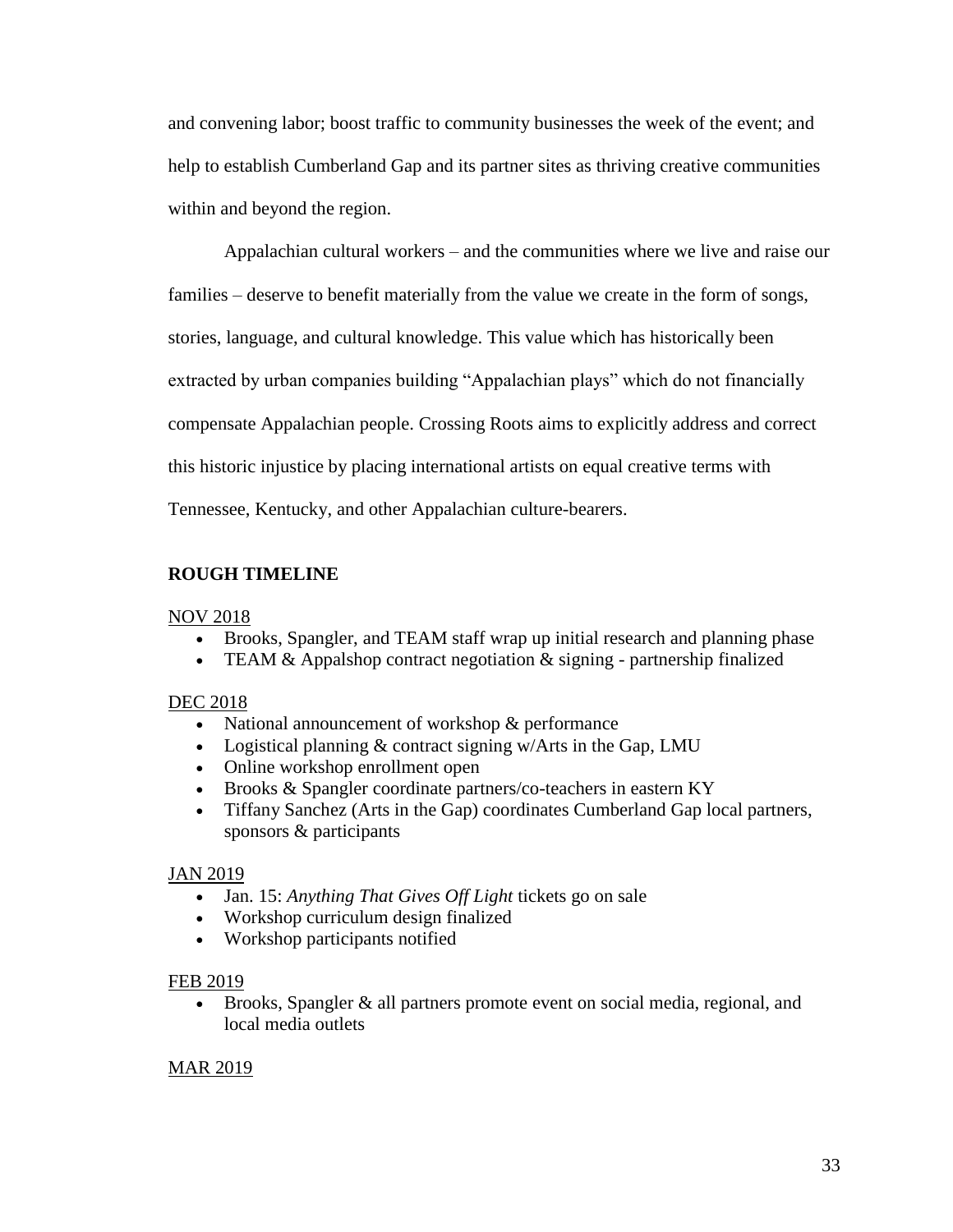Mar. 3-7: Workshop & performance commence in Cumberland Gap and partner sites throughout easter KY and TN

# **SAMPLE WORKSHOP SCHEDULE – This** *will* **change!**

# Sun, Mar. 3

- TEAM travels from Blacksburg, VA to Cumberland Gap, TN
- Evening musical meet-and-greet with workshop producers, faculty  $&$  community

# Mon, Mar. 4

- 11:00AM: TEAM tech load in & brush-up rehearsal
- 3:00: Workshop leaders & participants arrive, check in at various lodgings
- 4:30: Story circle led by Cardinal Cross (Convention Center)
- 6:00: Opening dinner (Angelo's)
- 7:30: *Anything That Gives Off Light* performance at Duke Theater
- 9:00: Post-show community talkback & reception

# Tues Mar. 5: LMU – Cumberland Gap campus

- Morning: 2 Workshops in Conference Center; TEAM load out
- Lunch break: AuCo Lai & community food event at Olde Mill Inn
- Afternoon: 2 workshops in Conference Center
- Dinner
- Evening social

# Wed Mar 6: Whitesburg & Appalshop

- Morning: Media workshops at Appalshop & historic Boone Building
- Afternoon: to Cowan Community Center for lunch (catered by Hemphill Catering/Black Sheep Brick Oven) and 3-hour workshop led by the TEAM
- Evening: moonshine sampling at Kentucky Mist distillery; dinner with Letcher County Culture Hub members at Thirsty Heifer farm-to-table restaurant & optional visit to the Little Bookstore in Big Stone Gap for discussion and singalong

Thurs Fri Mar 7:

- Morning: Farewell breakfast
- 10:00AM: Final workshop & reflections
- 1PM: All depart

# **COMPANY BIOS**

# The TEAM

The TEAM is a Brooklyn-based ensemble whose mission is to "collaboratively

create new works about the experience of living in America today, and to generate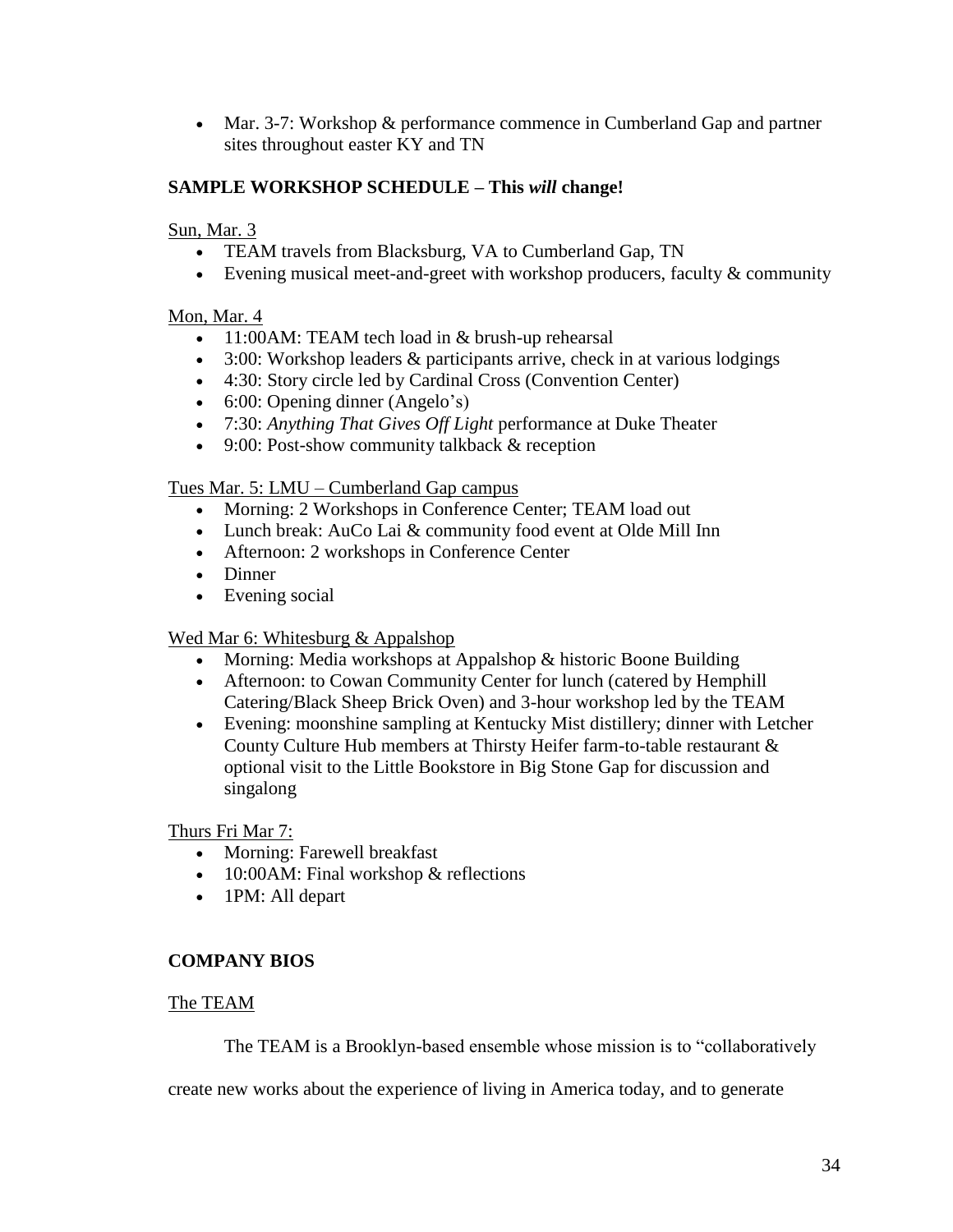dialogue about our nation's past, present, and future through national and international touring." Using music, multimedia, live performance and educational workshops to build civic participation, The TEAM "crashes characters from American history and mythology into modern stories, drawing unexpected and sometimes uncomfortable connections across time to touch the raw nerves of the current moment." This aligns deeply with regional efforts to challenge pat media and historical narratives about Appalachian and Southern culture, politics, and people; and to uplift diverse traditional and place-based art forms by bringing them into conversation with complex contemporary values and aesthetics.

### Cardinal Cross

Cardinal Cross uses interdisciplinary theater and rural-urban exchange to produce, amplify, and celebrate the art of womxn and other Appalachians whose stories are seldom told on stage. Developed in 2017 under the name "Crossroads Lab" within Appalshop's award-winning theater wing, Roadside – and now an independent two-woman company – Cardinal Cross offers a dedicated space for adventurous first-voice exploration of 21st century Appalachian identity in live performance. We seek out, collaboratively develop, and present new community-based plays and performance art that reflect the aesthetic and cultural values of contemporary Appalachian musicians, storytellers, performers, digital media makers and designers. We direct, write, perform, teach, and produce in partnership with women, womxn, gender-nonconforming and LGBTQ+; documented and undocumented immigrants; people of color, particularly indigenous and Native; people with disabilities; incarcerated people; people informally educated or sustained by digital/alt-economies; non-rural 'Metrolachians'; rural people with affinities for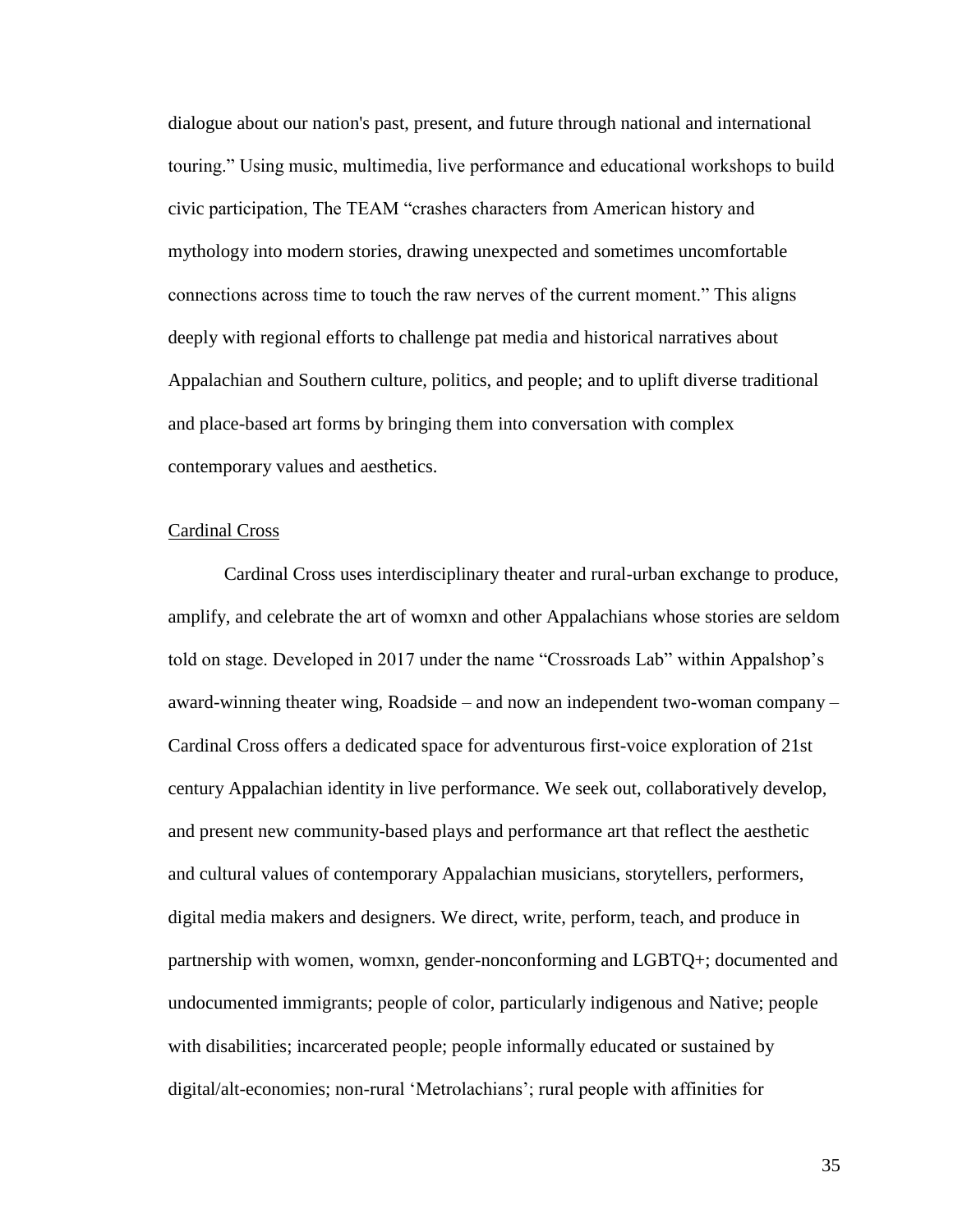mainstream culture or tech; and all mountain folx whose relationship to Place is too complex, ambivalent, or flawed to fit into pat "creative placemaking" narratives.

### **PRODUCER BIOS**

HILARIE ROSE SPANGLER is an interdisciplinary musician, theatre artist, visual artist, storyteller and activist interested in the connection between rural, urban and international art practice. In her studies, she has conducted research in both the arts and in community development as seen throughout her thesis entitled: The Art of Connecting which studies the restorative practice of Community Based Arts. She is the Co-founder and Co-Artistic Director of Cardinal Cross Arts Company the betwixtand-between Appalachian-New York feminist misfit theater: a growing womxn-led, interdisciplinary team of writers, directors, producers, performers, dramaturgs, and creative artists. Hilarie is currently working with South Central Music and Arts as a piano, vocal and musical theatre instructor, has worked with HERE Arts Center as an assistant to Kristin Marting, festival assistant for PROTOTYPE: Opera, Theatre, Now festival, founded Living Stories, a collaborative workshop on storytelling in the present day. Hilarie can be seen on various directing, music directing, and stage-managing projects in Appalachia, New York, Nashville, Louisville, and surrounding areas. She is also the Music Director of the annual Appalachian Youth Performing Arts Camp in Cumberland Gap, TN. Hilarie has told stories in various settings, including her own workshops, in Northern Ireland and in the Moth's Young Women's Voices festival. Hilarie serves as a Quadrant Director on the board of the Kentucky Storytelling Association, is a member of Alternate ROOTS, Kentuckians for the Commonwealth.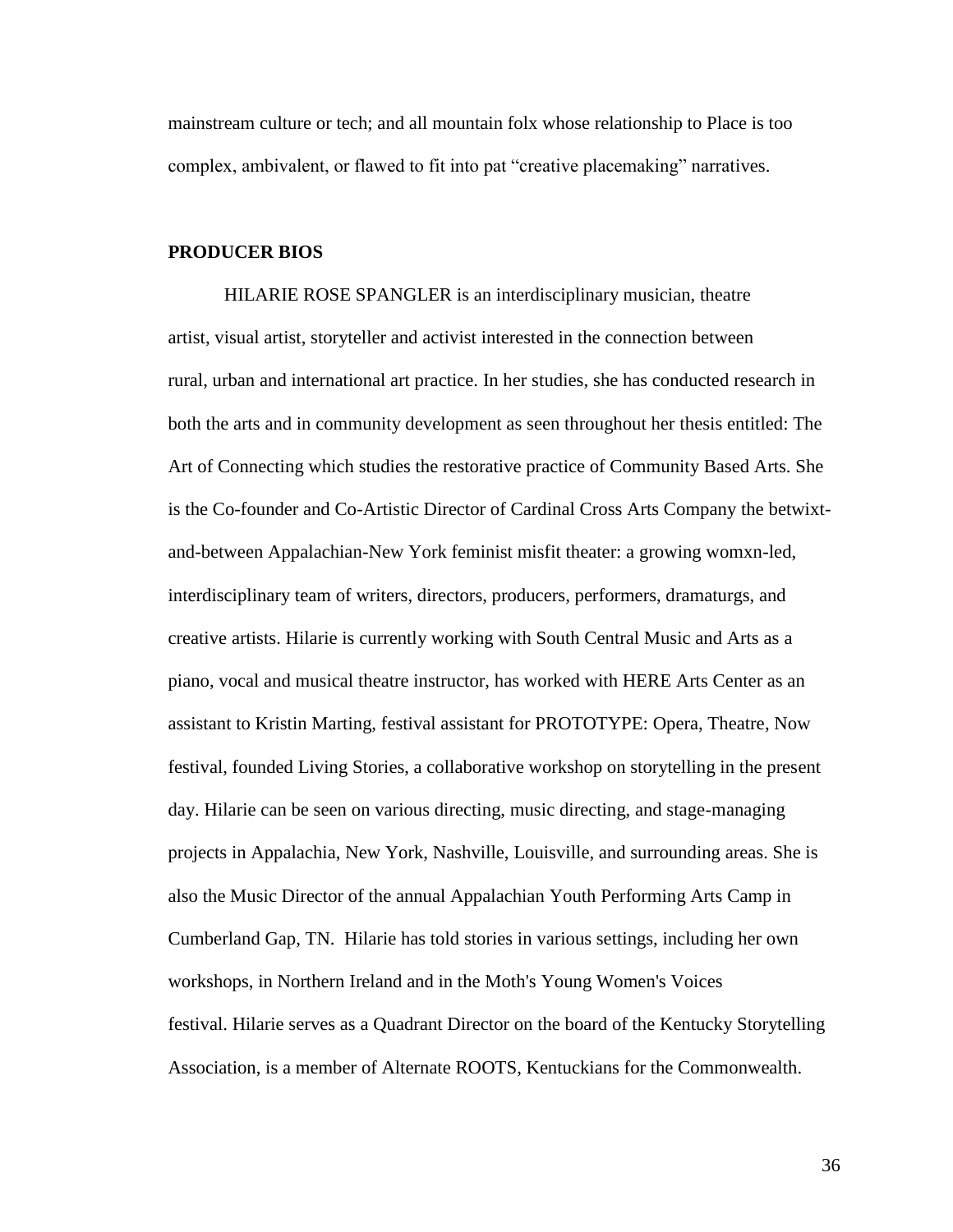Hilarie aspires to continue her work in community organizing to foster a narrative of strength for women and unheard voices.

AMY BROOKS works as a Communications and PR Associate at grassroots Appalachian multimedia arts center [Appalshop.](https://www.appalshop.org/) As the co-Founder and Artistic Director of [Cardinal Cross Arts Co,](https://www.cardinalcross.org/) Amy investigates the confluence of dramatic narrative ("What is the story we choose to tell onstage?") and public narrative ("What is the story we are called upon to tell about ourselves, our community, and our future?") in intercultural rural-urban performance. She holds a BFA in acting from West Virginia University and an MFA in dramaturgy from the University of Massachusetts Amherst, where she cofounded and produced the first two seasons of the UMass New Play Lab. She is the former Humanities Director of the Contemporary American Theater Festival and received the Literary Managers and Dramaturgs of the Americas' 2016 Residency Program Grant and 2017 Bly Creative Capacity Grant for her work with Roadside Theater. Amy is 2018- 19 fellow of the [Intercultural Leadership Institute,](http://www.weareili.org/) a year-long training program for culture bearers and other arts professionals co-led by Alternate ROOTS, P'AI

Foundation, First Peoples Fund, and the National Association of Latino Arts and Cultures.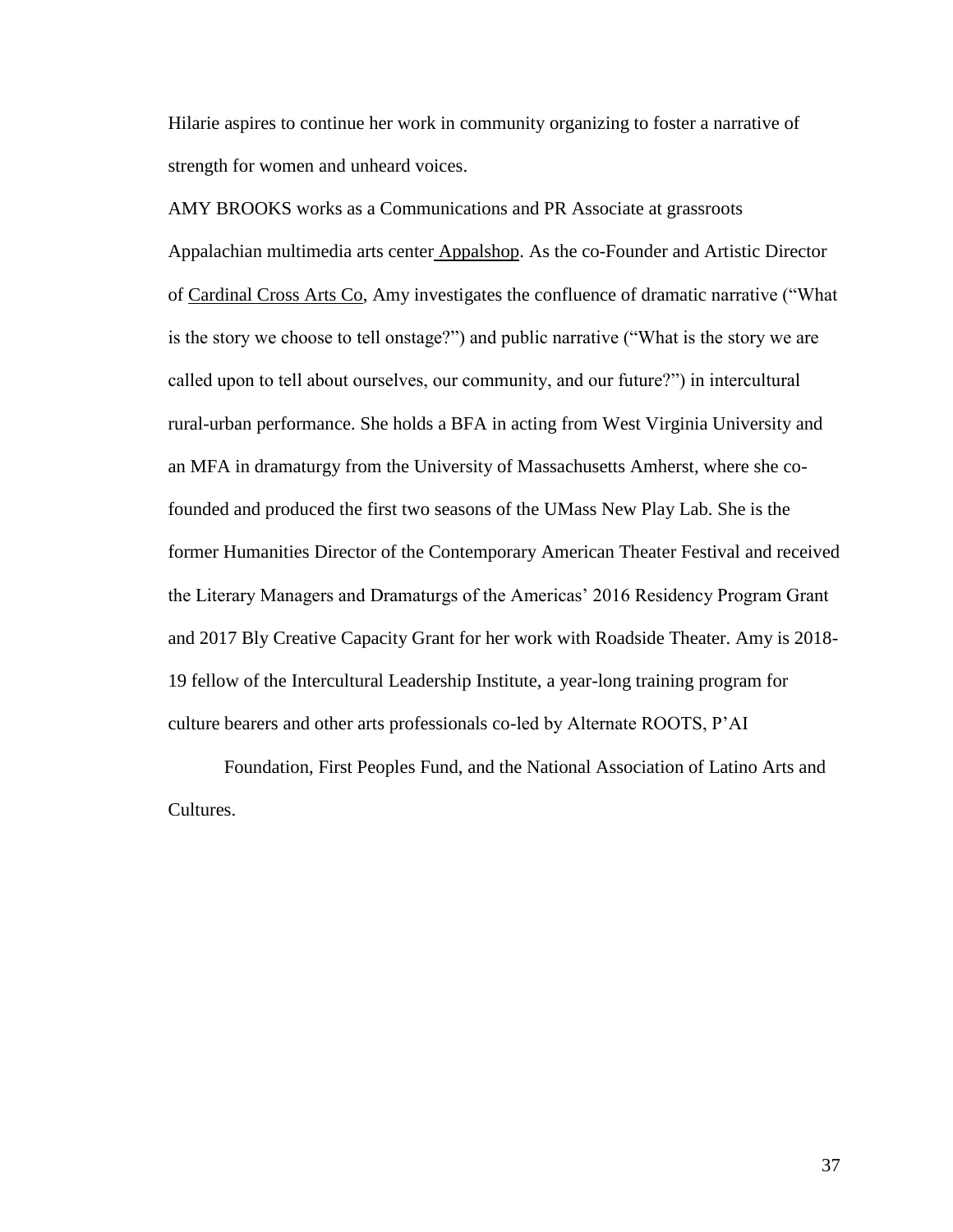### Conclusion

The last four years have been significant to the growth and development of myself as a human, artist, friend and storyteller. The people that I've engaged with and learned from have influenced this work so greatly and I cannot take credit for the work that I've done without their influence. From the start of the CET research, this process led me to the collaborators that without this experience, I may not have ever encountered. From all of the work and exploration that led to Crossroads, to Cardinal Cross, to the Crossing Roots Workshop, I reflect on the outcomes of this work. The workshop, which concluded on March  $7<sup>th</sup>$ , 2019 in Cumberland Gap, TN, presented itself with a very successful pay off for the many fires that started throughout its process. The community of Cumberland Gap, my community, came together and lit up in a way that I haven't seen in a long time. The show, *Anything that Gives Off Light*, was not a piece that I would have expected my community members to enjoy, let alone engage with at the level they did, but what this workshop revealed to me was the hunger for this engagement in the midst of so much scarcity and hopelessness. The workshop also brought together creative place-makers, thinkers and artists from around the United States to be able to see their communities through and in my own, in a way that was not extractive, but engaged and connective. The process of connecting community members from New York, Brooklyn, Tuscon, Phoenix, Indianapolis, Knoxville, and so many more to the community members of small town, Cumberland Gap, TN revealed another bonding factor: story. In this workshop, we were able to test our theory that place doesn't necessarily have to be at the forefront of how we define ourselves within the scope of our communities, but the stories that we hold within ourselves that create community in places that do not belong to us, but rather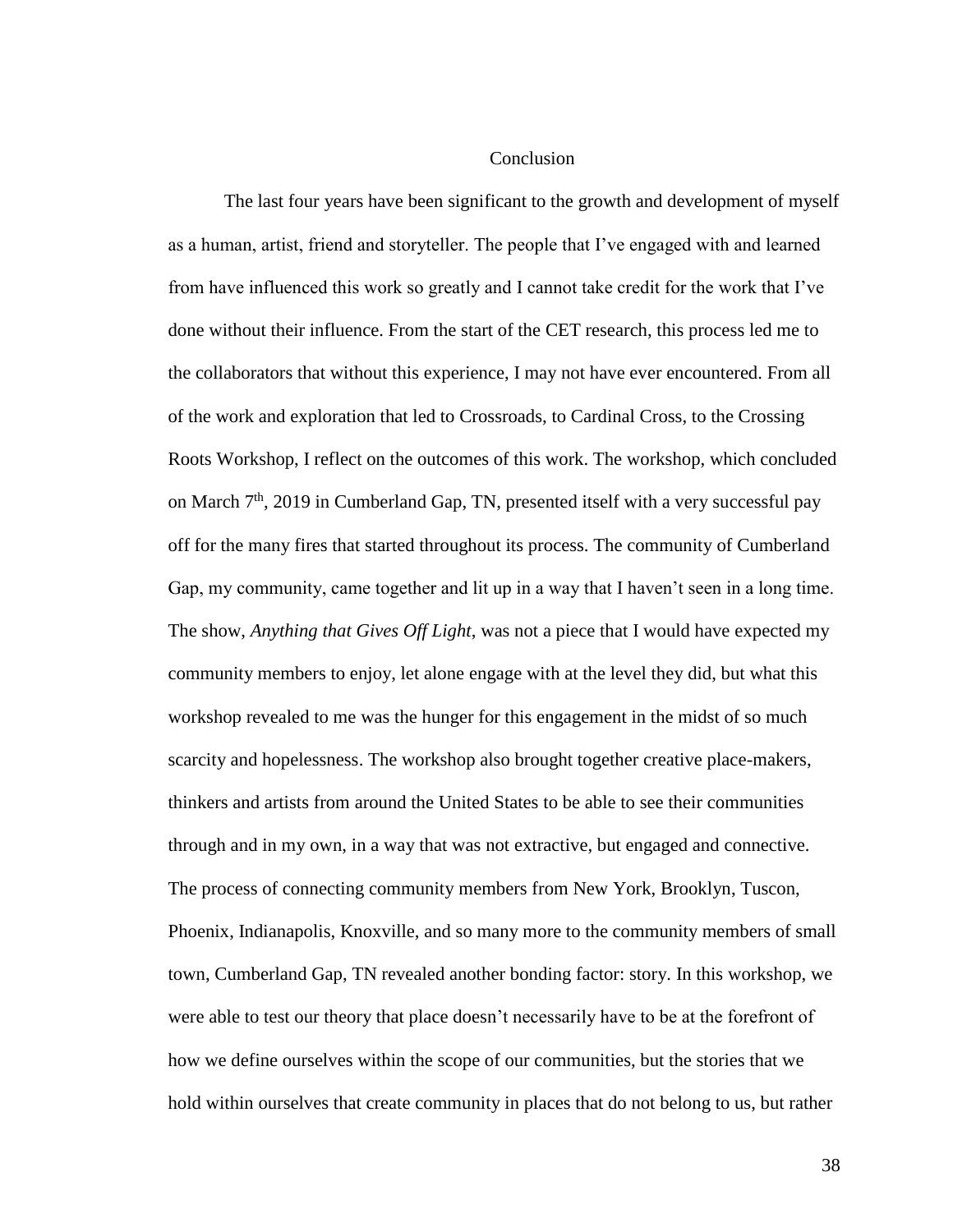we belong to. The workshop will continue as an annual endeavor to be improved upon and developed further and our collaboration with The TEAM, Cumberland Gap, and our cohort will continue, but for the moments and discussions we shared in this inaugural workshop, we were able to restore, if not within the community as a whole, but within ourselves, how we define the **places** we inhabit and their power to be supported and connected to. This process that I'm just now beginning to discover and explore, is the art of connecting.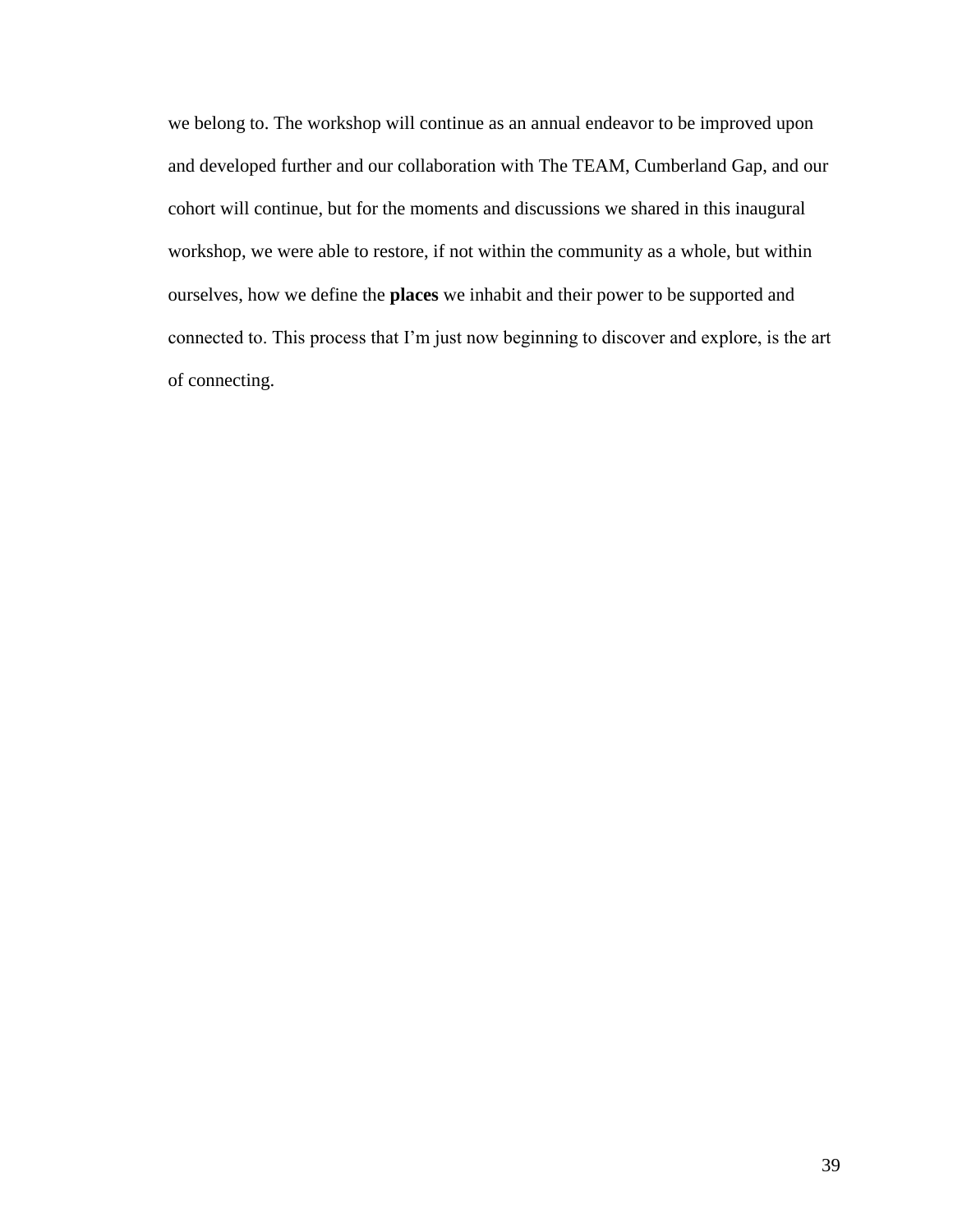### Bibliography

Appalachian Regional Commission, "Investing in Appalachia's Future: The Appalachian Regional Commission's Five-Year Strategic Plan for Capitalizing on Appalachia's Opportunities," www.arc.gov/images/newsroom/publications/sp/InvestinginAppalachiasFutureAR Cs2016-2020StrategicPlan.pdf

- Appalshop Home, https://www.appalshop.org/
- Brockmeier, Jens and Donal Carbough, *Narrative Identity: Studies in Autobiography, Self and Culture*. John Benjamins Publishing, 2001.
- Brooks, Amy. *Crossing Roots Discussion,* February 2019.
- Brooks, Amy and Hilarie Spangler. *Crossroads Lab Planning Discussion.* November 2017.
- Brooks, Amy and Hilarie Spangler. *Crossing Roots: Workshop Precis.* February 2019.
- Catte, Elizabeth. *What You Are Getting Wrong About Appalachia*. Independent Pub Group, 2018.
- Coates, Ta-Nehisi. "The Case for Reparations," *The Atlantic*, June 2014, https://www.theatlantic.com/magazine/archive/2014/06/the-case-forreparations/361631/
- Cleveland, William. *Art and Upheaval: Artists on the Worlds Frontlines*. Oakland: New Village, 2008.
- Crenshaw, Kimberlé. "Demarginalizing the Intersection of Race and Sex: A Black Feminist Critique of Antidiscrimination Doctrine, Feminist Theory, and Antiracist Politics," *University of Chicago Legal Forum* (1989), 139-169.
- Cooke, Dudley and Harry Newman, and Janet Salmons-Rue, *From the Ground UP, Grassroots Theater in Historical and Contemporary Perspective* (Community Based Arts Project, Cornell University, 1993), available online at https://docs.google.com/gview?url=http://roadside.org/sites/default/files/From%2 520The%2520Ground%2520Up.pdf&chrome=true.
- Garneau, Nicole, and Anne Jennifer Cushwa. *Performing Revolutionary: Art, Action, Activism*. Chicago, IL: Intellect, University of Chicago Press, 2018.
- Gottschall, Jonathan. *The Storytelling Animal: How Stories Make Us Human*. Boston: Mariner Books, 2013.